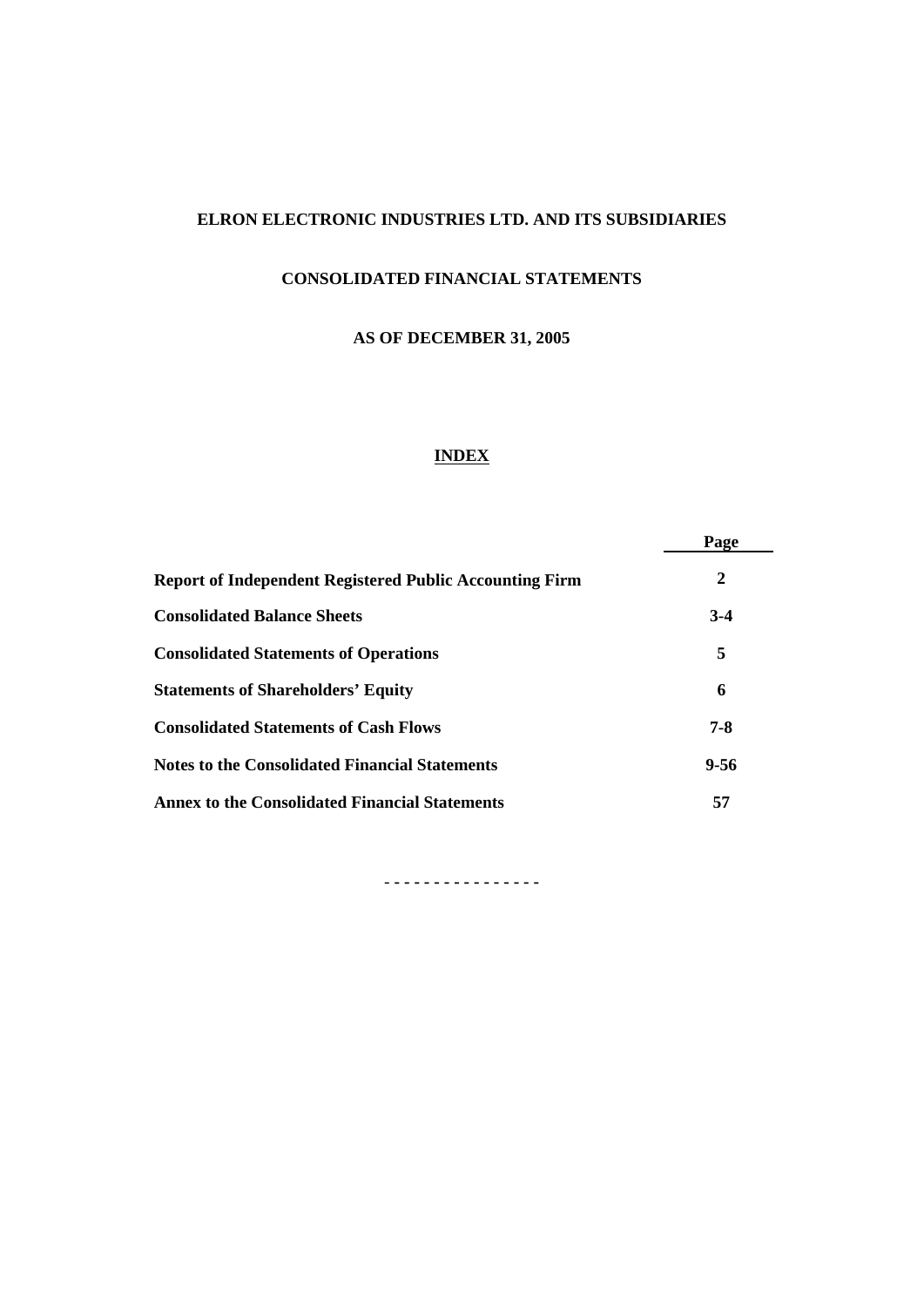$E$  FRNST & YOUNG

 **Kost Forer Gabbay & Kasierer** 21 Aminadav St. Tel-Aviv 67067, Israel

Phone: 972-3-6232525 Fax: 972-3-5622555

#### **REPORT OF INDEPENDENT REGISTERED PUBLIC ACCOUNTING FIRM**

#### To the Shareholders of ELRON ELECTRONIC INDUSTRIES LTD

We have audited the accompanying consolidated balance sheets of Elron Electronic Industries Ltd. (the "Company") and its subsidiaries as of December 31, 2005 and 2004, and the related consolidated statements of operations, changes in shareholders' equity and cash flows for each of the three years in the period ended December 31, 2005. These financial statements are the responsibility of the Company's management. Our responsibility is to express an opinion on these financial statements based on our audits. We did not audit the financial statements of certain affiliates, the investment in which, at equity, amounted to \$ 46.2 million and \$ 56.7 million as of December 31, 2005 and 2004, respectively, and the Company's equity in their income (losses) amounted to \$ (9.1) million, \$ 1.2 million and \$ (9.7) million for the years ended December 31, 2005, 2004 and 2003, respectively. Those financial statements were audited by other auditors whose reports have been furnished to us, and our opinion, insofar as it relates to the amounts included for those companies, is based solely on the reports of other auditors.

We conducted our audits in accordance with the standards of the Public Company Accounting Oversight Board (United States). Those standards require that we plan and perform the audit to obtain reasonable assurance about whether the financial statements are free of material misstatement. We were not engaged to perform an audit of the Company's internal control over financial reporting. Our audit included consideration of internal control over financial reporting as a basis for designing audit procedures that are appropriate in the circumstances, but not for the purpose of expressing an opinion on the effectiveness of the Company's internal control over financial reporting. Accordingly, we express no such opinion. An audit also includes examining, on a test basis, evidence supporting the amounts and disclosures in the financial statements, assessing the accounting principles used and significant estimates made by management, and evaluating the overall financial statement presentation. We believe that our audits and the reports of other auditors provide a reasonable basis for our opinion.

In our opinion, based on our audits and the reports of other auditors, the consolidated financial statements referred to above present fairly, in all material respects, the consolidated financial position of the Company and its subsidiaries as of December 31, 2005 and 2004, and the consolidated results of their operations and their cash flows for each of the three years in the period ended December 31, 2005, in conformity with U.S. generally accepted accounting principles.

As discussed in Note 2(s) to the consolidated financial statements, effective January 1, 2003, the Company adopted the full provision of SFAS 123, "Accounting for Stock – Based Compensation" with respect to all employee awards granted, modified or settled after January 1, 2003. As discussed in Note 2(i) to the consolidated financial statements, effective October 1, 2004, the Company adopted the provisions of EITF 02- 14 "Whether an Investor Should Apply the Equity Method of Accounting to Investments Other than Common Stock".

Tel-Aviv, Israel KOST FORER GABBAY & KASIERER

March 14, 2006 **A Member of Ernst & Young Global**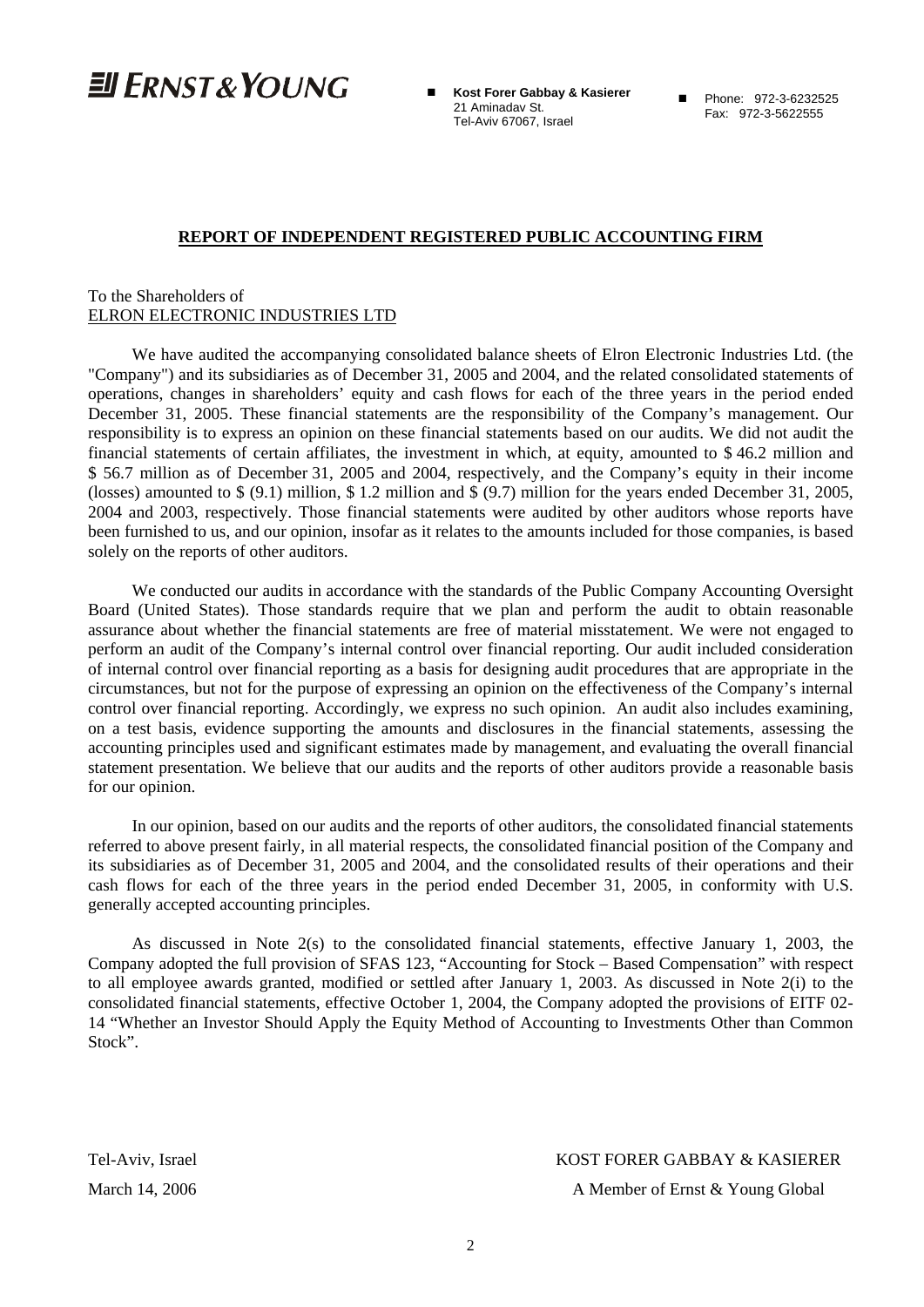### **CONSOLIDATED BALANCE SHEETS**

# **U.S. dollars in thousands, except share and per share data**

|                                                                   |                | December 31, |         |               |         |
|-------------------------------------------------------------------|----------------|--------------|---------|---------------|---------|
|                                                                   | <b>Note</b>    | 2005         |         | 2004 ***      |         |
| <b>ASSETS</b>                                                     |                |              |         |               |         |
| <b>CURRENT ASSETS</b>                                             |                |              |         |               |         |
| Cash and cash equivalents                                         | $\overline{4}$ | \$           | 26,520  | $\mathcal{S}$ | 42,097  |
| Short-term investments                                            | 5              |              | 54,661  |               | 101,024 |
| Available for sale marketable securities                          | 6              |              | 62,617  |               | 44,985  |
| Trade receivables (net of allowance of doubtful accounts of \$426 |                |              |         |               |         |
| and \$463 at December 31, 2005 and 2004 respectively)*            |                |              | 6,440   |               | 3,698   |
| Other receivables and prepaid expenses *                          |                |              | 2,846   |               | 1,505   |
| Inventories                                                       |                |              | 2,117   |               | 1,961   |
| Total assets attributed to discontinued operations**              | 22             |              |         |               | 7,652   |
|                                                                   |                |              |         |               |         |
| Total current assets                                              |                |              | 155,201 |               | 202,922 |
| <b>INVESTMENTS AND LONG-TERM RECEIVABLES</b>                      |                |              |         |               |         |
| Investments in affiliated companies                               | 7              |              | 102,780 |               | 117,124 |
| Investments in other companies and long-term receivables *        | 8              |              | 73,931  |               | 155,929 |
| Deferred taxes                                                    | 14             |              | 6,521   |               | 5,493   |
| Severance pay deposits                                            |                |              | 1,971   |               | 2,136   |
|                                                                   |                |              |         |               |         |
| Total investments and long-term receivables                       |                |              | 185,203 |               | 280,682 |
| PROPERTY AND EQUIPMENT, NET                                       | 9              |              | 7,809   |               | 8,057   |
|                                                                   |                |              |         |               |         |
| <b>INTANGIBLE ASSETS</b>                                          | 10             |              |         |               |         |
| Goodwill                                                          |                |              | 2,742   |               | 6,657   |
| Other intangible assets                                           |                |              | 2,818   |               | 2,838   |
| Total intangible assets                                           |                |              | 5,560   |               | 9,495   |
| Total assets                                                      |                | \$           | 353,773 | \$            | 501,156 |

\* Includes short-term receivables from related parties in the aggregate amount of \$5,043 and \$2,292 as of December 31, 2005 and 2004, respectively, and long-term receivables from related parties in the aggregate amount of \$434 and \$405 as of December 31, 2005 and 2004, respectively.

\*\* Includes short-term receivables from related parties in the aggregate amount of \$663 as of December 31, 2004.

\*\*\* Reclassified – see Note 3(d) and Note 22.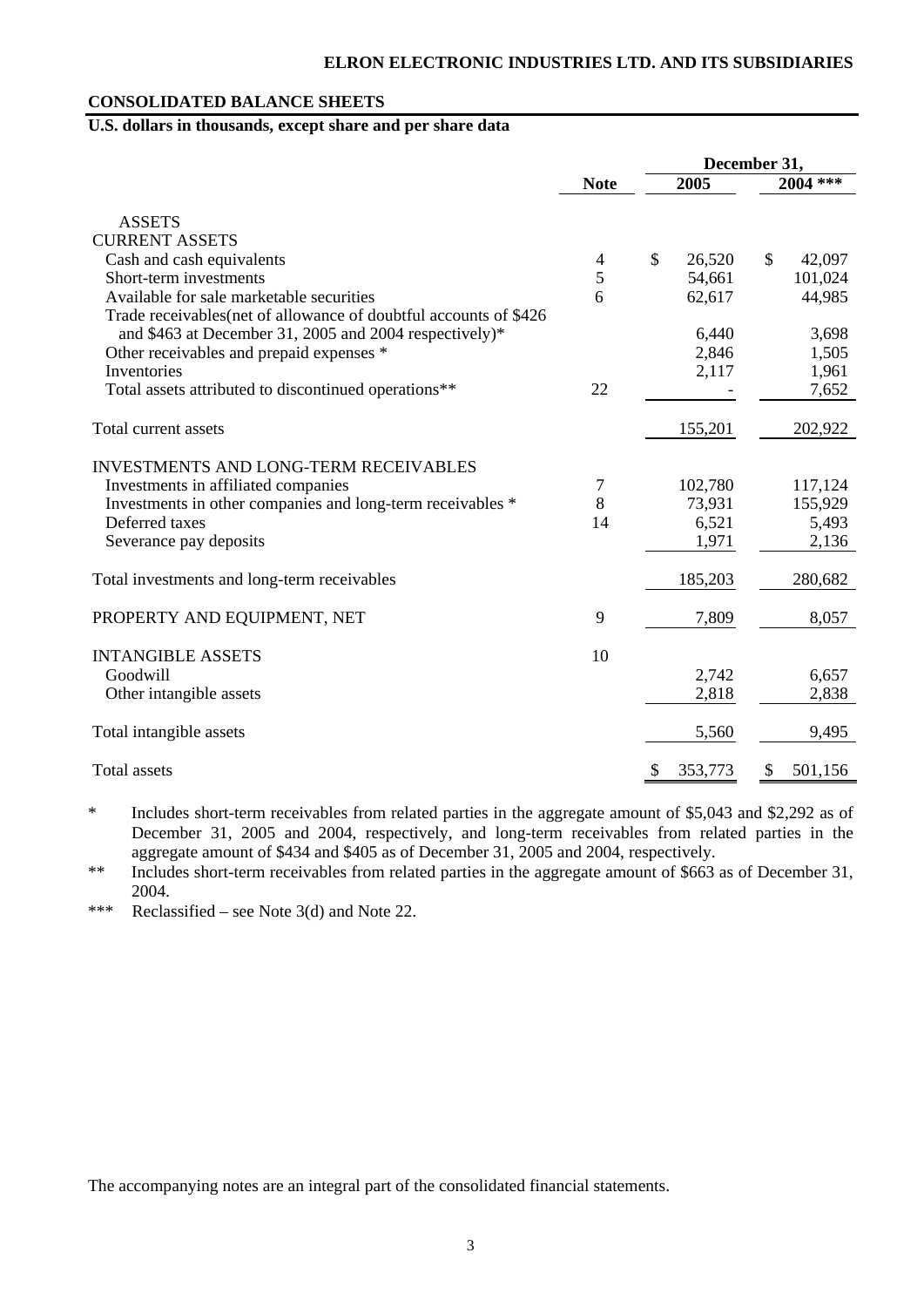# **ELRON ELECTRONIC INDUSTRIES LTD. AND ITS SUBSIDIARIES**

### **CONSOLIDATED BALANCE SHEETS**

# **U.S. dollars in thousands, except share and per share data**

|                                                                                                                                                                                                                       |             |             | December 31, |
|-----------------------------------------------------------------------------------------------------------------------------------------------------------------------------------------------------------------------|-------------|-------------|--------------|
|                                                                                                                                                                                                                       | <b>Note</b> | 2005        | 2004***      |
| LIABILITIES AND SHAREHOLDERS' EQUITY<br><b>CURRENT LIABILITIES</b>                                                                                                                                                    |             |             |              |
| Short-term loans from banks and others                                                                                                                                                                                | 11          | \$<br>3,808 | \$<br>389    |
| Current maturities of long-term loans from banks and others                                                                                                                                                           | 13          | 2,065       | 2,974        |
| Trade payables                                                                                                                                                                                                        |             | 2,146       | 2,024        |
| Other payables and accrued expenses                                                                                                                                                                                   | 12          | 11,025      | 29,681       |
| Total liabilities attributed to discontinued operations                                                                                                                                                               | 22          |             | 5,602        |
| Total current liabilities                                                                                                                                                                                             |             | 19,044      | 40,670       |
| <b>LONG-TERM LIABILITIES</b>                                                                                                                                                                                          |             |             |              |
| Long-term loans from banks and others                                                                                                                                                                                 | 13          | 1,477       | 4,072        |
| Accrued severance pay and retirement obligations                                                                                                                                                                      |             | 2,635       | 3,006        |
| Deferred taxes                                                                                                                                                                                                        | 14          | 9,494       | 41,233       |
| Total long-term liabilities                                                                                                                                                                                           |             | 13,606      | 48,311       |
| CONTINGENT LIABILITIES, PLEDGES AND<br><b>COMMITMENTS</b>                                                                                                                                                             | 15          |             |              |
| <b>MINORITY INTEREST</b>                                                                                                                                                                                              |             | 19,007      | 23,095       |
| <b>SHAREHOLDERS' EQUITY:</b><br>Ordinary shares of NIS 0.003 par value; Authorized: 35,000,000<br>shares as of December 31, 2005 and 2004; Issued and<br>outstanding: 29,483,455 and 29,414,424<br>shares<br>of<br>as | 16          |             |              |
| December 31, 2005 and 2004, respectively;                                                                                                                                                                             |             | 9,572       | 9,572        |
| Additional paid-in capital                                                                                                                                                                                            |             | 271,132     | 270,005      |
| Accumulated other comprehensive income                                                                                                                                                                                | 24          | 10,741      | 57,717       |
| Retained earnings                                                                                                                                                                                                     |             | 10,671      | 51,786       |
| Total shareholders' equity                                                                                                                                                                                            |             | 302,116     | 389,080      |
| Total liabilities and shareholders' equity                                                                                                                                                                            |             | 353,773     | 501,156<br>S |

\*\*\* Reclassified – see Note 3(d) and Note 22.

The accompanying notes are an integral part of the consolidated financial statements.

March 14, 2006

Date of approval of the Ami Erel Avraham Asheri Doron Birger<br>
Thancial statements Chairman of the Board Director President & Chi

Chairman of the Board of Directors

Director President & Chief Executive Officer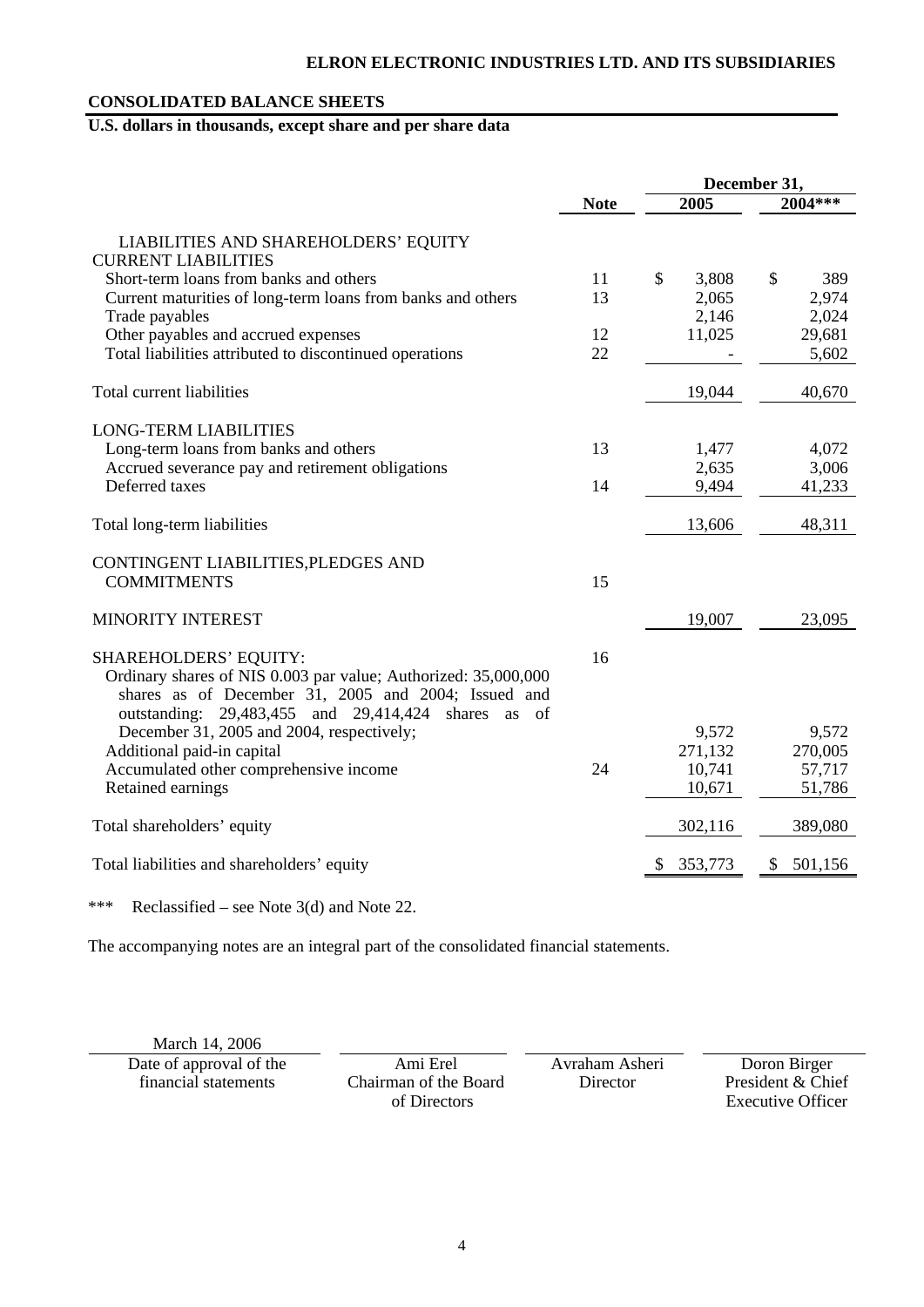### **CONSOLIDATED STATEMENTS OF OPERATIONS**

# **U.S. dollars in thousands, except share and per share data**

|                                                                                                                   |             | <b>Years ended December 31</b> |              |               |  |
|-------------------------------------------------------------------------------------------------------------------|-------------|--------------------------------|--------------|---------------|--|
|                                                                                                                   | <b>Note</b> | 2005                           | 2004***      | 2003***       |  |
|                                                                                                                   |             |                                |              |               |  |
| <b>INCOME</b>                                                                                                     |             |                                |              |               |  |
| Net revenues*                                                                                                     |             | \$<br>12,646                   | 11,265<br>S  | \$<br>9,157   |  |
| Equity in losses of affiliated companies                                                                          | 18          | (17,522)                       | (10, 492)    | (8,698)       |  |
| Gain from disposal of businesses and affiliated companies<br>and changes in holdings in affiliated companies, net | 19          | 23,328                         | 132,396      | 25,754        |  |
| Other income, net                                                                                                 | 20          | 58,648                         | 4,749        | 14,637        |  |
| Financial income, net                                                                                             | 21          | 5,483                          | 1,433        | 751           |  |
|                                                                                                                   |             |                                |              |               |  |
|                                                                                                                   |             | 82,583                         | 139,351      | 41,601        |  |
| <b>COSTS AND EXPENSES</b>                                                                                         |             |                                |              |               |  |
| Cost of revenues                                                                                                  |             | 7,201                          | 6,304        | 5,583         |  |
| Research and development costs, net                                                                               |             | 6,163                          | 2,889        | 3,263         |  |
| Marketing and selling expenses, net                                                                               |             | 3,092                          | 1,798        | 6,777         |  |
| General and administrative expenses                                                                               |             | 9,249                          | 12,292       | 12,872        |  |
| Amortization of intangible assets                                                                                 |             | 392                            | 142          | 299           |  |
| Impairment of intangible assets                                                                                   | 10          |                                | 4,192        |               |  |
|                                                                                                                   |             | 26,097                         | 27,617       | 28,794        |  |
| Income before taxes on income                                                                                     |             | 56,486                         | 111,734      | 12,807        |  |
| Taxes on income                                                                                                   | 14          | (10, 461)                      | (15, 101)    | (6,796)       |  |
| Income after taxes on income                                                                                      |             | 46,025                         | 96,633       | 6,011         |  |
| Minority interest in losses (income) of subsidiaries                                                              |             | 5,160                          | (4,135)      | (10, 907)     |  |
| Income (loss) from continuing operations                                                                          |             | 51,185                         | 92,498       | (4,896)       |  |
| Loss from discontinued operations**                                                                               | 22          | (3,850)                        | (8,365)      | (2,309)       |  |
| Net income (loss)                                                                                                 |             | 47,335<br>S                    | \$<br>84,133 | (7,205)<br>\$ |  |
| Income (loss) per share                                                                                           | 17          |                                |              |               |  |
| Basic:                                                                                                            |             |                                |              |               |  |
| Income (loss) from continuing operations                                                                          |             | 1.74<br>\$                     | 3.26<br>\$   | \$<br>(0.17)  |  |
| Loss from discontinued operations                                                                                 |             | \$<br>(0.13)                   | \$<br>(0.39) | \$<br>(0.08)  |  |
|                                                                                                                   |             |                                |              |               |  |
| Net income (loss)                                                                                                 |             | \$<br>1.61                     | 2.87<br>S    | \$<br>(0.25)  |  |
| Diluted:                                                                                                          |             |                                |              |               |  |
| Income (loss) from continuing operations                                                                          |             | \$<br>1.73                     | \$<br>3.25   | \$<br>(0.17)  |  |
| Loss from discontinued operations                                                                                 |             | \$<br>(0.13)                   | \$<br>(0.39) | \$<br>(0.08)  |  |
| Net income (loss)                                                                                                 |             | \$<br>1.60                     | \$<br>2.86   | \$<br>(0.25)  |  |
| Weighted average number of Ordinary shares used in                                                                |             |                                |              |               |  |
| computing basic net income (loss) per share (thousands)                                                           |             | 29,437                         | 29,266       | 29,194        |  |
| Weighted average number of Ordinary shares used in<br>computing diluted net income (loss) per share (thousands)   |             | 29,550                         | 29,385       | 29,194        |  |

\* Includes revenues from related parties in the amount of \$8,046, \$7,182 and \$3,535, for the years ended December 31, 2005, 2004 and 2003, respectively.

\*\* Includes revenues from related parties in the amount of \$174, \$1,298 and \$620, for years ended December 31, 2005, 2004 and 2003, respectively.

\*\*\* Reclassified – see Note 3(d) and Note 22.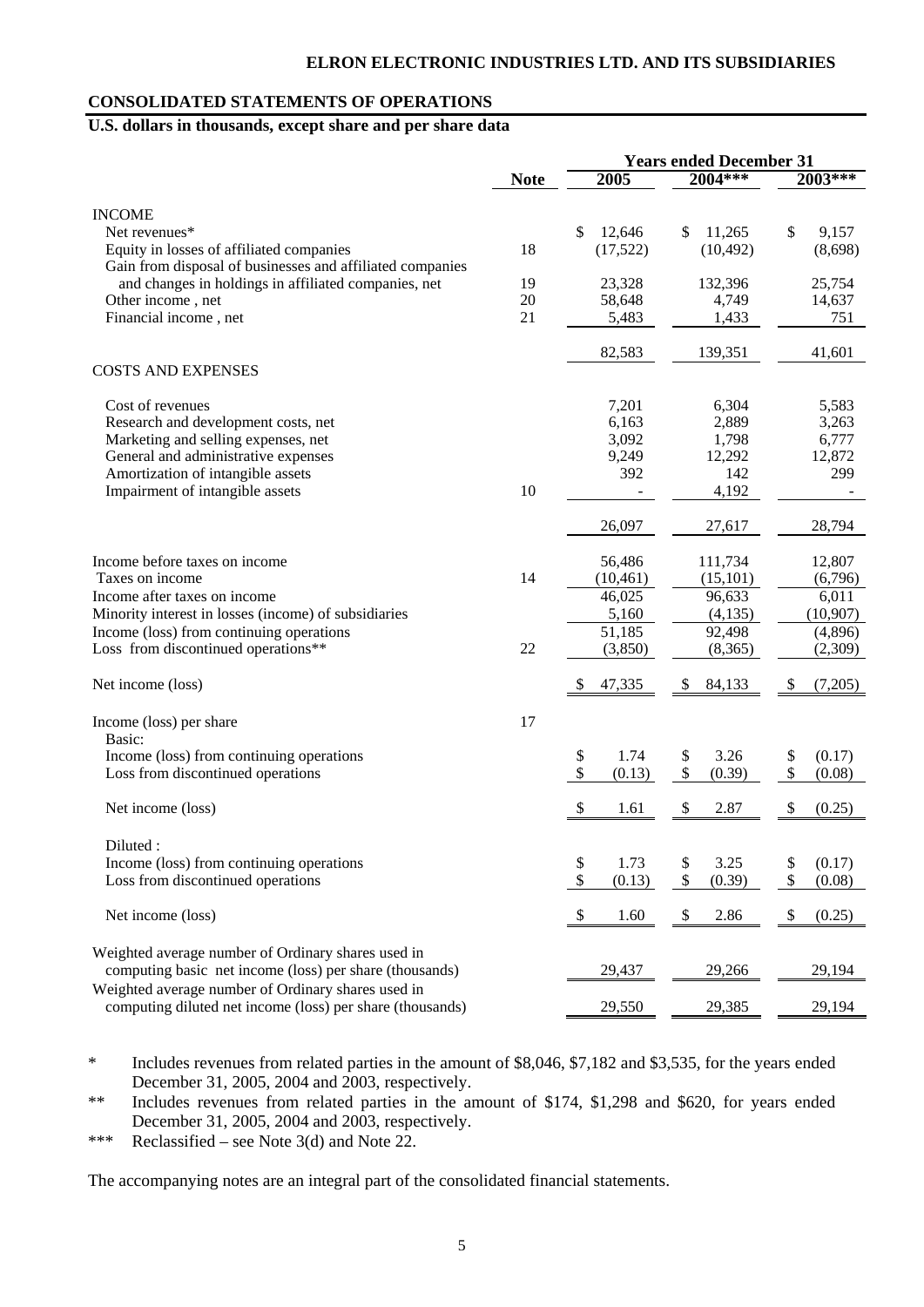# **STATEMENT OF SHAREHOLDERS' EQUITY**

# **U.S. dollars in thousands, except share and per share data**

|                                                                                                                                                                                                                                                                                                                      | Number of<br>shares |    | <b>Share capital</b> |     | <b>Additional</b><br>paid-in capital |    | <b>Accumulated</b><br>other<br>comprehensive<br>income |    | <b>Retained</b><br>earnings<br>(Accumulated<br>deficit) | Total<br>shareholders'<br>equity      | Total<br>comprehensive<br>income            |
|----------------------------------------------------------------------------------------------------------------------------------------------------------------------------------------------------------------------------------------------------------------------------------------------------------------------|---------------------|----|----------------------|-----|--------------------------------------|----|--------------------------------------------------------|----|---------------------------------------------------------|---------------------------------------|---------------------------------------------|
| Balance as of January 1,2003                                                                                                                                                                                                                                                                                         | 29.180.970          | \$ | 9,572                | \$. | 267.482                              | S  | 7,529                                                  | S  | (25, 142)                                               | \$ 259,441                            |                                             |
| Exercise of options<br>Changes in additional paid-in capital in affiliated companies<br>Stock based compensation<br>Other comprehensive income (loss), net of tax:                                                                                                                                                   | 25,875              |    |                      |     | 177<br>(932)<br>386                  |    |                                                        |    | $\overline{\phantom{a}}$                                | 177<br>(932)<br>386                   |                                             |
| Unrealized gains on available for sale securities<br>Reclassification adjustment for gain realized included in net loss<br>Foreign currency translation adjustment<br>Minimum pension liability in an affiliated company                                                                                             |                     |    |                      |     |                                      |    | 55,960<br>(11, 113)<br>(304)<br>(172)                  |    |                                                         | 55,960<br>(11, 113)<br>(304)<br>(172) | \$<br>55,960<br>(11, 113)<br>(304)<br>(172) |
| Unrealized loss on derivative instrument in affiliated company<br>Net loss                                                                                                                                                                                                                                           |                     |    |                      |     |                                      |    | (108)                                                  |    | (7,205)                                                 | (108)<br>(7,205)                      | (108)<br>(7,205)                            |
| Balance as of December 31, 2003<br>Total comprehensive income                                                                                                                                                                                                                                                        | 29,206,845          |    | 9,572                |     | 267.113                              |    | 51,792                                                 |    | (32, 347)                                               | 296,130                               | 37,058                                      |
| Exercise of options<br>Stock based compensation<br>Tax benefit in respect of options exercised<br>Other comprehensive income (loss), net of tax:                                                                                                                                                                     | 207,579             |    |                      |     | 2,097<br>545<br>250                  |    |                                                        |    |                                                         | 2,097<br>545<br>250                   |                                             |
| Unrealized gains on available for sale securities<br>Reclassification adjustment for gain realized included in net income<br>Foreign currency translation adjustments<br>Unrealized gain on derivative instruments in affiliated company<br>Reclassification adjustments for loss on derivative instruments, minimum |                     |    |                      |     |                                      |    | 8.489<br>(3,582)<br>202<br>84                          |    |                                                         | 8,489<br>(3,582)<br>202<br>84         | 8,489<br>(3,582)<br>202<br>84               |
| pension liability and foreign currency translation adjustments, included in<br>net income due to sale of affiliated companies<br>Net income                                                                                                                                                                          |                     |    |                      |     |                                      |    | 732                                                    |    | 84,133                                                  | 732<br>84.133                         | 732<br>84,133                               |
| Balance as of December 31, 2004<br>Total comprehensive income                                                                                                                                                                                                                                                        | 29,414,424          |    | 9,572                |     | 270,005                              |    | 57,717                                                 |    | 51,786                                                  | 389,080                               | 90,058                                      |
| Exercise of options<br>Stock based compensation<br>Tax benefit in respect of options exercised<br>Dividend paid                                                                                                                                                                                                      | 69,031              |    |                      |     | 697<br>405<br>25                     |    |                                                        |    | (88, 450)                                               | 697<br>405<br>25<br>(88, 450)         |                                             |
| Other comprehensive income (loss), net of tax:<br>Unrealized loss on available for sale securities<br>Reclassification adjustment for gain realized and other than temporary<br>impairment included in net income<br>Foreign currency translation adjustments                                                        |                     |    |                      |     |                                      |    | (10, 450)<br>(36, 335)<br>(191)                        |    |                                                         | (10, 450)<br>(36, 335)<br>(191)       | (10, 450)<br>(36, 335)<br>(191)             |
| Net income<br>Balance as of December 31, 2005<br>Total comprehensive income                                                                                                                                                                                                                                          | 29,483,455          | -S | 9,572                | \$  | 271,132                              | \$ | 10,741                                                 | \$ | 47,335<br>10,671                                        | 47,335<br>\$302,116                   | \$<br>47,335<br>359                         |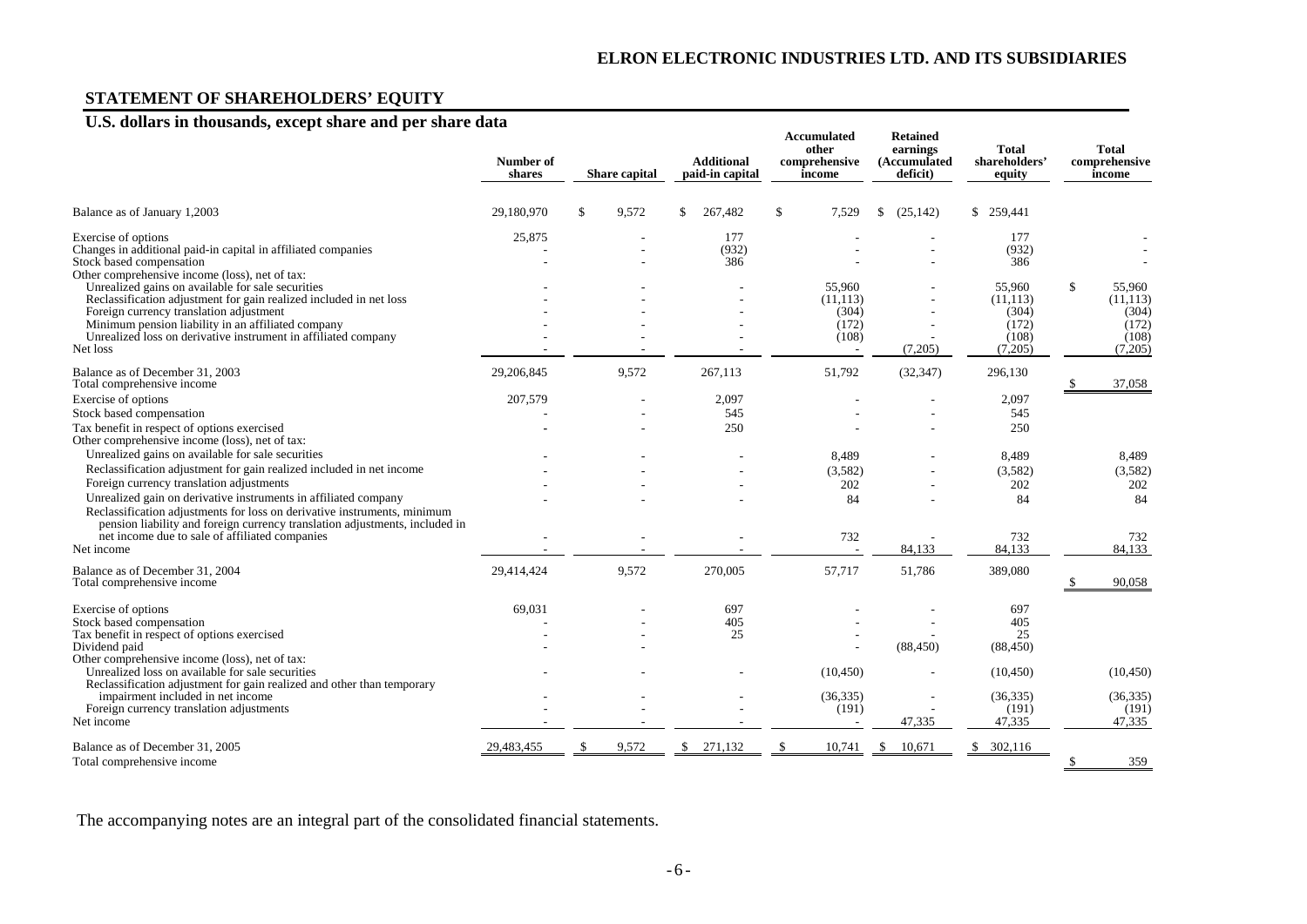# **CONSOLIDATED STATEMENTS OF CASH FLOWS**

# **U.S. dollars in thousands, except share and per share data**

|                                                                              | Year ended December 31, |                          |                      |  |  |
|------------------------------------------------------------------------------|-------------------------|--------------------------|----------------------|--|--|
|                                                                              | 2005                    | 2004                     | 2003                 |  |  |
| CASH FLOWS FROM OPERATING ACTIVITIES                                         |                         |                          |                      |  |  |
| Net income (loss)                                                            | \$<br>47,335            | \$<br>84,133             | \$<br>(7,205)        |  |  |
|                                                                              |                         |                          |                      |  |  |
| Adjustments to reconcile net income (loss) to net cash used in operating     |                         |                          |                      |  |  |
| activities:                                                                  |                         |                          |                      |  |  |
| Equity in losses of affiliated companies                                     | 17,522                  | 10,492                   | 8,698                |  |  |
| Dividend from affiliated companies                                           |                         | 1,719                    | 2,971                |  |  |
| Minority interest in income (losses) of subsidiaries                         | (5,160)                 | 4,135                    | 10,907               |  |  |
| Gain from disposal of businesses and affiliated companies and changes in     |                         |                          |                      |  |  |
| holdings in affiliated companies, net                                        | (23, 328)               | (132, 396)               | (25,754)             |  |  |
| Gain from sale of investments in available for sale securities               | (56, 515)               | (5,360)                  | (17, 924)            |  |  |
| Gain from disposal of businesses included in discontinued operations         | (213)                   |                          | (4,137)              |  |  |
| Depreciation and amortization                                                | 1,513                   | 1,868                    | 3,573                |  |  |
| Impairment of intangible assets and property and equipment                   | 1,329                   | 7,097                    |                      |  |  |
|                                                                              |                         |                          |                      |  |  |
| Impairment of goodwill                                                       |                         | 1,980                    |                      |  |  |
| Decline in value of other investments                                        | 636                     | 803                      | 3,716                |  |  |
| Equity in losses (gains) of partnerships                                     | (174)                   | 7                        | 547                  |  |  |
| Stock based compensation and changes in liability in respect of call options | (811)                   | 3,033                    | 2,564                |  |  |
| Deferred taxes, net                                                          | (7,288)                 | (2,409)                  | 6,229                |  |  |
| Changes in operating assets and liabilities                                  |                         |                          |                      |  |  |
| Decrease (increase) in trade receivables                                     | (947)                   | (139)                    | 3,491                |  |  |
| Decrease (increase) in other receivables and prepaid expenses                | (38)                    | 88                       | 1,888                |  |  |
| Decrease (increase) in trading securities, net                               | 4                       | 5                        | (4)                  |  |  |
| Decrease (increase) in inventories and contracts-in-progress                 | (519)                   | 333                      | 589                  |  |  |
| Decrease in trade payables                                                   | (834)                   | (1, 184)                 | (2,009)              |  |  |
| Increase (decrease) in other payables and accrued expenses (mainly           |                         |                          |                      |  |  |
|                                                                              |                         |                          |                      |  |  |
| provision for income taxes)                                                  | (12, 139)               | 16,935                   | (5,275)              |  |  |
| Other                                                                        | (753)                   | (552)                    | 652                  |  |  |
| Net cash used in operating activities                                        | (40, 380)               | (9, 412)                 | (16, 483)            |  |  |
| CASH FLOWS FROM INVESTING ACTIVITIES                                         |                         |                          |                      |  |  |
| Investment in affiliated companies                                           | (3,823)                 | (57, 916)                | (14, 884)            |  |  |
| Proceeds from sale of affiliated companies shares                            | 10,522                  | 211,360                  | 13,878               |  |  |
| Cash and cash equivalents resulting from newly consolidated                  |                         |                          |                      |  |  |
| subsidiaries(Schedule A)                                                     |                         | 247                      |                      |  |  |
| Change in cash and cash equivalents resulting from disposal of businesses    |                         |                          |                      |  |  |
|                                                                              |                         |                          |                      |  |  |
| (Schedule B)                                                                 | 1,800                   |                          | (4,648)              |  |  |
| Investment in other companies                                                | (27, 651)               | (15,264)                 | (299)                |  |  |
| Proceeds from sale of investments in other companies                         | 237                     |                          |                      |  |  |
| Proceeds from repayment of loan from an affiliate                            | 2,253                   |                          |                      |  |  |
| Collection of long term receivables                                          |                         |                          | 772                  |  |  |
| Proceeds from sale of available for sale securities                          | 119,888                 | 8,062                    | 46,143               |  |  |
| Investments in debentures and deposits                                       | (59, 185)               | (105,378)                | (8,925)              |  |  |
| Investment in available for sale securities                                  | (35, 405)               | (43,000)                 | (1,952)              |  |  |
| Proceeds from maturities of held to maturity debentures and deposits         | 105,802                 | 33,345                   | 8,975                |  |  |
| Purchase of property and equipment                                           | (995)                   | (728)                    | (547)                |  |  |
| Proceeds from sale of property and equipment                                 | 197                     | $\overline{\phantom{a}}$ | 329                  |  |  |
|                                                                              | (823)                   |                          |                      |  |  |
| Purchase of treasury stock from the minority by a subsidiary                 |                         |                          |                      |  |  |
| Net cash provided by investing activities                                    | 112,817                 | 30,728                   | 38,842               |  |  |
| CASH FLOWS FROM FINANCING ACTIVITIES                                         |                         |                          |                      |  |  |
| Proceeds from options exercised                                              | 697                     | 2,097                    | 177                  |  |  |
| Proceeds from exercise of options in a subsidiary                            | 8                       |                          |                      |  |  |
| Receipt of long-term loans from banks                                        |                         | 519                      | 4,032                |  |  |
| Repayment of long-term loans                                                 | (777)                   | (50,677)                 | (6,200)              |  |  |
| Decrease in short-term bank loan, net                                        | (1,079)                 | (15, 842)                | (4,076)              |  |  |
| Repayment of loans from minority shareholders of a subsidiary                |                         |                          | (4,246)              |  |  |
| Receipt of short-term loans, convertible loans and long-term loans from      |                         |                          |                      |  |  |
| minority shareholders of a subsidiary                                        | 1,003                   | 1,539                    | 3,959                |  |  |
|                                                                              |                         |                          |                      |  |  |
| Issuance expenses in a subsidiary                                            | (75)                    | (180)                    |                      |  |  |
| Issuance of shares to the minority of a subsidiary                           | 145                     |                          |                      |  |  |
| Dividend paid                                                                | (88, 450)               |                          |                      |  |  |
| Dividend to minority shareholders of a subsidiary                            |                         | (67)                     |                      |  |  |
| Net cash used in financing activities                                        | (88, 528)               | (62, 611)                | (6, 354)             |  |  |
| INCREASE (DECREASE) IN CASH AND CASH EQUIVALENTS                             | (16,091)                | (41,295)                 | 16,005               |  |  |
| CASH AND CASH EQUIVALENTS AT THE BEGINNING OF THE YEAR                       | 42,611                  | 83,906                   | 67,901               |  |  |
|                                                                              | 26,520                  | 42,611                   | 83,906               |  |  |
| LESS CASH AND CASH EQUIVALEMENTS ATTRIBUTED TO                               |                         |                          |                      |  |  |
| DISCONTINUED OPERATIONS                                                      |                         | (514)                    |                      |  |  |
|                                                                              |                         |                          | (2,567)              |  |  |
| CASH AND CASH EQUIVALENTS AT THE END OF THE YEAR                             | 26,520                  | $\sqrt{3}$<br>42,097     | $\sqrt{3}$<br>81,339 |  |  |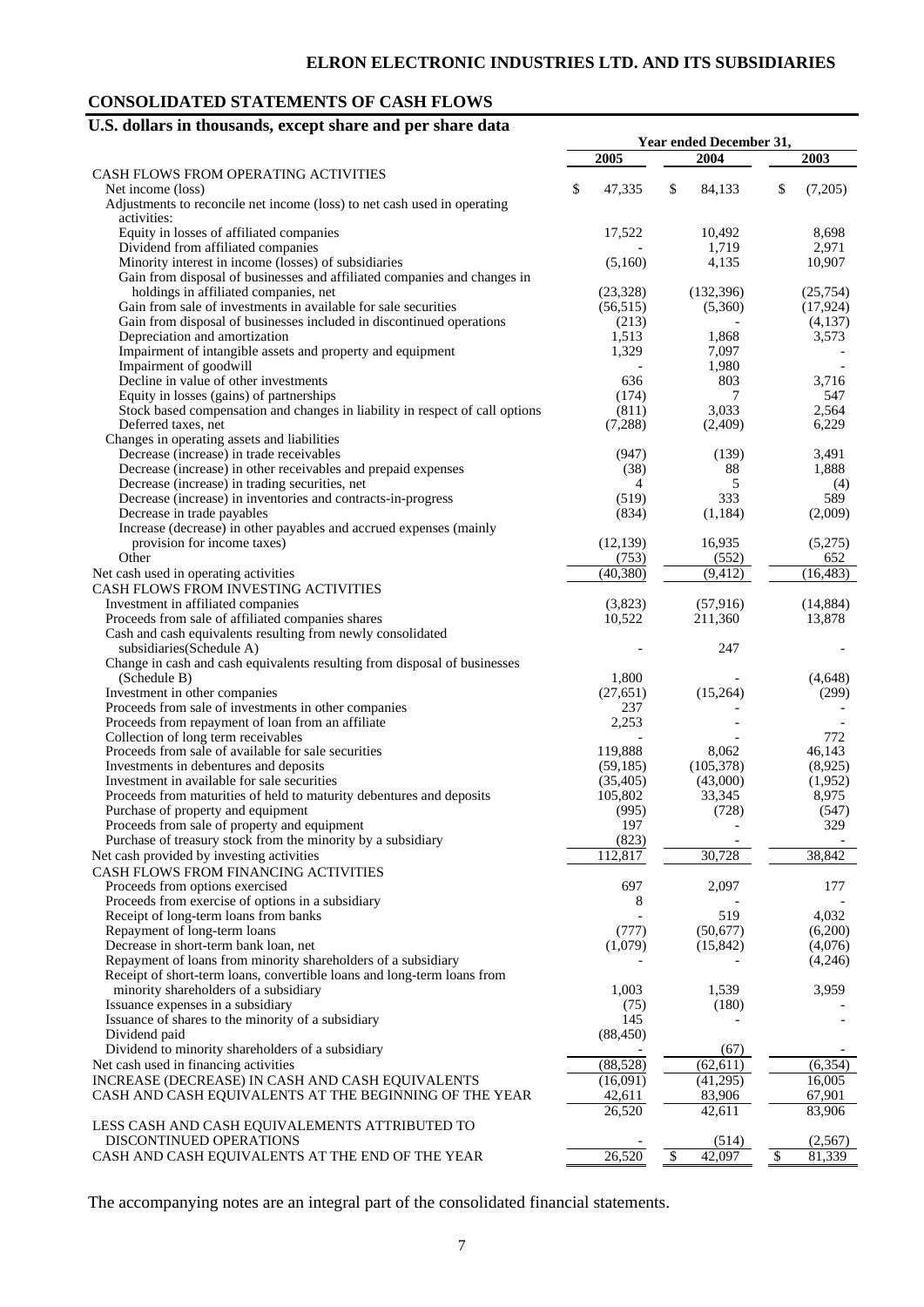## **CONSOLIDATED STATEMENTS OF CASH FLOWS (Cont.)**

# **U.S. dollars in thousands, except share and per share data**

|                                                                                                                                  | Year ended December 31, |        |    |                |               |          |
|----------------------------------------------------------------------------------------------------------------------------------|-------------------------|--------|----|----------------|---------------|----------|
|                                                                                                                                  |                         | 2005   |    | 2004           |               | 2003     |
| Supplemental cash flow information:                                                                                              |                         |        |    |                |               |          |
| Cash paid during the year for:                                                                                                   |                         |        |    |                |               |          |
| Income taxes                                                                                                                     | \$                      | 30,591 | \$ | 172            | $\frac{1}{2}$ | 96       |
| Interest                                                                                                                         | \$                      | 203    | \$ | 1,044          | \$            | 1,466    |
| Proceeds from sale of an affiliate not yet received                                                                              | \$                      | 1,958  |    |                | \$            |          |
| Proceeds from sale of an affiliate received in Zoran shares                                                                      | \$                      | 7,700  | S  |                | \$            |          |
|                                                                                                                                  | Year ended December 31, |        |    |                |               |          |
| <b>SCHEDULE A:</b>                                                                                                               |                         | 2005   |    | 2004           |               | 2003     |
| Change in cash and cash equivalents resulting from newly consolidated<br>subsidiaries<br>Assets and liabilities at date of sale: |                         |        |    |                |               |          |
| Working capital deficiency, net (except cash and cash equivalents)                                                               |                         | \$75   | \$ | 1,071          | \$            |          |
| Deposits                                                                                                                         |                         |        |    | (31)           |               |          |
| Property and equipment                                                                                                           |                         | (14)   |    | (618)          |               |          |
| Intangible assets                                                                                                                |                         | (237)  |    | (1,350)        |               |          |
| Accrued severance pay, net                                                                                                       |                         | 27     |    | $\overline{a}$ |               |          |
| Long-term liabilities                                                                                                            |                         |        |    | 431            |               |          |
| Investment at equity prior to acquisition                                                                                        |                         |        |    | 678            |               |          |
| Minority interests                                                                                                               |                         |        |    | 66             |               |          |
| Liability incurred                                                                                                               |                         | 149    |    | $\overline{a}$ |               |          |
| Cash and cash equivalents acquired                                                                                               | \$                      |        |    | 247            | \$            |          |
| <b>SCHEDULE B:</b>                                                                                                               |                         | 2005   |    | 2004           |               | 2003     |
| Change in cash and cash equivalents resulting from disposal of businesses                                                        |                         |        |    |                |               |          |
| Assets and liabilities at date of sale:                                                                                          |                         |        |    |                |               |          |
| Working capital deficiency, net (except cash and cash equivalents)                                                               | \$                      | (671)  | \$ |                | \$            | (708)    |
| Property and equipment                                                                                                           |                         | 40     |    |                |               | 1,274    |
| Intangible assets                                                                                                                |                         | 2,389  |    |                |               | 6,532    |
| Deferred tax liability                                                                                                           |                         |        |    |                |               | (907)    |
| Accrued severance pay, net                                                                                                       |                         | (171)  |    |                |               |          |
| Gain resulting from sale of businesses                                                                                           |                         | 213    |    |                |               | 22,833   |
| Securities received:                                                                                                             |                         |        |    |                |               |          |
| Marketable securities                                                                                                            |                         |        |    |                |               | (5,400)  |
| Other investments                                                                                                                |                         |        |    |                |               | (1,000)  |
| Investment in affiliated Company                                                                                                 |                         |        |    |                |               | (30,272) |
| Liability incurred                                                                                                               |                         |        |    |                |               | 3,000    |
| Net increase (decrease) in cash and cash equivalents                                                                             | \$                      | 1,800  | \$ |                | \$            | (4,648)  |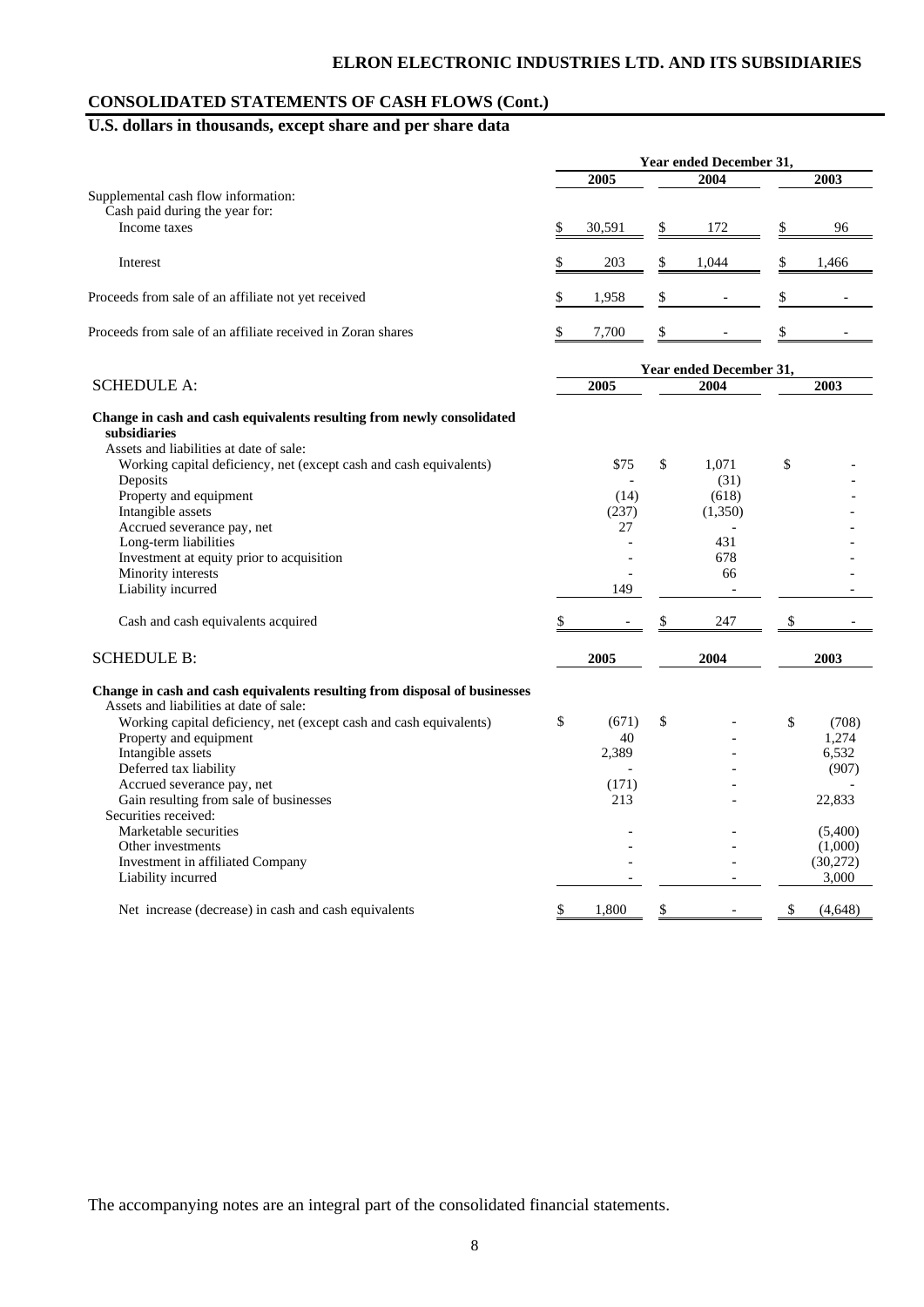**U.S. dollars in thousands, except share and per share data** 

### **NOTE 1:**- **GENERAL**

- a. Elron Electronic Industries Ltd. ("Elron" or "the Company"), an Israeli corporation, is high technology operational holding company. Elron's global business is conducted through subsidiaries and affiliates, primarily in the fields of medical devices, information and communication technology, semiconductors and advanced materials.
- b. On August 22, 2004 Discount Investment Corporation Ltd. ("DIC") completed a tender offer to purchase 7.5% of the Company's shares. In addition, in May 2005, DIC purchased additional 1.8% of the Company's shares. Following the consummation of the tender offer and the additional purchase of shares, DIC's interest in the Company increased from approximately 38.5% to approximately 46% in 2004 and to 47.5% in 2005 of the Company's outstanding shares.

## **NOTE 2:- SIGNIFICANT ACCOUNTING POLICIES**

The financial statements have been prepared in accordance with accounting principles generally accepted in the United States ("US GAAP").

The significant accounting policies followed in the preparation of the financial statements, applied on a consistent basis, are:

a. Use of estimates

The preparation of financial statements in conformity with generally accepted accounting principles requires management to make estimates and assumptions that affect the reported amounts of assets and liabilities and disclosure of contingent assets and liabilities at the date of the financial statements, and the reported amounts of income and expenses during the reported period. Actual results could differ from those estimates.

b. Financial statements in U.S. dollars

The financial statements have been prepared in U.S. dollars, since the currency of the primary economic environment in which the operations of the Company, its principal subsidiaries and affiliates are conducted is the U.S. dollar. Most of the Company's assets and liabilities are in U.S. dollars and sales of its subsidiaries are mainly in U.S. dollars. Therefore, the functional and reporting currency of the Company and its subsidiaries is the U.S. dollar.

Transactions and balances originally denominated in U.S. dollars are presented at their original amounts. Transactions and balances in other currencies have been remeasured into U.S. dollars in accordance with the principles set forth in Statement of Financial Accounting Standards ("SFAS") No. 52, "Foreign Currency Translation" ("SFAS 52").

Accordingly, amounts in currencies other than U.S dollars have been translated as follows:

Monetary balances - at the exchange rate in effect on the balance sheet date.

Revenues and costs – at the exchange rates in effect as of the date of recognition of the transactions.

All exchange gains and losses from the remeasurement mentioned above are reflected in the statement of operations in financial income, net.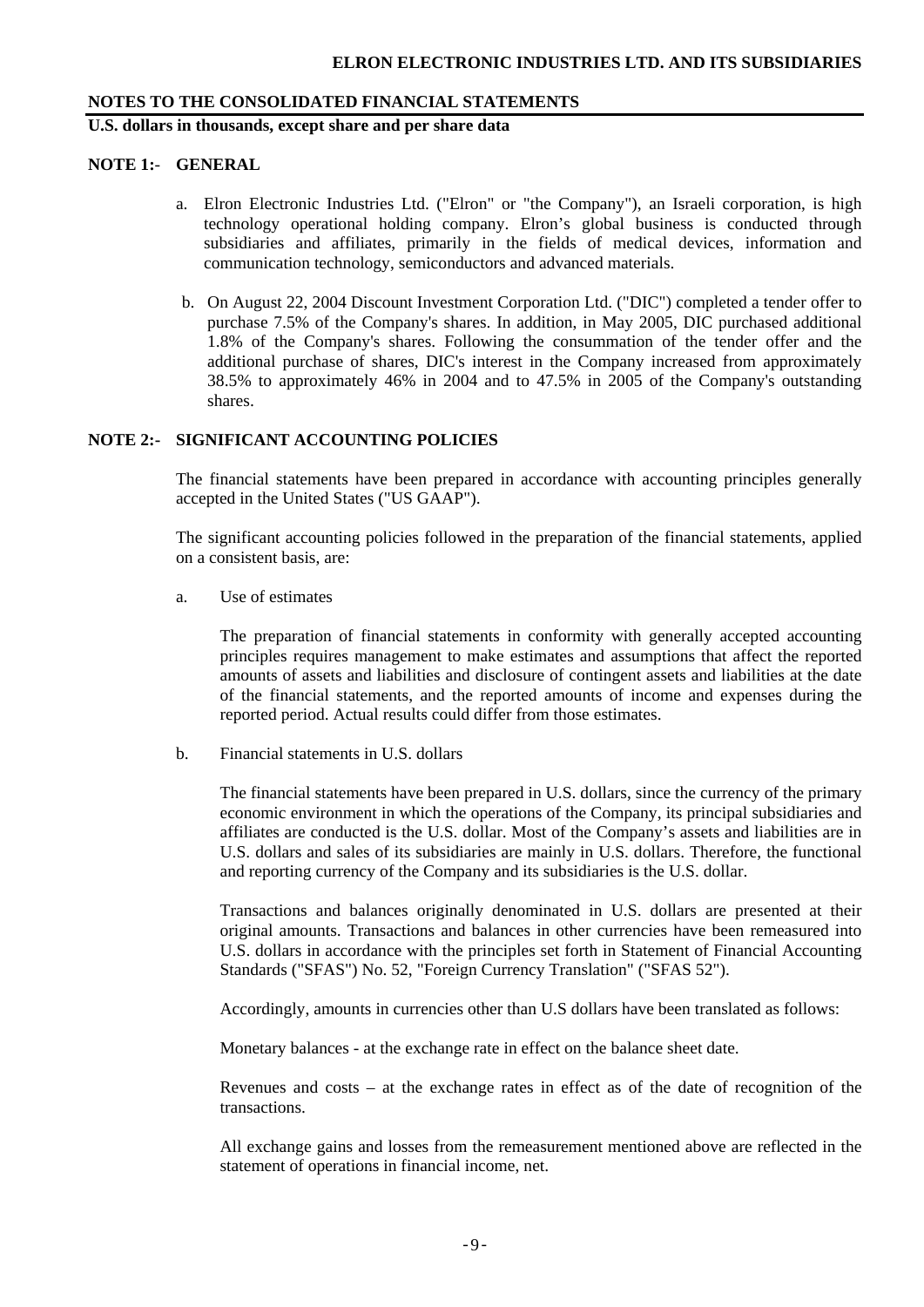**U.S. dollars in thousands, except share and per share data** 

### **NOTE 2:- SIGNIFICANT ACCOUNTING POLICIES (Cont.)**

b. Financial statements in U.S. dollars (Cont.)

The financial statements of an affiliate accounted for under the equity method, whose functional currency is not the U.S. dollar, have been translated into dollars in accordance with SFAS 52. All balance sheet accounts have been translated using the exchange rate in effect at the balance sheet date. Statement of income amounts have been translated using average exchange rates prevailing during the year. The resulting aggregate translation adjustments are reported as a component of accumulated other comprehensive income in shareholders' equity.

### c. Principles of consolidation

The consolidated financial statements include the accounts of the Company and its subsidiaries, in which the Company has a controlling voting interest and of VIEs for which the Company is the primary beneficiary according to the provisions of FIN 46, as described below. Inter-company balances and transactions have been eliminated upon consolidation.

In December 2003, the Financial Accounting Standards Board ("FASB") issued Interpretation No. 46(R), "Consolidation of Variable Interest Entities, an Interpretation of ARB No. 51" ("FIN 46"). FIN 46 provides a new framework for identifying variable interest entities ("VIE") and determining when a company should include the assets, liabilities, noncontrolling interests and results of activities of a VIE in its consolidated financial statements.

In general, a VIE is a corporation, partnership, limited-liability corporation, trust, or any other legal structure used to conduct activities or hold assets that either (1) has an insufficient amount of equity to carry out its principal activities without additional subordinated financial support, (2) has a group of equity owners that is unable to make significant decisions about its activities, or (3) has a group of equity owners that does not have the obligation to absorb losses or the right to receive returns generated by its operations.

FIN 46 requires a VIE to be consolidated by the party with an ownership, contractual or other financial interest in the VIE (a variable interest holder) that will absorb a majority of the risk of loss from the VIE's activities, is entitled to receive a majority of the VIE's residual returns (if no other variable interests absorb a majority of the VIE's losses), or both.

A variable interest holder that consolidates the VIE is called the primary beneficiary. Upon consolidation, the primary beneficiary generally must initially record all of the VIE's assets, liabilities and noncontrolling interests at fair value and subsequently account for the VIE as if it were consolidated based on a majority voting interest. FIN 46 also requires disclosures about VIEs that the variable interest holder is not required to consolidate but in which it has a significant variable interest.

FIN 46 was effective immediately for VIEs created after January 31, 2003. For VIEs created before January 31, 2003, the provisions of FIN 46, as revised, were adopted as of March 31, 2004. The adoption of FIN 46 did not have a material effect on the company's financial statements.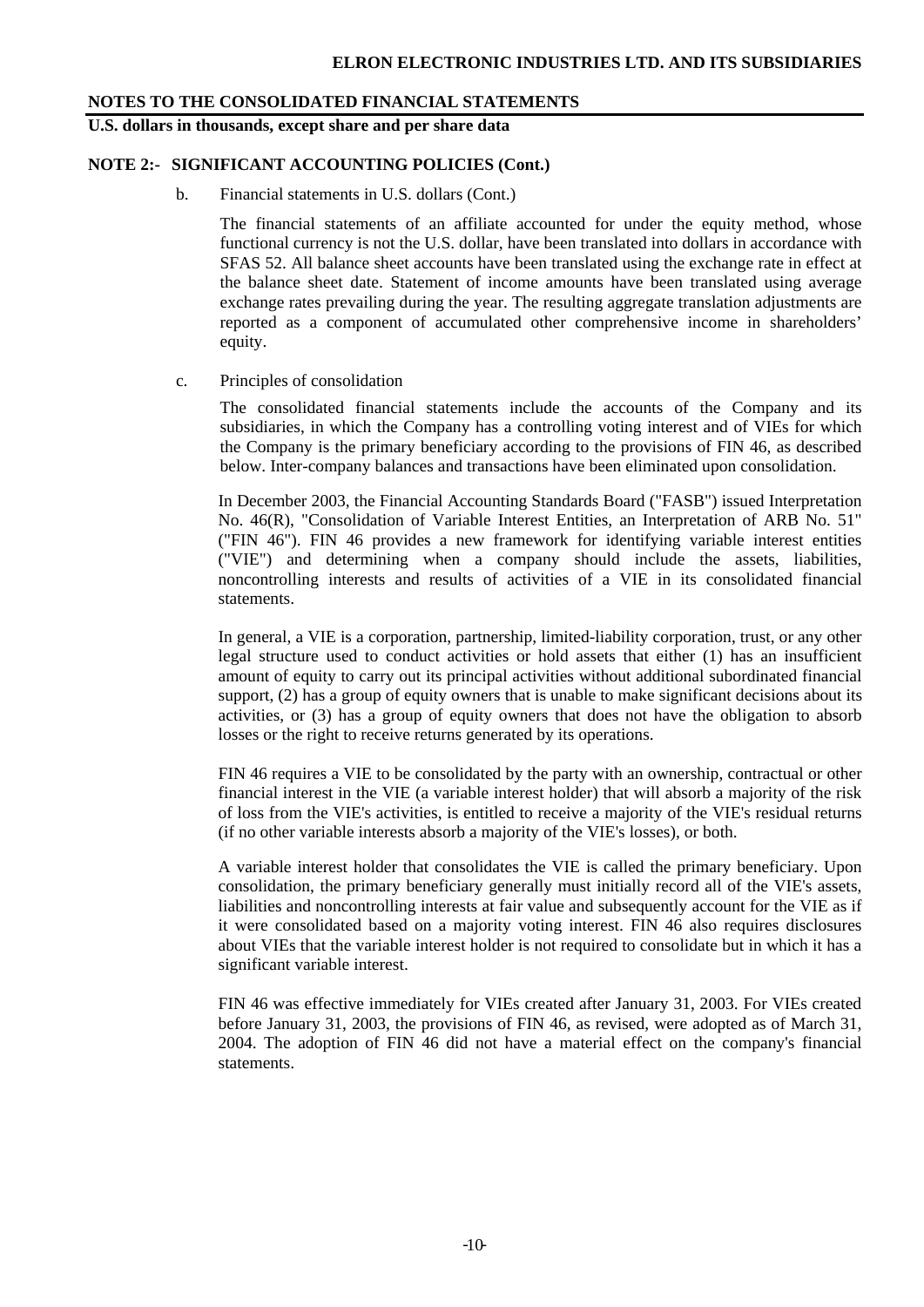**U.S. dollars in thousands, except share and per share data** 

### **NOTE 2:- SIGNIFICANT ACCOUNTING POLICIES (Cont.)**

c. Principles of consolidation (Cont.)

As of the balance sheet date the significant subsidiaries whose balances and results are consolidated are:

|                                               | December 31,                                   |       |  |  |
|-----------------------------------------------|------------------------------------------------|-------|--|--|
|                                               | 2005                                           | 2004  |  |  |
|                                               | Consolidated % of<br>outstanding share capital |       |  |  |
|                                               |                                                |       |  |  |
| Elbit Ltd. ("Elbit")                          | 100.0                                          | 100.0 |  |  |
| DEP Technology Holdings Ltd. ("DEP")          | 100.0                                          | 100.0 |  |  |
| RDC Rafael Development Corporation Ltd.       |                                                |       |  |  |
| ("RDC")                                       | 50.1                                           | 49.6  |  |  |
| Elron Telesoft Ltd. and Elron Telesoft Export |                                                |       |  |  |
| Ltd. (together the "ET group")                |                                                | 100.0 |  |  |
| Galil Medical Ltd. ("Galil")                  | 59.1                                           | 59.1  |  |  |
| Mediagate Ltd. ("Mediagate")                  | 100.0                                          | 100.0 |  |  |
| <b>SELA</b> Semiconductors Engineering        |                                                |       |  |  |
| Laboratories Ltd. ("SELA")                    | 66.2                                           | 54.4  |  |  |
| Starling Advanced Communications Ltd.         |                                                |       |  |  |
| ('Starting')                                  | 66.5                                           | 66.5  |  |  |
| 3DV Systems Ltd. ("3DV")                      | 88.7                                           | 94.8  |  |  |
| Enure Networks Ltd. ("Enure") (formerly       |                                                |       |  |  |
| Gaia broadband services management Ltd.)      | 57.2                                           |       |  |  |

d. Business combinations

Business combinations have been accounted for using the purchase method of accounting. Under the purchase method of accounting the results of operations of the acquired business are included from the effective date of acquisition. The costs to acquire companies, including transactions costs, have been allocated to the underlying net assets of each acquired company in proportion to their respective fair values. Any excess of the purchase price over estimated fair values of the identifiable net assets acquired has been recorded as goodwill.

e. Cash and cash equivalents

Cash and cash equivalents are short-term highly liquid investments that are readily convertible to cash with original maturities of three months or less at the date acquired.

f. Bank deposits

Bank deposits with original maturities of more than three months but less than one year are presented as part of short-term investments. Deposits are presented at their cost including accrued interest. Interest on deposits is recorded as financial income.

g. Marketable securities

Management determines the classification of marketable investments in debt securities with fixed maturities and marketable equity securities at the time of purchase and reevaluates such designations at each balance sheet date.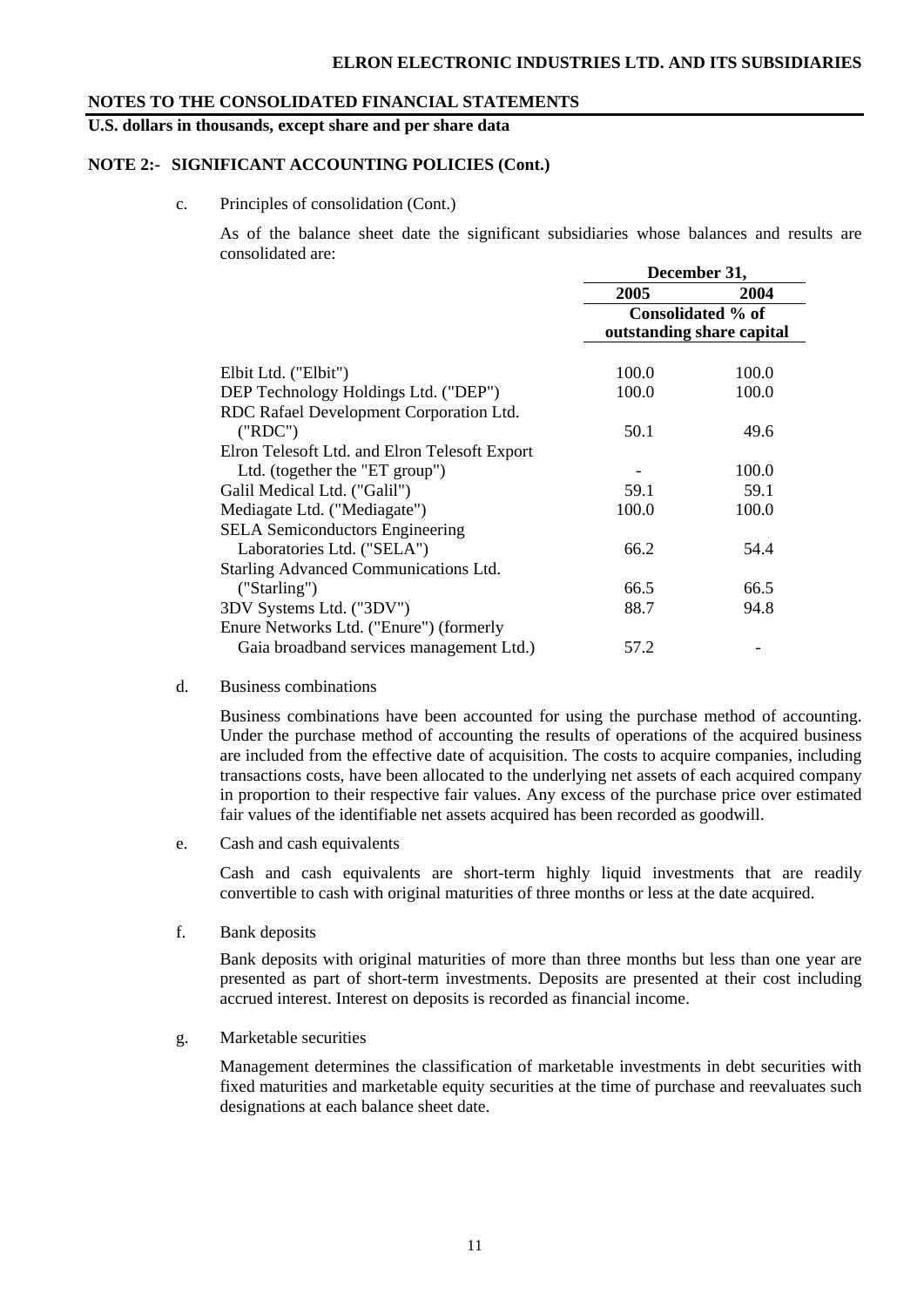**U.S. dollars in thousands, except share and per share data** 

# **NOTE 2:- SIGNIFICANT ACCOUNTING POLICIES (Cont.)**

g. Marketable securities (Cont.)

Certain marketable securities covered by SFAS No. 115 "Accounting for Certain Investments in Debt and Equity Securities", ("SFAS 115") are classified as available-for-sale. Accordingly, these securities are measured at fair value, with unrealized gains and losses reported net-of-tax in accumulated other comprehensive income, a separate component of shareholders' equity. Realized gains and losses on sales of investments, and a decline in value which is considered as other than temporary, are included in the consolidated statement of operations. The Company considers a decline in value to be other than temporary with regard to available-for-sale marketable debentures when the fair value is lower than cost for a continuing period which exceeding six months and when the Company do not intend to hold the debentures until maturity. When computing realized gain or loss, cost is determined on an average basis. Interest and amortization of premium and discount on debt securities are recorded as financial income.

 Debt securities, which the Company has the positive intent and ability to hold to maturity, are classified as held-to-maturity investments. Held-to-maturity investments are measured at amortized cost plus accrued interest. Interest and amortization of premium and discount on such debt securities are recorded as financial income.

h. Inventories and contracts in progress

Inventories are stated at the lower of cost or market value. Inventory write-offs are provided for slow-moving items and technological obsolescence.

Cost is determined as follows:

Raw materials - using the "first in, first out" method.

Contracts-in-progress (included in assets attributed to discontinued operations) - represent amounts related to contracts as determined by the percentage of completion method of accounting.

Finished Products – on the basis of direct manufacturing costs with the additional of allocable indirect manufacturing costs, with cost measured on an average basis.

i. Investments in companies

Investments in common stock or in-substance-common stock of entities in which the Company has significant influence but less than a controlling voting interest are accounted for using the equity method ("affiliated companies") (see below for provisions of EITF 02- 14). Significant influence is presumed to exist when the Company holds between 20%-50% of the investee's voting stock. However, whether or not the Company has significant influence depends on evaluation of certain factors including among others, the Company's representation on the investee's board of directors, agreements with other shareholders, additional voting rights, participation in policy making processes, existence of material intercompany transactions and technological dependency and the extent of ownership by the Company in relation to the concentration of other shareholders.

The Company discontinues applying the equity method when its investment (including advances and loans) is reduced to zero and it has not guaranteed obligations of the affiliate or is not otherwise committed to provide further financial support to the affiliate.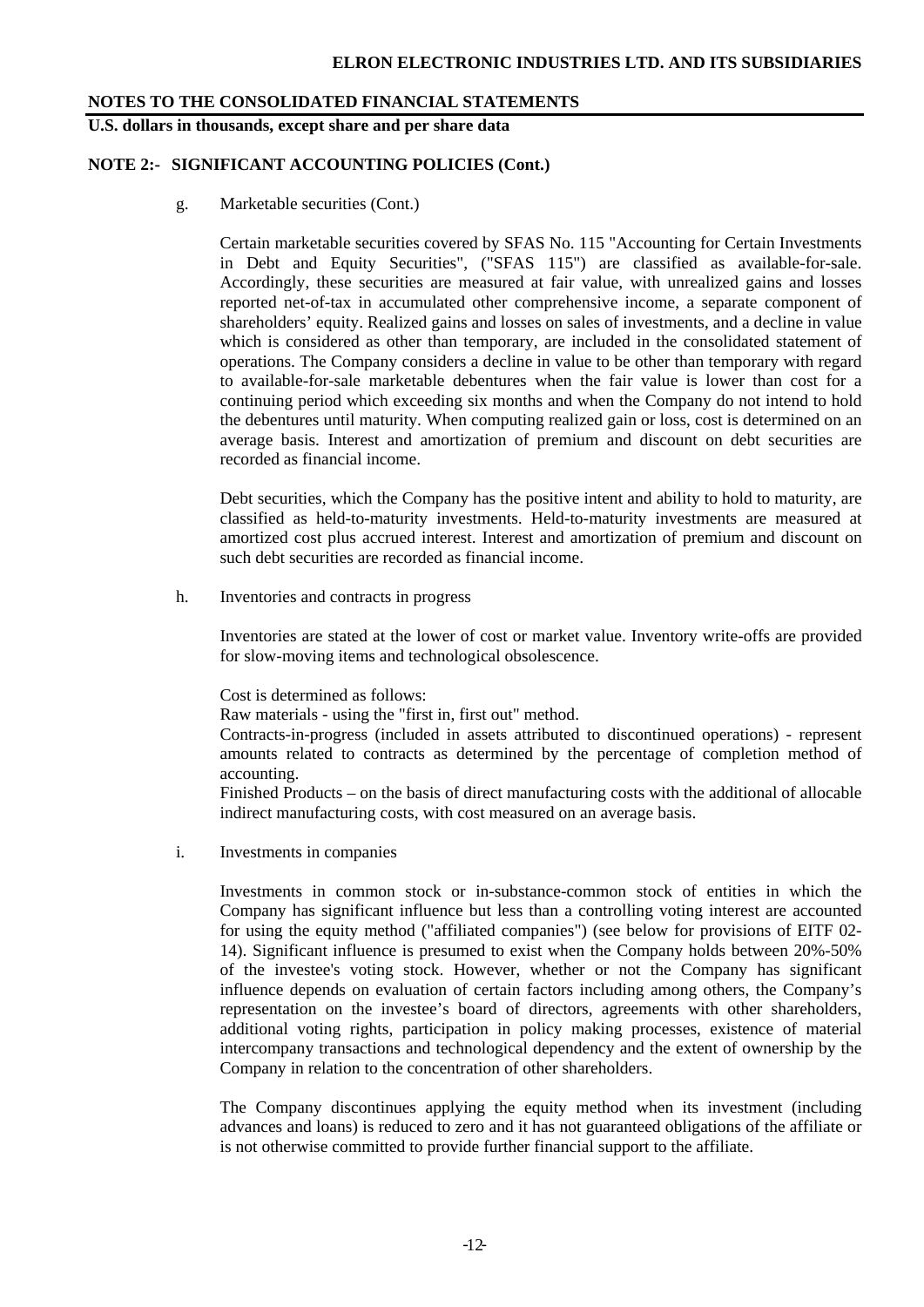**U.S. dollars in thousands, except share and per share data** 

### **NOTE 2:- SIGNIFICANT ACCOUNTING POLICIES (Cont.)**

i. Investments in companies (Cont.)

In July 2004, the EITF reached a consensus on Issue No. 02-14, "Whether an Investor Should Apply the Equity Method of Accounting to Investments Other Than Common Stock" ("EITF 02-14"). EITF 02-14 states that the Company must apply the equity method of accounting to investments in common stock and in in-substance-common stock if it has the ability to exercise significant influence over the operating and financial policies of the investee. EITF 02-14 defines in-substance-common stock as an investment with similar risk and reward characteristics to common stock. The provisions of EITF 02-14 are effective since the beginning of the fourth quarter of 2004. For investments that are not common stock or insubstance-common stock, but were accounted for under the equity method prior to the effective date of EITF 02-14, the equity method of accounting should be discontinued at the effective date. Previously recognized equity method earnings and losses were not reversed. Upon adoption of EITF 02-14, the Company evaluated all of its investments at the adoption date and concluded that no change should be made to its then implemented accounting treatment as a result of the adoption of EITF 02-14.

The Company applies EITF 02-18 "Accounting for Subsequent Investments in an Investee after suspension of Equity Method Loss Recognition" ("EITF 02-18") in cases where the Company suspended equity method loss recognition in a certain investee, and it subsequently invests in the aforementioned investee (not resulting in the ownership interest increasing from one of significant influence to one of control), if the additional investment, in whole or in part, represents, in substance, the funding of prior losses, the Company recognizes previously suspended losses up to the amount of the additional investment determined to represent the funding of prior losses. Whether the investment represents the funding of prior losses, however, depends on the facts and circumstances.

In circumstances where the Company's ownership in an affiliate is in the form of a preferred security or other senior security, the Company recognizes losses based on the ownership level of the particular affiliate's security or loan held by the Company to which the equity method losses are being applied.

The excess of the purchase price over the proportional fair value of net tangible assets acquired is attributed to goodwill, technology and other identifiable intangible assets. Technology and other identifiable intangible assets are amortized over a weighted averaged period of approximately 14 years, commencing from the acquisition date.

Gains arising from issuance of shares by affiliated companies to third parties are recorded as income in the consolidated statements of operations, unless the issuing company is a development stage company for which the gain (loss) from issuance is accounted for as an equity transaction pursuant to Staff Accounting Bulletin ("SAB") No. 51 "Accounting for Sales of Stock by a Subsidiary".

When an investment in common stock or in-substance common stock, that was previously accounted for on other than the equity method, becomes qualified for use of the equity method by an increase in level of ownership, the equity method of accounting is adopted retroactively and financial statements of prior periods are adjusted accordingly.

Investments in partnerships in which the Company has a greater than five percent interest, are accounted for under the equity method.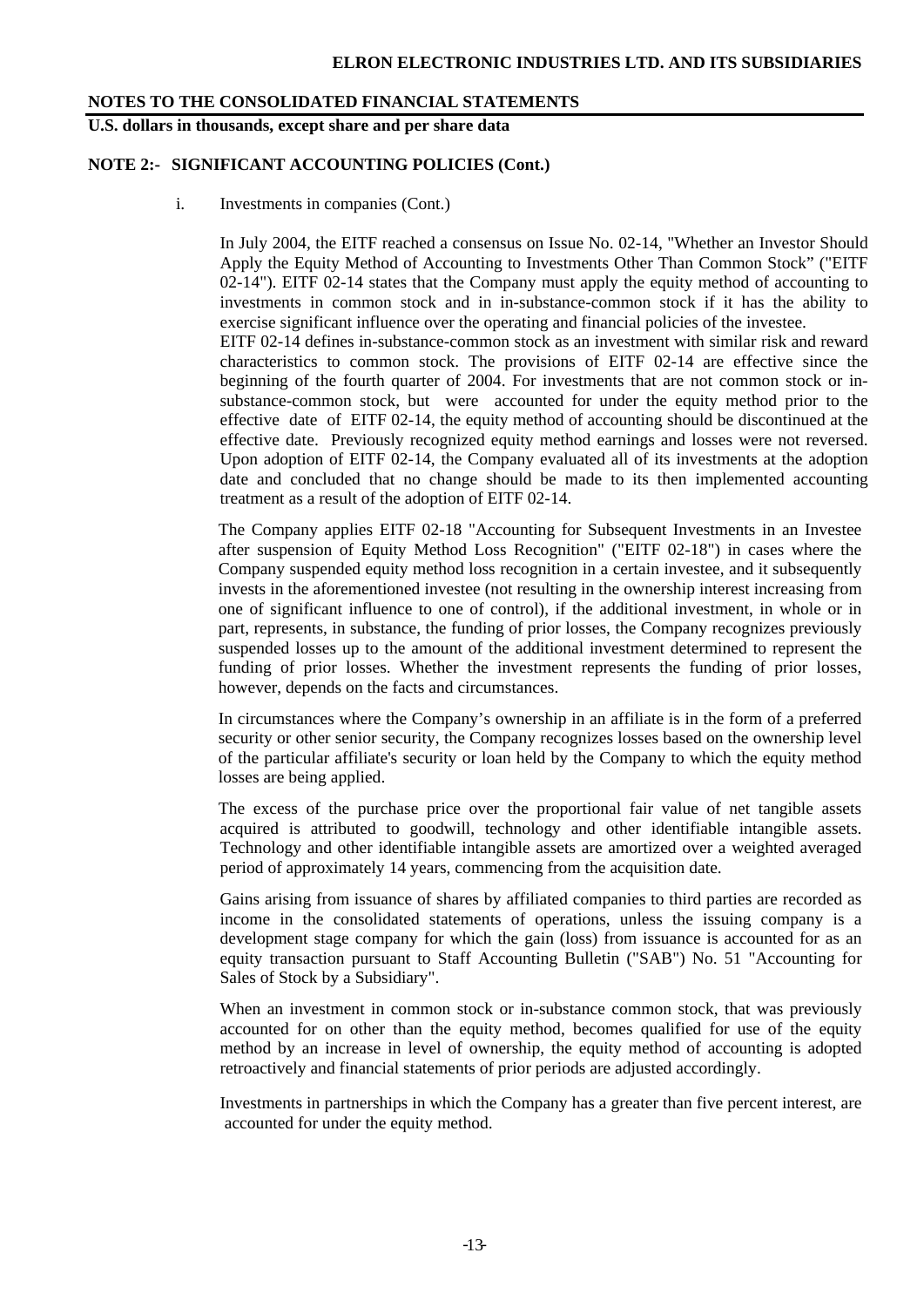**U.S. dollars in thousands, except share and per share data** 

### **NOTE 2:- SIGNIFICANT ACCOUNTING POLICIES (Cont.)**

i. Investments in companies (Cont.)

Investments in non-marketable securities of companies, in which the Company does not have the ability to exercise significant influence over their operating and financial policies, and investments in non-marketable companies that are not common stock or in-substancecommon stock, are presented at cost.

Management evaluates investments in affiliates and other companies for evidence of other than temporary declines in value. When relevant factors indicate a decline in value that is other than temporary, the Company records a provision for the decline in value. A judgmental aspect of accounting for investments involves determining whether an other-than-temporary decline in value of the investment has been sustained. Such evaluation is dependent on the specific facts and circumstances. Accordingly, management evaluates financial information (e.g. budgets, business plans, financial statements, etc.) in determining whether an other-thantemporary decline in value exists. Factors indicative of an other-than-temporary decline include recurring operating losses, failure of research and development efforts, extremely negative deviation from the business plan, credit defaults, specific conditions affecting the investment such as in the industry or in geographic area and subsequent rounds of financings at an amount below the cost basis of the investment. This list is not all inclusive and management weighs all quantitative and qualitative factors in determining if an other-thantemporary decline in value of an investment has occurred.

j. Property and equipment

Property and equipment are stated at cost, net of accumulated depreciation and investment grants. Depreciation is calculated by the straight-line method over the estimated useful lives of the assets at the following annual rates:

|                                    | $\frac{0}{0}$              |
|------------------------------------|----------------------------|
|                                    |                            |
| Land and Buildings                 | $0 - 4$                    |
| Computers, Machinery and Furniture | $6 - 33$                   |
| Motor vehicles                     |                            |
| Leasehold improvements             | over the term of the lease |

k. Impairment and disposal of long-lived assets

The Company and its subsidiaries long-lived assets (including identifiable intangible assets subject to amortization) are reviewed for impairment in accordance with SFAS No. 144, "Accounting for the Impairment or Disposal of Long-Lived Assets" ("SFAS 144"), whenever events or changes in circumstances indicate that the carrying amount of an asset may not be recoverable. Recoverability of assets to be held and used is measured by a comparison of the carrying amount of an asset to the future undiscounted cash flows expected to be generated by the asset. If an asset is considered to be impaired, the impairment is measured by the difference between the carrying amount of the asset and its fair value. Assets to be disposed of are reported at the lower of their carrying amount or fair value less costs to sell. See Note 3c regarding impairment of intangible assets.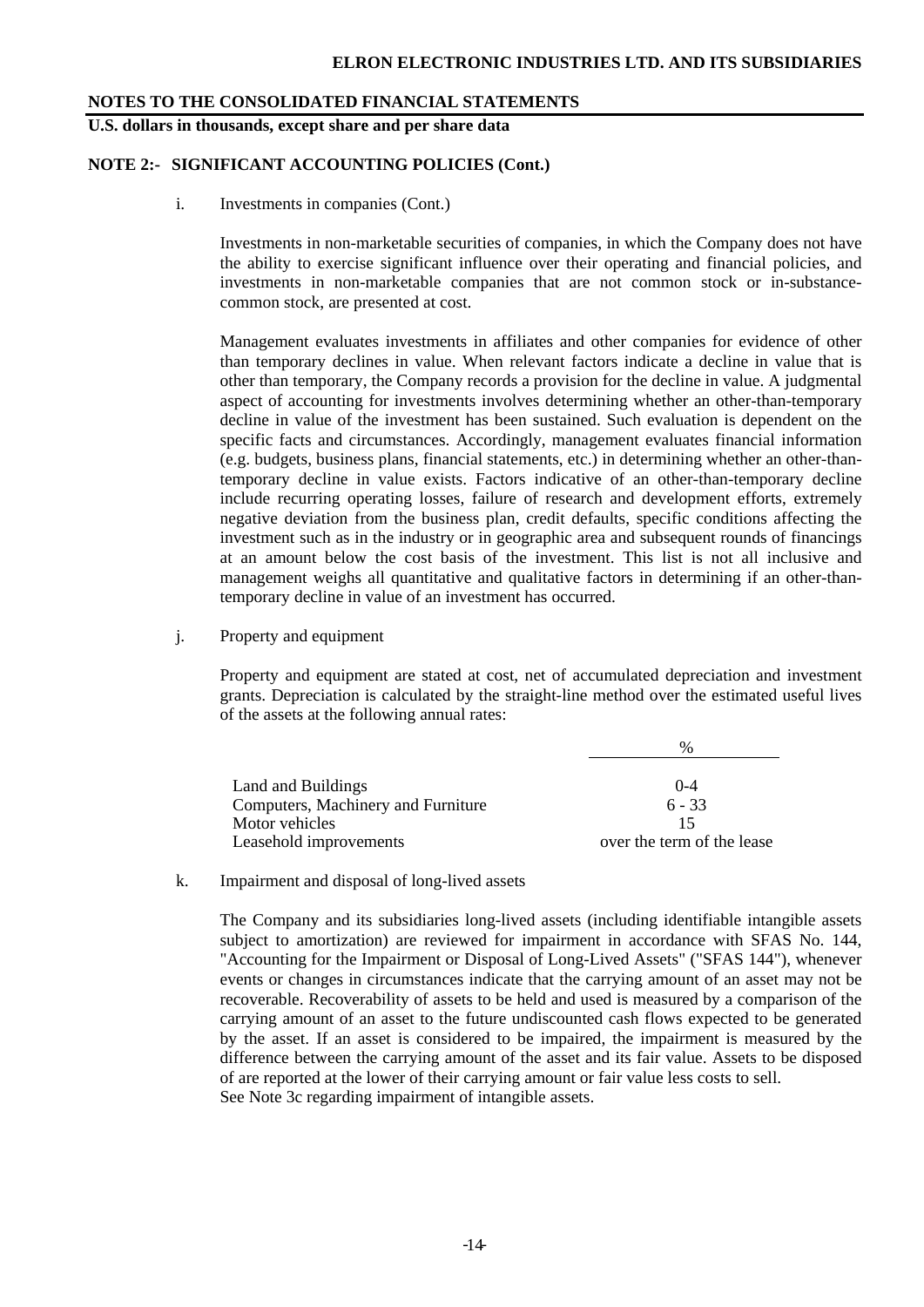**U.S. dollars in thousands, except share and per share data** 

#### **NOTE 2:- SIGNIFICANT ACCOUNTING POLICIES (Cont.)**

l. Intangible assets

Intangible assets include mainly technology, goodwill and other identifiable intangible assets acquired in connection with the purchase of subsidiaries and businesses. Technology and other identifiable intangible definite lived assets are amortized over their estimated useful lives.

The Company evaluate the amortization periods of all identifiable intangible assets to determine whether events or circumstances warrant revised estimates of useful lives.

Under SFAS No. 142 "Goodwill and other Intangible Assets" ("SFAS 142") goodwill and intangible assets with indefinite lives are no longer amortized but instead are tested for impairment at least annually (or more frequently if impairment indicators arise).

SFAS 142 prescribes a two phase process for impairment testing of goodwill. The first phase screens for impairment; while the second phase (if necessary) measures impairment.

In the first phase of impairment testing, goodwill attributable to each of the reporting units is tested for impairment by comparing the fair value of each reporting unit with its carrying value. If the carrying value of the reporting unit exceeds its fair value the second phase is then performed. The second phase of the goodwill impairment test compares the implied fair value of the reporting unit's goodwill with the carrying amount of that goodwill. If the carrying amount of the reporting unit's goodwill exceeds the implied fair value of that goodwill, an impairment loss is recognized in an amount equal to that excess. The implied fair value of goodwill is determined in the same manner as the amount of goodwill recognized in a business combination. That is, the fair value of the reporting unit is allocated to all of the assets and liabilities of that unit (including any unrecognized intangible assets) as if the reporting unit had been acquired in a business combination and the fair value of the reporting unit was the purchase price paid to acquire the reporting unit .

Fair value of the company's reporting unit is determined using discounted cash flows and market capitalization.

In 2004 and in the second quarter of 2005 when performing the first phase of the goodwill impairment test, the fair value of the systems and projects segment (reporting unit) of the ET group, which is included in discontinued operations, was found to be lower than its carrying value. Therefore the second phase of the goodwill impairment test was then performed and as a result goodwill was written down by \$1,980 in 2004 and \$1,300 in 2005. The fair value of the reporting units was determined using the discounted cash flow method. Significant estimates used in the discounted cash flow methodology include estimates of future cash flows, future short-term and long-term growth rates and discount rates. The Company performs its annual impairment tests during the fourth fiscal quarter of each year.

 The impairment test for other intangible assets not subject to amortization consists of a comparison of the fair value of the intangible asset with its carrying value. If the carrying value of the intangible asset exceeds its fair value, an impairment loss is recognized in an amount equal to that excess.

m. Revenue recognition

The Company's subsidiaries sell software, license and support systems products and disposable medical products.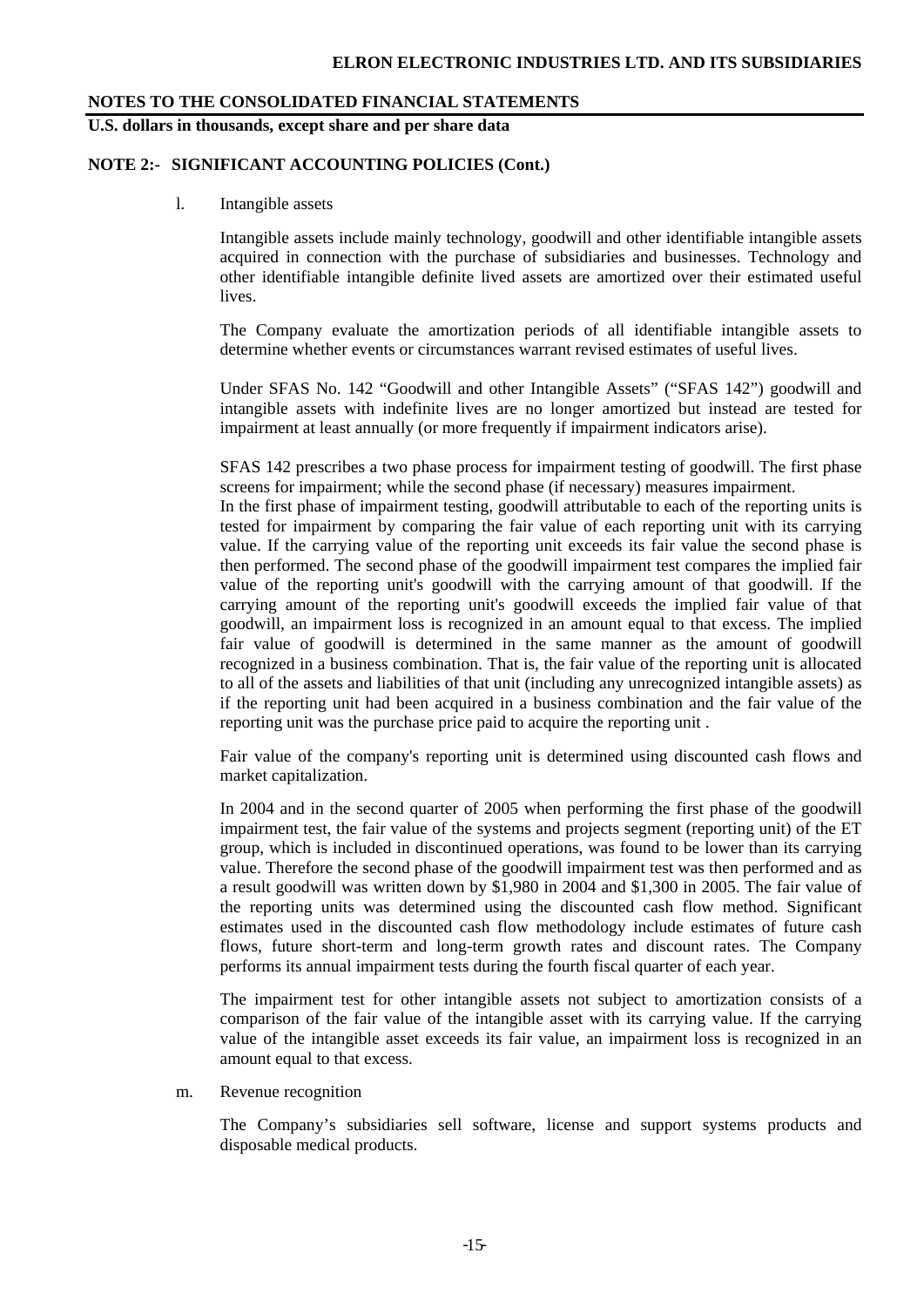**U.S. dollars in thousands, except share and per share data** 

### **NOTE 2:- SIGNIFICANT ACCOUNTING POLICIES (Cont.)**

m. Revenue recognition (Cont.)

The ET group generated revenues from software, sale of license and support systems, which are included in discontinued operations. Software sales are accounted for in accordance with Statement of Position (SOP) 97-2, "Software Revenue Recognition," as amended. Other product sales and revenues are accounted for in accordance with SAB No. 104, "Revenue Recognition in Financial Statements" ("SAB 104").

Revenues from license fees or product sales are recognized when delivery of the product has occurred, the fee is fixed or determinable, collectibility is probable and persuasive evidence of an arrangement exists.

When the products are warranted, a provision is recorded for probable costs, in connection with the warranties, based on the Company's subsidiaries' experience and estimates.

Revenues from software licenses that require significant customization, integration and installation (included in discontinued operations) are recognized based on SOP 81-1, "Accounting for Performance of Construction Type and Certain Production - Type Contracts", according to which revenues are recognized on a percentage of completion basis. Percentage of completion is measured by the efforts expended method based on the ratio of hours performed to date to estimated total hours at completion. Anticipated losses on contracts are charged to earnings when identified. Estimated gross profit or loss from contracts may change due to changes in estimates resulting from differences between actual performance and original forecasts. Such changes in estimated gross profit are recorded in results of operations when they are reasonably determinable by management, on a cumulative catch-up basis. Revenues derived from software licensing arrangements based on new technology, in which the Company's subsidiary does not have sufficient prior experience and estimates are not reasonably determinable, are recognized using the completed-contract method.

Deferred revenues include unearned amounts received under maintenance and support contracts and amounts received from customers but not recognized as revenues.

Revenues from service agreement on a cost plus basis are recognized as the services are performed, based on the costs incurred.

n. Research and development costs

Research and development costs, net of grants received, are charged to the statement of operations as incurred. SFAS No. 86, "Accounting for the Costs of Computer Software to be Sold, Leased or Otherwise Marketed" requires capitalization of certain software development costs subsequent to the establishment of technological feasibility. Based on the subsidiaries' product development process, technological feasibility is established upon completion of a working model. Costs, incurred by the Company's subsidiaries between completion of the working models and the point at which the products are ready for general release, have been insignificant. Therefore, research and development costs are charged to the statement of operations, as incurred.

o. Advertising costs

Advertising costs are charged to the consolidated statement of operations as incurred.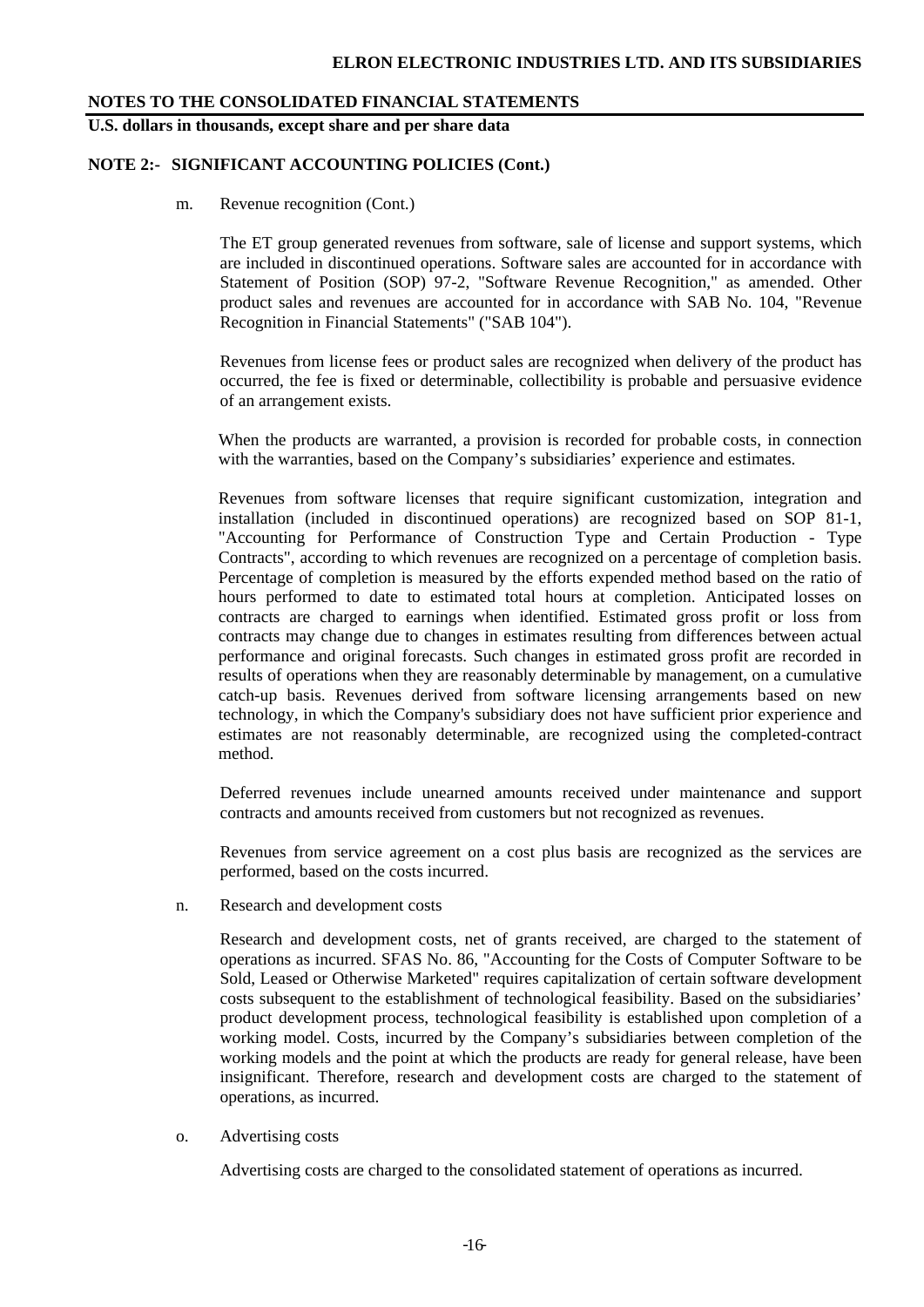## **U.S. dollars in thousands, except share and per share data**

### **NOTE 2:- SIGNIFICANT ACCOUNTING POLICIES (Cont.)**

p. Royalty-bearing grants

Royalty-bearing grants from the Government of Israel and other governmental institutions for funding approved research and development projects are recognized at the time the Company is entitled to such grants, on the basis of the costs incurred. Such grants are included as a deduction of research and development costs, since at the time received it is not probable that they will be repaid.

Research and development grants received by certain of the Company's subsidiaries in 2005 amounted to \$1,528 (2004 - \$1,535, 2003 - \$382).

Research and development grants received by the ET group, which are presented in the discontinued operations in 2005 amounted to \$0 (2004 - \$181, 2003 - \$105).

q. Income taxes

The Company and its subsidiaries account for income taxes in accordance with SFAS No. 109, "Accounting for Income Taxes". This Statement prescribes the use of the liability method whereby deferred tax assets and liability account balances are determined based on differences between financial reporting and tax bases of assets and liabilities, using the enacted tax rates and laws that will be in effect when the differences are expected to reverse. The Company and its subsidiaries provide a valuation allowance, if necessary, to reduce deferred tax assets to the amount that is more likely than not to be realized.

r. Income (loss) per share

Basic net income (loss) per share is computed based on the weighted average number of ordinary shares outstanding during each year. Diluted net income (loss) per share is computed based on the weighted average number of ordinary shares and ordinary share equivalents outstanding during the year; ordinary share equivalents are excluded from the computation if their effect is anti-dilutive.

In 2003, all shares relating to the outstanding stock options were excluded from the calculation of the diluted net loss per ordinary share because all such stock options were antidilutive. The total ordinary share equivalents relating to the outstanding options, excluded from the calculations of diluted net loss per share, were 1,799 for the year ended December 31, 2003.

s. Stock based compensation

For stock options granted prior to 2003, the Company has elected to follow Accounting Principles Board Opinion No. 25, "Accounting for Stock Issued to Employees" ("APB 25") and the FASB Interpretation No. 44, "Accounting for Certain Transactions Involving Stock Compensation" in accounting for its employee stock option plans. According to APB 25, compensation expense is measured under the intrinsic value method, whereby compensation expense is equal to the excess, if any, of the quoted market price of the stock over the exercise price at the grant date of the award or if applicable at a subsequent measurement date. Compensation cost is recorded over the vesting period on a straight line basis.

Effective January 1, 2003 the Company adopted the fair value recognition provisions of FASB Statement No.123, "Accounting for Stock-Based Compensation" ("SFAS 123"). Under the prospective method of adoption selected by the company under the provisions of FASB Statement No.148, "Accounting for Stock-Based Compensation - Transition and Disclosure" ("SFAS 148"), the fair value recognition provisions were applied to all employee awards granted, modified, or settled after January 1, 2003. Compensation cost is recorded over the vesting period on a straight line basis.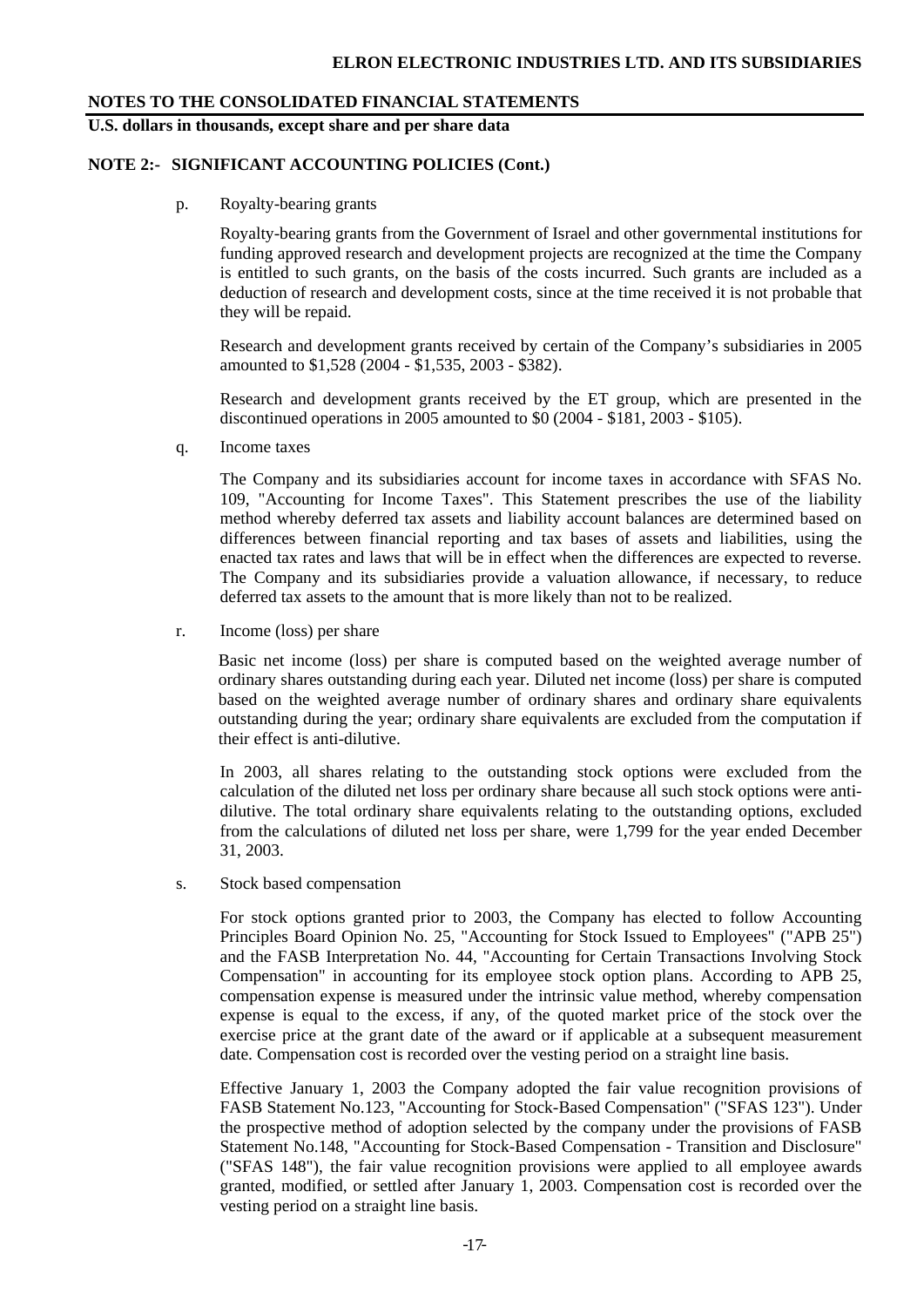**U.S. dollars in thousands, except share and per share data** 

### **NOTE 2:- SIGNIFICANT ACCOUNTING POLICIES (Cont.)**

s. Stock based compensation (Cont.)

The expense related to stock-based employee compensation included in the determination of net income (loss) for 2005, 2004 and 2003 is less than that which would have been recognized if the fair value method had been applied to all awards granted after the original effective date of SFAS 123. If the Company, its subsidiaries and its affiliated companies had elected to adopt the fair value recognition provisions of SFAS 123 as of its original effective date, pro forma net income (loss) and pro forma basic and diluted net income (loss) per share would be as follows:

|                                                                                                                     | <b>Year ended December 31,</b> |              |    |              |    |                  |  |
|---------------------------------------------------------------------------------------------------------------------|--------------------------------|--------------|----|--------------|----|------------------|--|
| Net income (loss), as reported<br>Add: Stock-based employee compensation<br>expense included in reported net income |                                | 2005         |    | 2004         |    | 2003             |  |
|                                                                                                                     |                                | 47,335       | \$ | 84,133       | \$ | (7,205)          |  |
| $(\text{loss})$                                                                                                     |                                | 347          |    | 202          |    | 1,030            |  |
| Deduct: Total stock-based employee<br>compensation expense determined under<br>the fair value based method for all  |                                |              |    |              |    |                  |  |
| awards                                                                                                              |                                | 2,739        |    | 2,981        |    | 3,094            |  |
| Pro forma net income (loss)                                                                                         |                                | 44,943       | \$ | 81,354       | \$ | (9,269)          |  |
| Income (loss) per share:                                                                                            |                                |              |    |              |    |                  |  |
| Basic - as reported<br>Basic - pro forma                                                                            | \$                             | 1.61<br>1.53 | \$ | 2.87<br>2.78 | \$ | (0.25)<br>(0.32) |  |
| Diluted - as reported<br>Diluted - pro forma                                                                        |                                | 1.60<br>1.52 |    | 2.86<br>2.77 |    | (0.25)<br>(0.32) |  |

The fair value of stock options for the company was estimated at the date of grant using a Black-Scholes option-pricing model with the following weighted-average assumptions for 2005, 2004 and 2003:

|                            | 2005  | 2004  | 2003 |  |
|----------------------------|-------|-------|------|--|
| Risk-free Interest Rate    | 4.75% | 2.5%  | 1%   |  |
| Expected Dividend Yield *) | 0%    | $0\%$ | 0%   |  |
| <b>Expected Volatility</b> | 38%   | 42%   | 53%  |  |
| <b>Expected Lives</b>      | 2.8   | 2.8   | 2.7  |  |

\*) According to the Company's option plan, the exercise price is to be reduced in the event of a distribution of a dividend in the amount of the dividend distributed per share. Accordingly, the Company, when calculating fair value of the options based on the Black-Scholes option-pricing model, assumes a 0% dividend yield. When such a reduction in exercise occurs, there is no accounting consequence.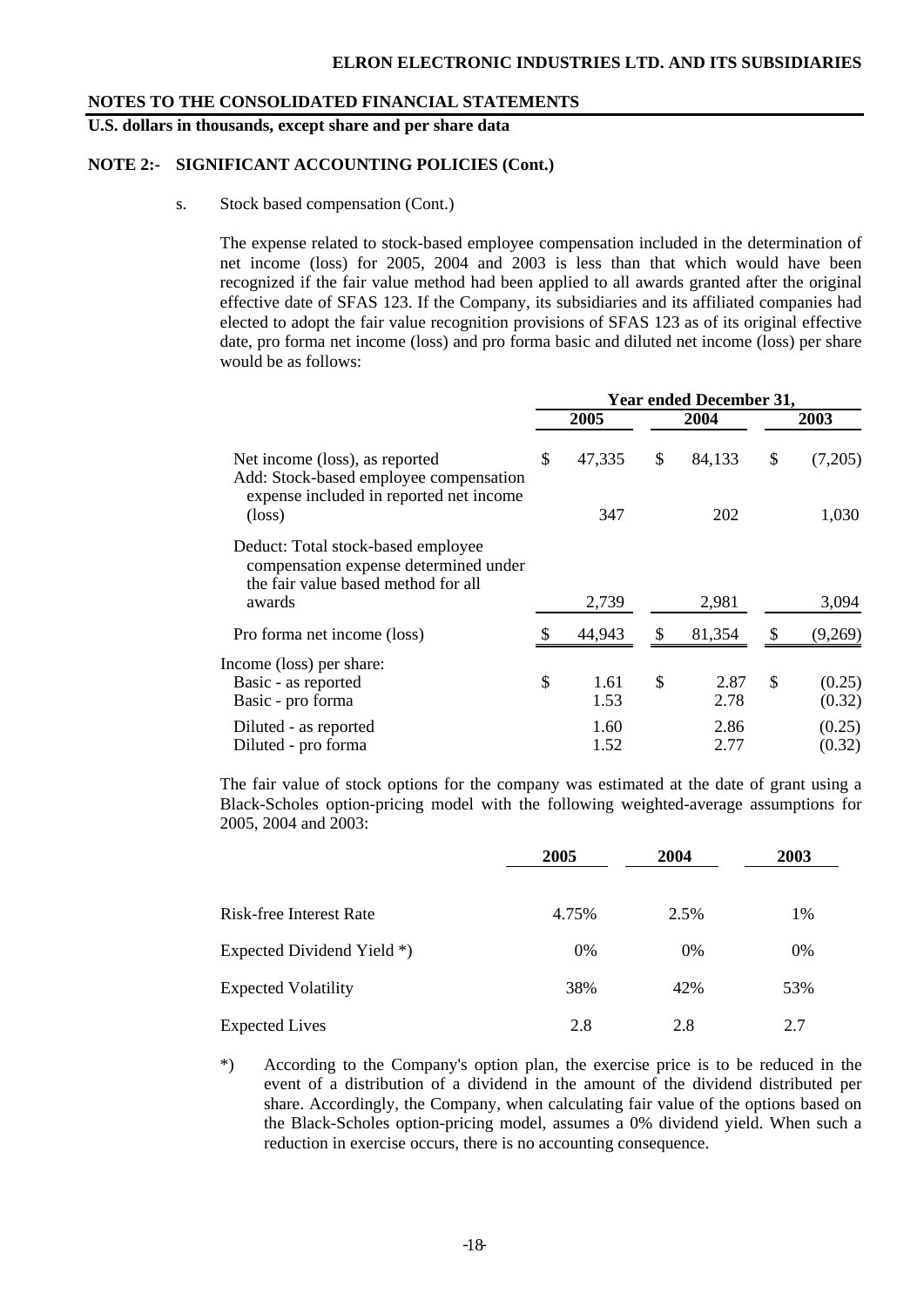**U.S. dollars in thousands, except share and per share data** 

### **NOTE 2:- SIGNIFICANT ACCOUNTING POLICIES (Cont.)**

s. Stock based compensation (Cont.)

The Company's additional disclosures required by SFAS 123 and SFAS 148 are provided in Note 16.

Call options granted to employees to purchase shares in subsidiaries, affiliates and other companies are recorded at fair value using the Black-Scholes option-pricing model. The fair value of the option is recorded as a liability and changes in the liability are recorded as compensation expenses in general and administrative expenses.

t. Comprehensive income

Comprehensive income consists of net income (loss) and other gains and losses affecting shareholders equity that under generally accepted accounting principles are excluded from the net income (loss). For the Company, such items consist of unrealized gains and losses on available for sale securities and foreign currency translation adjustments (See Note 24).

u. Severance pay

The Company's and its subsidiaries' liability for severance pay, with respect to their Israeli employees, is calculated pursuant to Israeli severance pay law and employee agreements based on the most recent salary of the employees. The Company's liability for all of its Israeli employees is fully provided for by monthly deposits with insurance policies and by an accrual. The value of these policies is recorded as an asset in the Company's balance sheet.

The deposited funds include profits accumulated up to the balance sheet date. The deposited funds may be withdrawn only upon the fulfillment of the obligations pursuant to Israeli severance pay law or labor agreements. The value of the deposited funds is based on the cash surrender value of these policies, and includes immaterial profits.

Severance pay expenses for the years ended December 31, 2005, 2004 and 2003 amounted to \$354, \$816 and \$611, respectively.

Severance pay expenses for the years ended December 31, 2005, 2004 and 2003 presented in the discontinued operations amounted to \$28, \$62 and \$120, respectively.

v. Discontinued operations

Under SFAS 144, when a component of an entity, as defined in SFAS 144, has been disposed of or is classified as held for sale, the results of its operations, including the gain or loss on its disposal should be classified as discontinued operations and the assets and liabilities of such component should be classified as assets and liabilities attributed to discontinued operations, that is provided that the operations, assets and liabilities and cash flows of the component have been eliminated from the Company's consolidated operations and the Company will no longer have any significant continuing involvement in the operations of the component.

w. Fair value of financial instruments

SFAS No. 107, "Disclosure about Fair Value of Financial Instruments", requires disclosure of an estimate of the fair value of certain financial instruments. The Company's financial instruments consist of cash and cash equivalents, marketable securities, short-term deposits and debentures, trade receivables, other receivables, trade payables, other payables and shortterm and long-term bank loans. The estimated fair value of these financial instruments approximates their carrying value as of December 31, 2005 and 2004, unless otherwise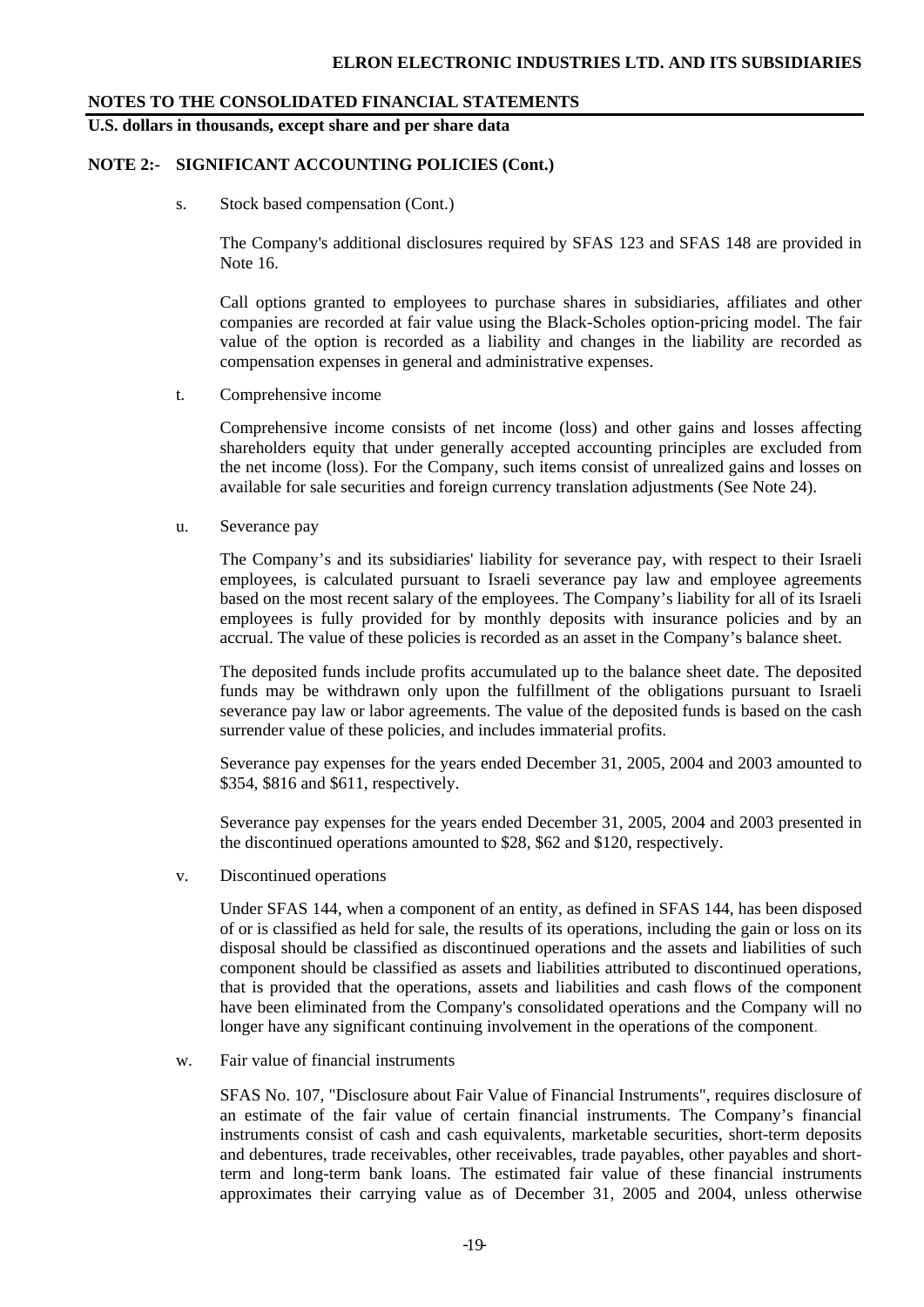**U.S. dollars in thousands, except share and per share data** 

### **NOTE 2:- SIGNIFICANT ACCOUNTING POLICIES (Cont.)**

w. Fair value of financial instruments (Comt.)

stated. The estimated fair values have been determined through information obtained from market sources and management estimates.

It was not practical to estimate the fair value of the Company's investments in shares and loans of non-public affiliates and other companies because of the lack of a quoted market price or without incurring excessive costs. The carrying amounts of these companies were \$75,143 and \$64,146 at December 31, 2005 and 2004, respectively, and they represent the original cost, net of any impairment charges, and in the case of affiliates also the Company's equity in the losses of the affiliates and its share in the changes of the affiliates equity, since the dates of acquisition.

x. Concentrations of credit risk

Financial instruments that potentially subject the Company and its subsidiaries to concentrations of credit risk consist principally of cash and cash equivalents, short-term bank deposits, marketable debentures and trade receivables.

Cash and cash equivalents and bank deposits are invested mainly in U.S. dollars with major banks in the United States and Israel. Marketable debentures are mainly debentures of U.S. government agencies with high credit quality and with limited amount of credit exposure to any corporation. Accordingly, the Company's management believes that minimal credit risk exists with respect to these investments.

Trade receivables are derived from sales to major customers located primarily in the U.S and in Asia. The Company's subsidiaries perform ongoing credit evaluations of their customers and obtain letters of credit and bank guarantees for certain receivables. An allowance for doubtful accounts is determined with respect to those amounts that were determined to be doubtful of collection and a general allowance is provided to cover additional potential exposures.

As of the balance sheet date there is no significant off-balance-sheet concentration of credit risk such as foreign exchange contracts, option contracts or other foreign hedging arrangements.

y. Recently issued accounting pronouncements

i. In May 2005, the FASB issued SFAS No. 154 "Accounting Changes and Errors Corrections" ("FAS 154"). FAS 154 replaces APB No. 20 "accounting changes" ("APB 20") and SFAS No. 3 "Reporting Accounting changes in Interim Financial Statements". FAS 154 applies to all voluntary changes in accounting principle, and changes the accounting for and reporting of a change in accounting principle. FAS 154 requires, unless impracticable, retrospective application as the required method for reporting a change in accounting principle in the absence of explicit transition requirements specific to the newly adopted accounting principle. This statement also provides guidance for determining whether retrospective application of a change in accounting principle is impracticable and for reporting a change when retrospective application is impracticable. APB 20 previously required that most voluntary changes in accounting principle be recognized by including in net income of the period of the change the cumulative effect of changing to the new accounting principle. FAS 154 is effective for accounting changes and corrections of errors made in fiscal years beginning after December 15, 2005. There is no effect on the Company's financial position and results of operations.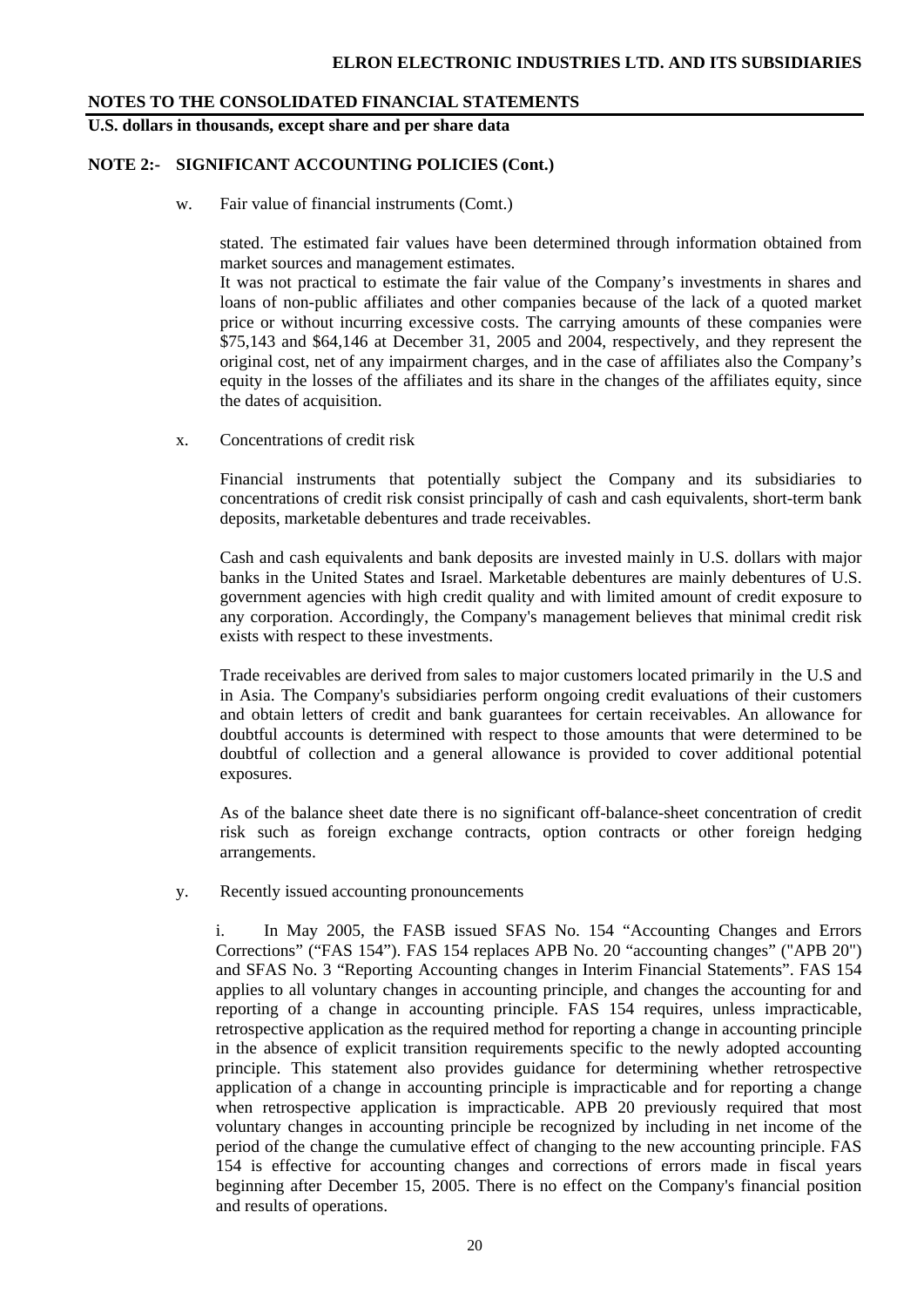**U.S. dollars in thousands, except share and per share data** 

### **NOTE 2:- SIGNIFICANT ACCOUNTING POLICIES (Cont.)**

y. Recently issued accounting pronouncements (Cont.)

ii. In November 2005, the FASB issued FSP ("FASB staff positions") FAS 115-1. The FSP addresses the determination as to when an investment is considered impaired, whether that impairment is other than temporary, and the measurement of an impairment loss. The FSP also includes accounting considerations subsequent to the recognition of other than-temporary impairment and requires certain disclosures about unrealized losses that have not been recognized as other-than-temporary impairments. The guidance in this FSP amends FASB Statements No. 115, "Accounting for Certain Investments in Debt and Equity". The FSP replaces the impairment evaluation guidance of EITF Issue No. 03-1, "The Meaning of otherthan-Temporary Impairment and its Application to Certain Investments", with references to the existing other-than-temporary impairment guidance. The FSP clarifies that an investor should recognize an impairment loss no later than when the impairment is deemed other-thantemporary, even if a decision to sell an impaired security has not been made. The guidance in this FSP is to be applied to reporting periods beginning after December 15, 2005. The Company does not expect that the adoption of FSP FAS 115-1 will have a material effect on its financial position or results of operations.

 iii. On December 16, 2004 the FASB issued FASB Statement No. 123 (revised 2004), "Share-Based Payment" ("SFAS 123(R)"), which is a revision of SFAS 123. SFAS 123(R), supersedes APB 25, and amends FASB Statement No. 95, "Statements of Cash Flows". Generally, the approach in SFAS 123(R) is similar to the approach described in SFAS 123. However, SFAS 123(R) requires all share-based payments to employees, including grants of employee stock options, to be recognized in the income statement based on their fair values. Pro forma disclosure is no longer an alternative. SFAS 123(R) was to have been effective as of the beginning of the first interim or annual reporting period that commences after June 15, 2005 (July 1, 2005 for the Company); however, on April 14, 2005, the United States Securities and Exchange Commission ("SEC") delayed effectiveness of FAS 123(R) for companies with fiscal years ending December 31, 2005 (such as the Company) to January 1, 2006.

SFAS 123(R) permits public companies to adopt its requirements using one of two methods:

- 1. A "modified prospective" method in which compensation cost is recognized beginning with the effective date (a) based on the requirements of SFAS  $123(R)$  for all sharebased payments granted after the effective date and (b) based on the requirements of SFAS 123 for all awards granted to employees prior to the effective date of SFAS 123(R) that remain unvested on the effective date.
- 2. A "modified retrospective" method which includes the requirements of the modified prospective method described above, but also permits entities to restate based on the amounts previously recognized under SFAS 123 for purpose of pro forma disclosures all prior periods presented.

The company plans to adopt SFAS 123(R) using the modified-prospective method.

The Company adopted the fair-value-based method of accounting for share-based payments effective January 1, 2003 using the prospective method" described in SFAS 148.

Because SFAS 123(R) must be applied not only to new awards but also to previously granted awards that are not fully vested on the effective date, and because the Company adopted SFAS 123 using the prospective transition method (which applied only to award granted, modified or settled after the adoption date), compensation cost for some previously granted awards that were not recognized under SFAS 123 will be recognized under SFAS 123(R). However, had the Company adopted SFAS 123(R) in prior periods, the impact of that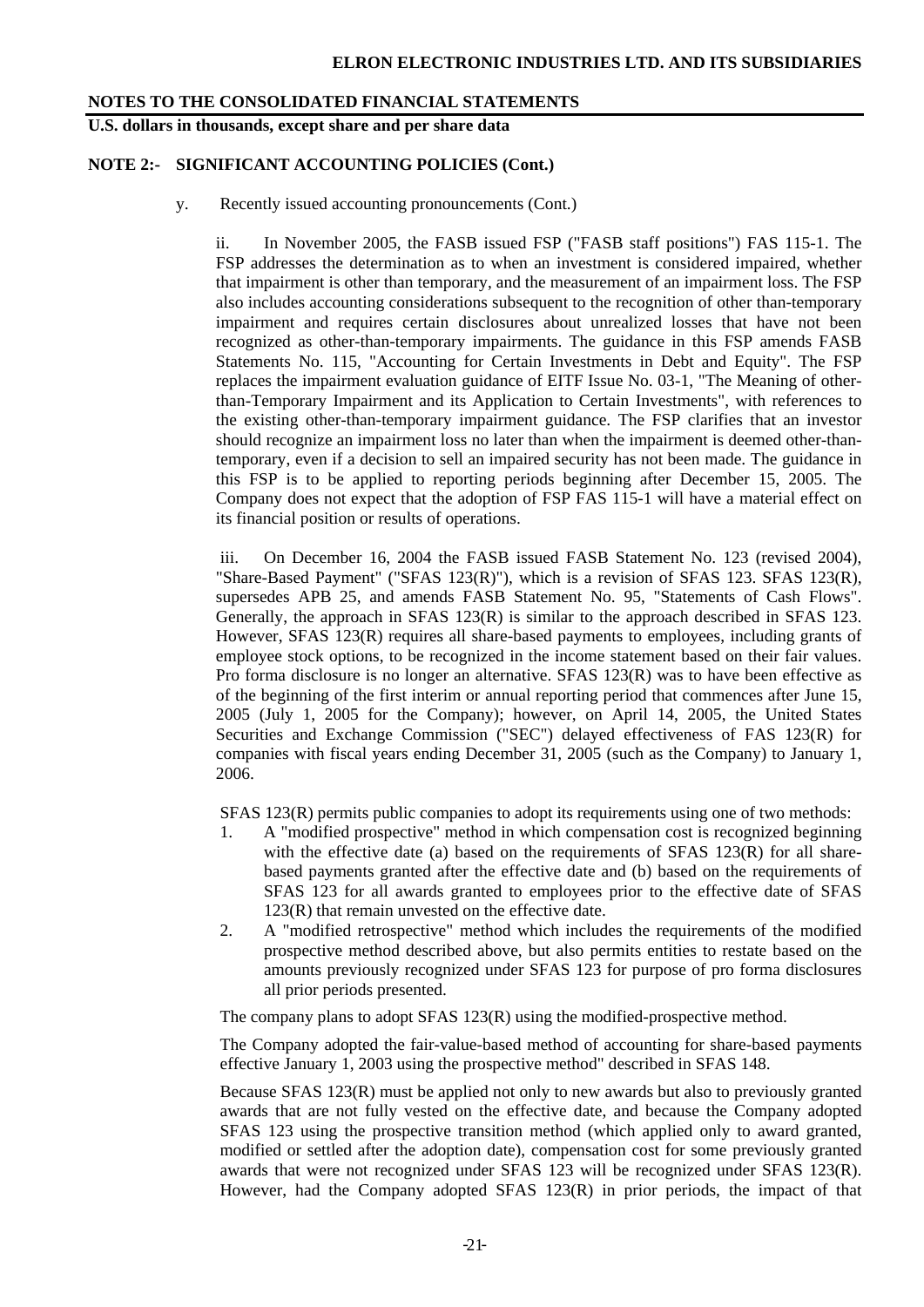**U.S. dollars in thousands, except share and per share data** 

## **NOTE 2:- SIGNIFICANT ACCOUNTING POLICIES (Cont.)**

y. Recently issued accounting pronouncements (Cont.)

standard would have approximated the impact of SFAS 123 as described in the disclosure of pro forma net income and earnings per share in Note 2(s) to the consolidated financial statements.

 In March 2005, the SEC released SEC Staff Accounting Bulletin No. 107, "Share-Based Payment" ("SAB 107"). SAB 107 provides the SEC staff's position regarding the application of FAS 123(R) and contains interpretive guidance related to the interaction between SFAS 123(R) and certain SEC rules and regulations, and also provides the SEC staff's views regarding the valuation of share-based payment arrangements for public companies. SAB 107 highlights the importance of disclosures made relating to the accounting for share-based payment transactions. The Company is currently reviewing the effect of SAB 107, however it does not believe that SAB 107 will have a material effect on its financial position, results of operations or cash flows.

z. Reclassifications

Certain prior year amounts were reclassified to conform with current year financial statement presentation.

### **NOTE 3:- BUSINESS COMBINATIONS AND SALE OF BUSINESSES**

a. Galil

Galil Medical Ltd. ("Galil") develops, manufactures and markets systems and disposable kits for the performance of minimal invasive cryo-therapy by means of freezing tissues.

1. On July 1, 2003, Galil announced the completion of the merger of Galil's urology business and the Brachytherapy business of Amersham plc ("Amersham") (Amersham was subsequently acquired by General Electric Company (NYSE:GE) ("GE")). According to an agreement signed on April 22, 2003, a new company, Oncura Inc. ("Oncura"), was incorporated. Oncura provides minimally invasive treatment options for prostate cancer using brachytherapy and cryotherapy technologies. At the closing, Amersham and Galil each contributed the assets necessary for Oncura to conduct the Cryotherapy business and the Brachytherapy business, respectively, in the urology field and in exchange, Amersham received 78% and Galil received 22% of the outstanding shares of Oncura. In addition, at the closing, Galil purchased 3% of Oncura from Amersham in consideration for \$4,500 resulting in Galil's owning an aggregate interest of 25% in Oncura.

Galil and Amersham each entered, separately, into supply and R&D service agreements pursuant to which Galil and Amersham provide Oncura with certain exclusive supply, manufacturing and R&D services, on a cost plus basis, according to terms and conditions stipulated in the relevant agreements.

Galil accounted for the transfer of its business in exchange for an interest in Oncura as a non-monetary exchange which was recorded at fair value. The fair value of the transaction was approximately \$150,000. As Galil retains an indirect interest in the tangible and intangible assets transferred to Oncura, the portion of the gain relating to the interest retained has been deferred. This deferred gain is realized according to the rate of amortization of the assets transferred by Galil to Oncura.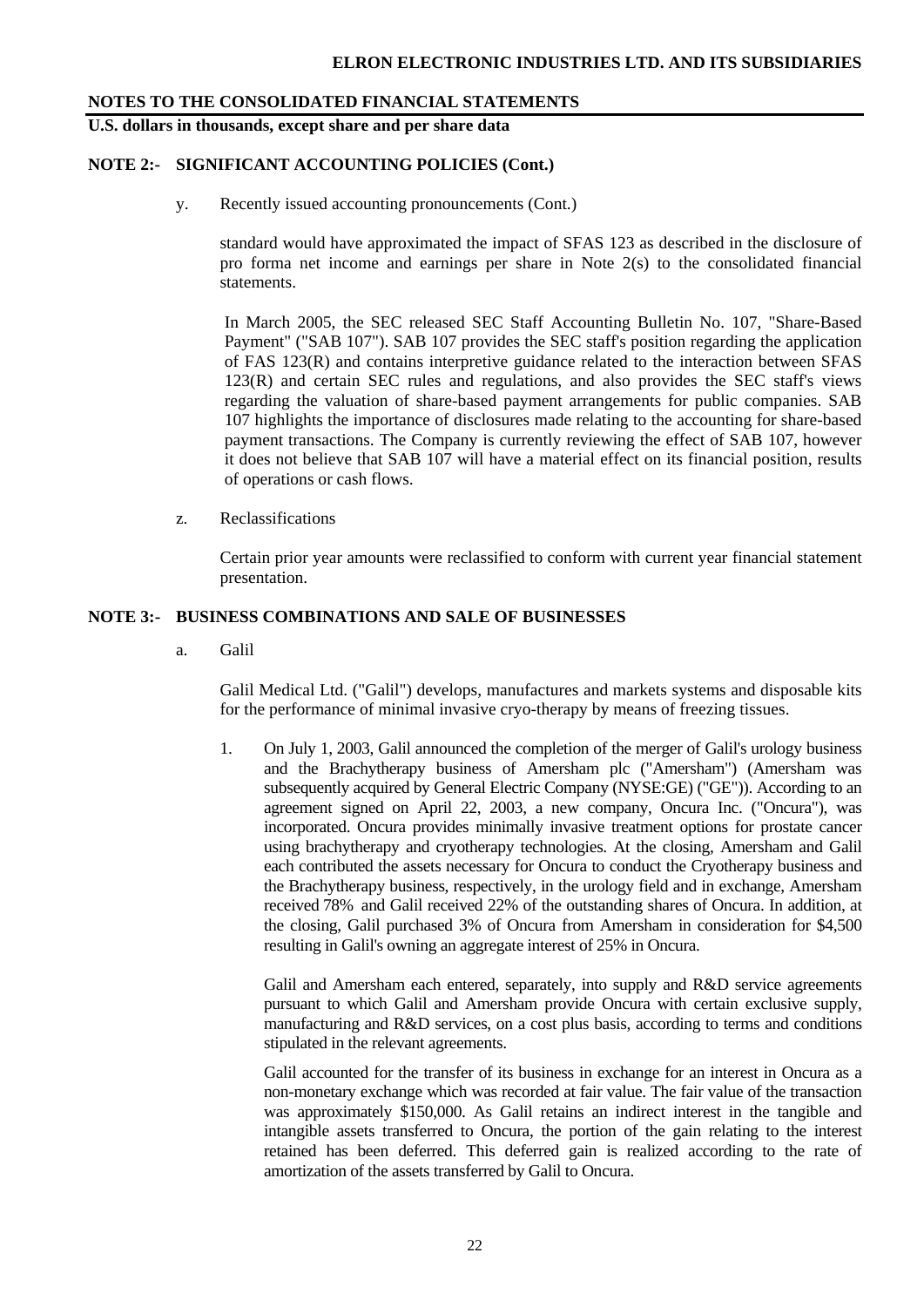## **U.S. dollars in thousands, except share and per share data**

#### **NOTE 3:- BUSINESS COMBINATIONS AND SALE OF BUSINESSES (Cont.)**

a. Galil (Cont.)

Accordingly, the investment in Oncura, which is accounted for under the equity method, was recorded in the amount of approximately \$30,000.

As a result, a gain on the transaction of approximately \$21,200 was recorded in 2003 in the statement of operations under "Gain from disposal of businesses and affiliated companies and changes in holdings in affiliated companies, net". The gain is net of realization of goodwill, related to the "Other Holdings and Corporate Operations" segment, in the amount of approximately \$500. Elron's share in the gain (net of minority interest and income taxes) amounted to approximately \$4,400.

The investment in Oncura as of the date of the transaction included amounts allocated to goodwill of approximately \$14,200, to other intangibles of \$23,800 and to deferred tax liabilities of \$ 9,100.

In 2005, due to an impairment of a certain agreement, the Company wrote down an amount of \$1,700 (\$ 800 net of minority interest), which is the unamortized portion of the investment amount allocated to the aforementioned intangible asset at the date of the investment in Oncura. In addition, in light of Oncura's results, the Company recorded in 2005 an impairment loss on the investment in Oncura in the amount of \$ 3,400 (\$ 1,400 net of minority interest), due to an other than temporary decline in value of such investment. The impairment losses were presented in the statement of operations in the line item "equity in losses of affiliated companies".

In 2003, Galil signed a loan agreement with Oncura, according to which Galil has committed to extend loans to Oncura up to an aggregate principal amount of \$2,000. As of December 31, 2005, Galil advanced \$875 to Oncura in respect of this agreement. The loan bears an interest rate of Libor+0.75% per annum and is to be repaid in March 2007.

Each of Galil and GE provided to Oncura a letter in which they confirmed their intention to continue providing financial support to Oncura through March 1, 2007 or such later date, as may be agreed by Oncura's shareholders.

b. ESW

On September 2, 2003, Elron's majority owned subsidiary, Elron Software Inc. ("ESI"), sold substantially all of its assets and business to Zix Corporation ("Zix"), a publicly traded company on NASDAQ (NASDAQ: ZIXI). In consideration for the assets and business sold, Zix issued to ESI 1,709,402 unregistered shares of its Common stock, with a market value of approximately \$ 6,000 and a convertible note bearing an interest rate of 5.75% ("the Note") in the amount of \$ 1,000. The Note was converted into 262,454 shares of Zix Common stock, in the fourth quarter of 2003. As part of the transaction, Zix assumed certain liabilities of ESI in the net amount of approximately \$1,000. Following the transaction, ESI changed its name to ELRON SW, INC. ("ESW").

In determining the gain on the sale of ESI's business, Elron valued the Zix Common stock at \$5,400 (a discount from market value of approximately 10% due to certain restrictions on their sale). Accordingly, Elron recorded a gain on the sale of approximately \$4,100, of which \$2,500 represents an elimination of a liability to minority shareholders previously recorded by Elron with respect to options granted to ESW's employees due to the expiration of the unexercised options.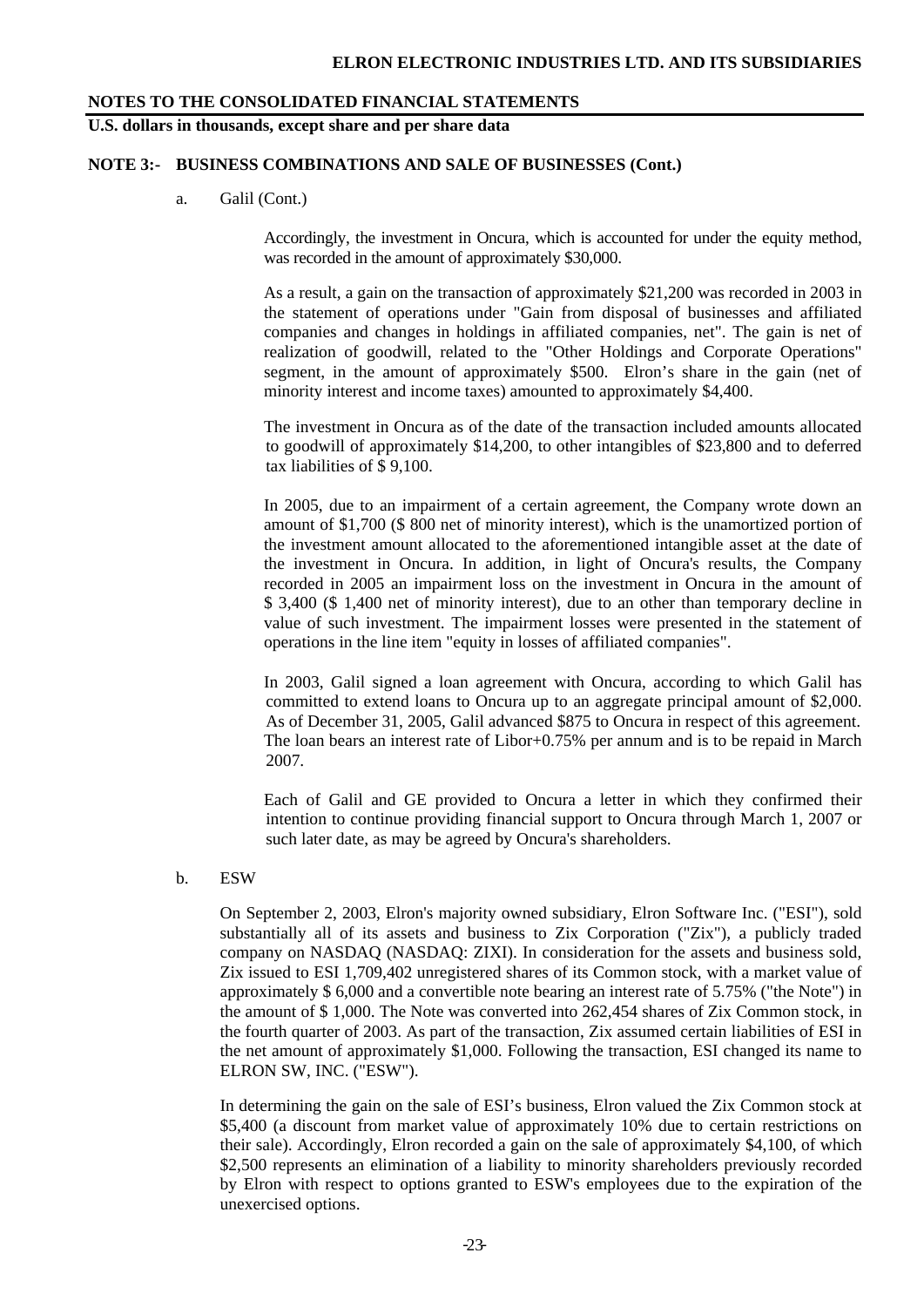**U.S. dollars in thousands, except share and per share data** 

### **NOTE 3:- BUSINESS COMBINATIONS AND SALE OF BUSINESSES (Cont.)**

b. ESW (Cont.)

The business sold by ESW represents a component of an entity as defined in SFAS 144 and since the criteria for reporting discontinued operations under SFAS 144 is met, the results of operations of the business and the gain on the sale have been classified as discontinued operations in the statement of operations.

The Zix Common stock had been accounted for as available for sale securities in accordance with SFAS 115. Of the 1,971,856 shares received, 1,117,155 shares (including 262,454 shares which resulted from the conversion of the convertible note) were sold in 2003 in consideration for approximately \$ 9,000, resulting in a realized gain of approximately \$4,800 (\$ 3,200 net of tax) and 854,701 shares were sold in 2004 in consideration for approximately \$8,100 resulting in a realized gain of approximately \$5,400 (\$3,600 net of tax).

ESW was voluntarily dissolved in December 2004.

c. Mediagate

 In December 2003, Mediagate signed an agreement, for the sale of its technology and related intellectual property assets. The closing of the transaction occurred on January 28, 2004 with no effect on the consolidated results of operations. According to the agreement, the consideration for the technology is in the form of royalties, up to a maximum of \$5,000 to be paid on future sales through December 31, 2009, of products that are based on Mediagate's technology.

 As a result of the Company's revised estimate about the realizability of future royalties to be received, the Company recorded in 2004 an impairment loss of approximately \$4,200 (\$2,700 net of tax) in respect of the intangible asset relating to Mediagate's technology. This impairment loss is included as a separate line item in the statement of operations.

d. Elron Telesoft

On December 29, 2005, Elron sold all of its shares of Elron Telesoft to ECtel Ltd. (NASDAQ: ECRX) for \$2,500, of which \$2,100 paid in cash immediately and up to an additional \$400 shall be paid if certain milestones will be achieved during 2006. The above transaction resulted in an immaterial gain (due to previous impairment charges which were recorded on Elron Telesoft assets).

According to SFAS 144, "Accounting for the Impairment or Disposal of Long-Lived Assets", when a component of an entity, as defined in SFAS 144, has been disposed of or is classified as held for sale, the results of its operations, including the gain or loss on its disposal should be classified as discontinued operations when the operations and cash flows of the component have been eliminated from the Company's consolidated operations and the Company will no longer have any significant continuing involvement in the operations of the component. The business sold by Elron Telesoft met the criteria for reporting discontinued operations and therefore the 2005 results of operations of the business and the gain on the sale have been classified as discontinued operations in the statement of operations and prior periods results have been reclassified accordingly. In addition, the comparative data of the assets and liabilities have been reclassified as assets and liabilities attributed to discontinued operations in the balance sheets.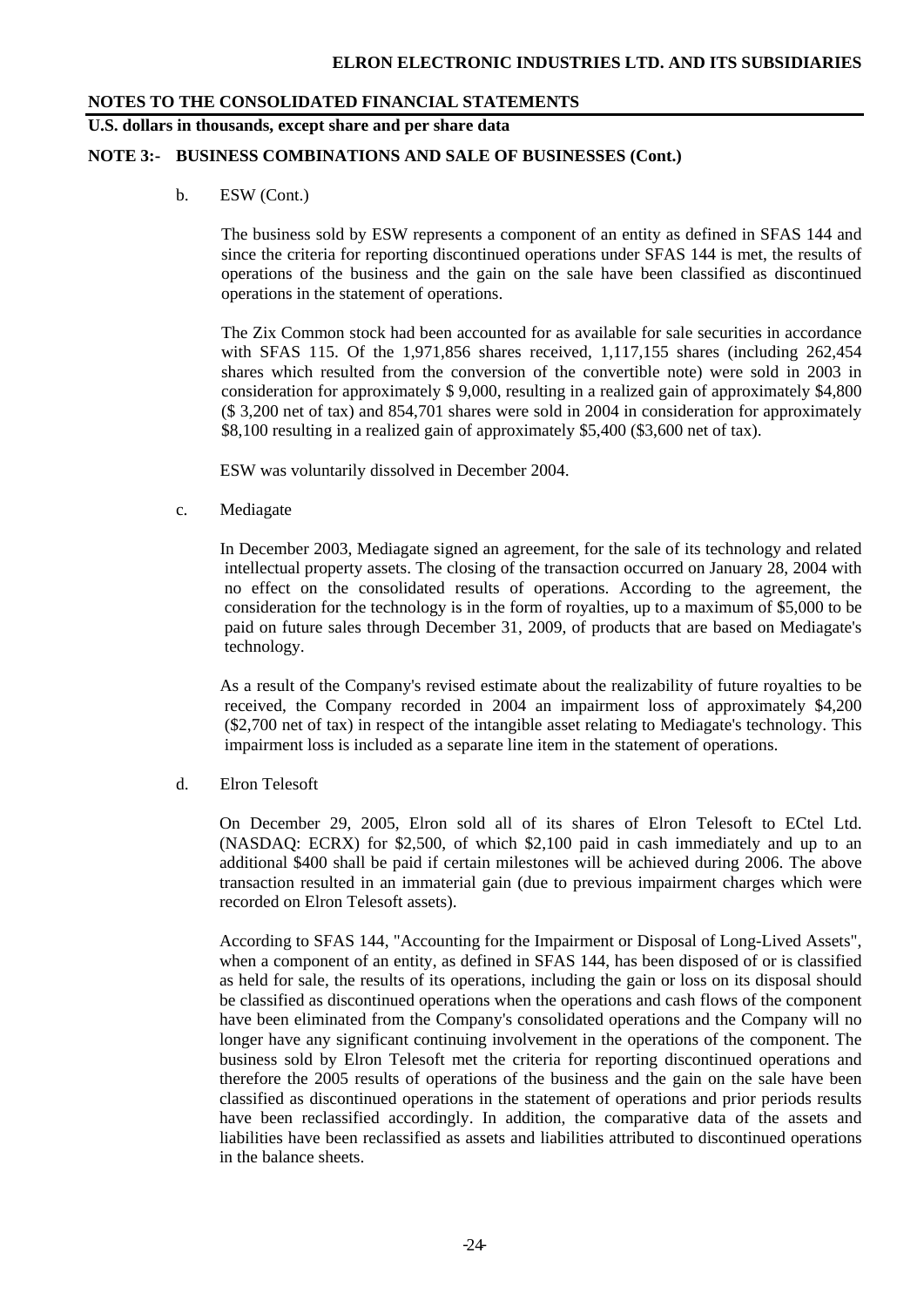# **U.S. dollars in thousands, except share and per share data**

## **NOTE 3:- BUSINESS COMBINATIONS AND SALE OF BUSINESSES (Cont.)**

e. Enure

On October 2, 2005, Elron completed an investment of approximately \$4,000 in Enure, in consideration for 213,690 Series A preferred shares. Enure is an Israeli software company engaged in developing unique solutions in the field of broadband services management and home networks. Following Elron's investment, Elron holds approximately 44% of Enure, on a fully diluted and on an as converted basis (approximately 57% on an outstanding basis).Since the Company has control over Enure, Enure's financial statements have been consolidated in the Company's consolidated financial statements. The majority of the purchase price was allocated to cash and other monetary current assets and liabilities.

# **NOTE 4:- CASH AND CASH EQUIVALENTS**

Includes mainly bank deposits in U.S. dollars, bearing an annual weighted average interest rate of 4.1% per annum (December 31, 2004 – 2.22%).

# **NOTE 5: - SHORT-TERM INVESTMENTS**

|                                                                                                                                                                                                              | <b>Annual Weighted</b><br>Average<br>Interest rate as of<br><b>December 31, 2005</b> | December 31,                              |                            |                |
|--------------------------------------------------------------------------------------------------------------------------------------------------------------------------------------------------------------|--------------------------------------------------------------------------------------|-------------------------------------------|----------------------------|----------------|
|                                                                                                                                                                                                              | $\frac{0}{0}$                                                                        | 2005                                      |                            | 2004           |
| Certificate of deposits<br><b>Bank</b> deposits                                                                                                                                                              | 3.77%                                                                                | 54,661                                    |                            | 223<br>100,801 |
|                                                                                                                                                                                                              |                                                                                      | \$<br>54,661                              | \$                         | 101,024        |
| <b>NOTE 6: - AVAILBLE FOR SALE MARKETABLE SECURITIES</b>                                                                                                                                                     |                                                                                      |                                           |                            |                |
| Available-for-sale securities: (1)<br>U.S. government agencies and corporate<br>debentures                                                                                                                   | 3.68%                                                                                | \$<br>62,617                              | $\boldsymbol{\mathsf{\$}}$ | 44,985         |
|                                                                                                                                                                                                              |                                                                                      | 62,617                                    |                            | 44,985         |
| (1)<br>Includes unrealized losses<br>$*$ )<br>In 2005 – the unrealized losses in<br>amount of \$909<br>the<br>were<br>reclassified as finance income, net<br>due to other than temporary<br>decline in value |                                                                                      | \$<br>$-$ *)                              | \$                         | 253            |
|                                                                                                                                                                                                              |                                                                                      | <b>Maturities</b>                         |                            |                |
| As of December 31, 2005:                                                                                                                                                                                     |                                                                                      |                                           |                            |                |
| Available-for-sale securities:<br>Due in one year or less<br>Due after one year to three years<br>Due after three years to five years                                                                        |                                                                                      | \$<br>19,882<br>35,755<br>6,980<br>62,617 |                            |                |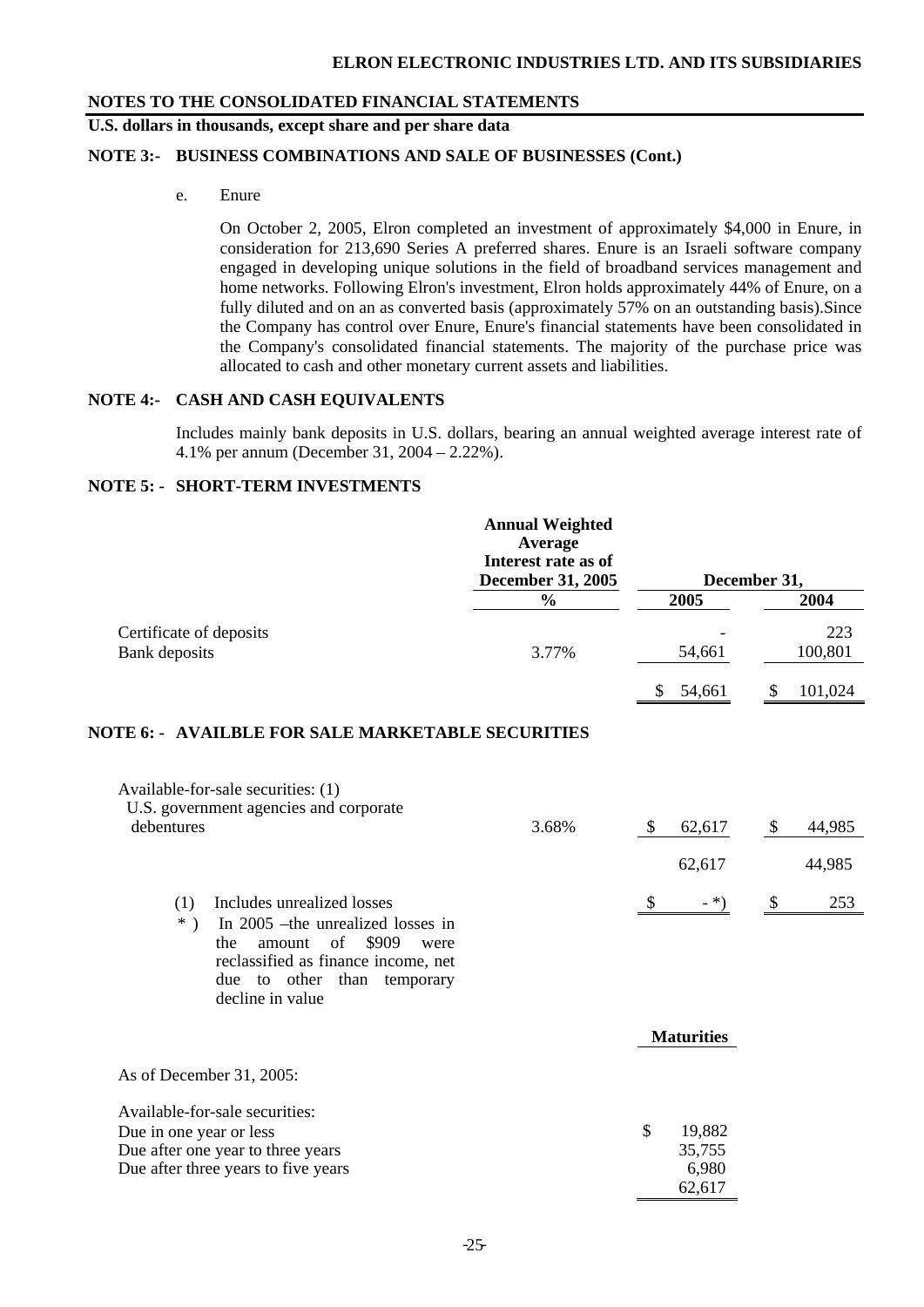# **ELRON ELECTRONIC INDUSTRIES LTD. AND ITS SUBSIDIARIES**

# **NOTES TO THE CONSOLIDATED FINANCIAL STATEMENTS**

# **U.S. dollars in thousands, except share and per share data**

# **NOTE 7:- INVESTMENTS IN AFFILIATED COMPANIES**

a. Affiliated companies are as follows:

|                            |             | December 31,              |      |  |  |
|----------------------------|-------------|---------------------------|------|--|--|
|                            |             | 2005                      | 2004 |  |  |
|                            |             | Consolidated % of         |      |  |  |
|                            | <b>Note</b> | outstanding share capital |      |  |  |
| Elbit Systems ("ESL")      | 7d(1)       |                           |      |  |  |
| Given Imaging              | 7d(2)       | 24.2                      | 24.7 |  |  |
| ChipX                      | 7d(3)       | 26.5                      | 26.5 |  |  |
| K.I.T eLearning            | 7d(4)       |                           |      |  |  |
| Wavion                     | 7d(5)       | 37.8                      | 37.5 |  |  |
| <b>Oren Semiconductors</b> | 7d(6)       | $\overline{\phantom{a}}$  | 40.9 |  |  |
| NetVision                  | 7d(7)       | 39.1                      | 45.7 |  |  |
| AMT                        | 7d(8)       | 41.8                      | 40.3 |  |  |
| Oncura                     | 3a          | 25.0                      | 25.0 |  |  |
| Pulsicom                   |             | 18.2                      | 18.2 |  |  |
| <b>Notal Vision</b>        |             | 25.6                      | 25.5 |  |  |
| CellAct                    |             | 45.0                      | 45.0 |  |  |

b. Composition of investments:  $(1)(2)$ 

|                                                                                                                                                                                                           | December 31                        |                                     |  |  |  |
|-----------------------------------------------------------------------------------------------------------------------------------------------------------------------------------------------------------|------------------------------------|-------------------------------------|--|--|--|
|                                                                                                                                                                                                           | 2005                               | 2004                                |  |  |  |
| Given Imaging<br>Oncura<br>Netvision<br>Others                                                                                                                                                            | 68,956<br>22,072<br>5,549<br>6,203 | 71,748<br>29,259<br>3,542<br>12,575 |  |  |  |
|                                                                                                                                                                                                           | 102,780<br>\$.                     | 117,124<br>S                        |  |  |  |
| $^{(1)}$ Includes loans and convertible loans<br>(bearing a weighted average interest rate<br>of 6.42% per annum (December 31, 2004<br>$-5.03\%)$                                                         | 1,417                              | <sup>S</sup><br>7,122               |  |  |  |
| <sup>(2)</sup> Difference between the carrying amounts<br>of investments and the Company's share<br>in the net equity of affiliates, attributed to<br>technology, goodwill and other intangible<br>assets | 69,913                             | 81,726                              |  |  |  |

c. Fair market value of marketable securities:

|                  |                       |   |                          | December 31 |      |
|------------------|-----------------------|---|--------------------------|-------------|------|
|                  |                       |   | 2005                     |             | 2004 |
|                  | <b>Stock Exchange</b> |   | U.S. dollars in millions |             |      |
| Given Imaging    | Tel-Aviv and NASDAQ   | S | 176                      |             | 245  |
| <b>Netvision</b> | Tel-Aviv              |   | 27.7                     |             |      |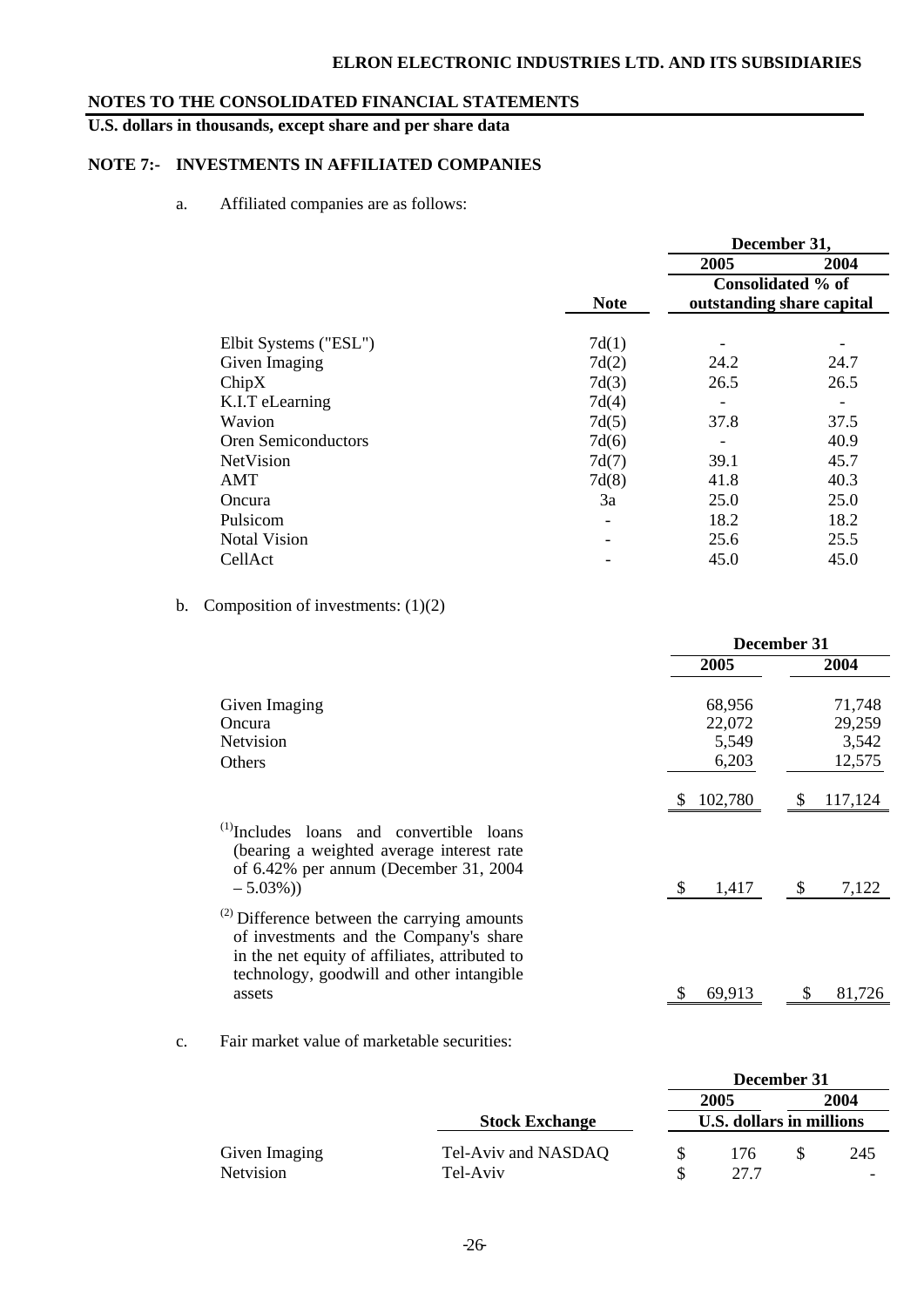**U.S. dollars in thousands, except share and per share data** 

### **NOTE 7:- INVESTMENTS IN AFFILIATED COMPANIES (Cont.)**

- d. Additional information
	- 1. ESL

 On July 8, 2004, Elron announced the signing of a definitive agreement for the sale of all of its holdings in Elbit Systems Ltd. ("ESL") (NASDAQ: ESLT) constituting approximately 19.6% of the outstanding share capital of ESL to Tadiran Communications Ltd., in consideration for approximately \$197,000. The closing of the transaction was subject to the right of first refusal of Federmann Enterprises Ltd. ("Federmann Enterprises"), the other major shareholder of ESL. On July 28, 2004, Federmann Enterprises exercised its right of first refusal, following which the shares were sold to Federmann Enterprises for approximately \$197,000. As a result, Elron recorded, in 2004, a gain of approximately \$104,600 which net of tax amounted to approximately \$91,500. The gain net of tax includes a reduction of approximately \$21,600 in the tax expense as a result of the reversal of a valuation allowance previously recorded in respect of deferred tax assets relating to loss carryforwards.

- 2. Given
	- a. Given Imaging Ltd. ("Given"), a medical device company that develops, manufactures and markets innovative diagnostic systems for visualizing the gastrointestinal tract, using a disposable miniature swallowable video capsules.

 In 2003, RDC, then a 48% held subsidiary sold 753,600 shares of Given for a total consideration of approximately \$7,800, resulting in a gain of approximately \$4,400 (\$70 net of tax and minority interest) as a result, Elron's directly and indirectly ownership interest in Given decreased to approximately 17% .

- b. In May 2003, a Share Purchase Agreement was signed between RDC, Elron and Rafael Armament Development Authority ("Rafael") (the other shareholder of RDC), according to which, RDC sold 2,000,000 unregistered shares of Given to Elron and Rafael (one million each) for a total consideration of \$12,184. RDC used \$5,000 of the proceeds to repay shareholders' loans to Rafael and Elron. This transaction did not have any effect on the Company's consolidated results of operations and the Company's direct and indirect interest in Given.
- c. In April 2004, RDC purchased from one of its shareholders (a former senior executive of RDC) treasury shares amounting to approximately 3% of its outstanding share capital. In consideration for the treasury shares, RDC distributed to the shareholder 200,000 shares of Given. The number of the distributed Given shares was calculated based on the relative fair values of the shares of RDC and of Given on the date the agreement to purchase the treasury shares was signed (May 2003). The transaction was completed in April 2004, after receipt of various approvals required under the agreement.

RDC recorded the purchase of the treasury shares based on the fair value of Given's shares on the date of distribution. Accordingly, RDC recorded a gain on the distribution of Given shares of approximately \$5,800. RDC's purchase of the treasury shares resulted in Elron increasing its interest in RDC by approximately 1.5% to approximately 49.6%. This acquisition of the additional interest in RDC was accounted for by the purchase method.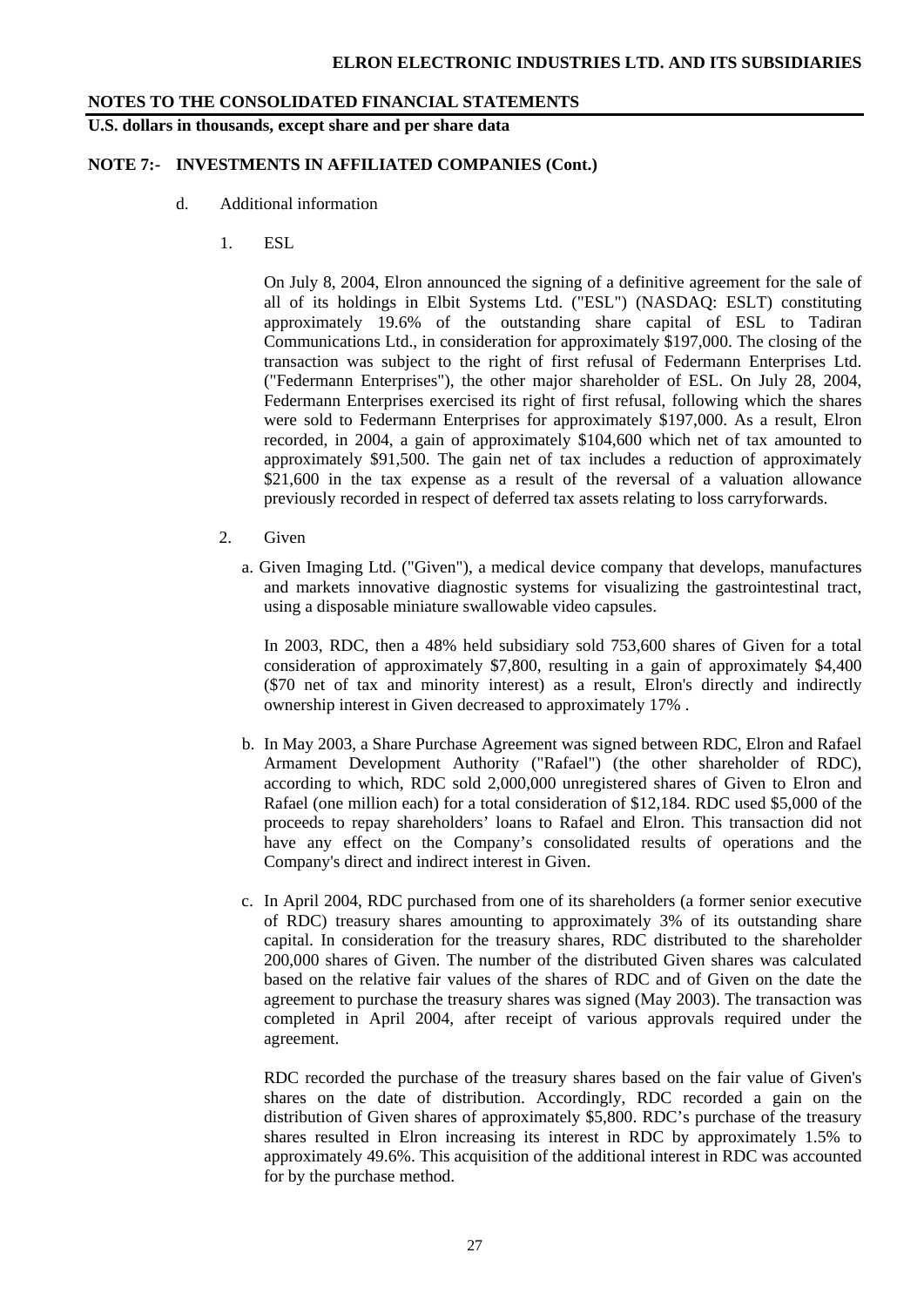**U.S. dollars in thousands, except share and per share data** 

### **NOTE 7:- INVESTMENTS IN AFFILIATED COMPANIES (Cont.)**

- d. Additional information (Cont.)
	- 2. Given (Cont.)

Accordingly, Elron recorded the additional interest in RDC at fair value of approximately \$1,900 and recorded its share of the gain in the distribution of Given shares in the amount of \$1,400, net of tax and minority interest.

The excess of the purchase price over the Company's share in the equity acquired amounted to approximately \$1,900 and was allocated mostly to RDC's remaining investment in Given.

- d. In June 2004, Given completed its secondary public offering of 2,880,750 ordinary shares at \$32.00 per share, comprising 1,500,000 shares issued by Given and 1,380,750 shares (including 375,750 shares as a result of the exercise of the underwriters' over allotment option) sold by existing shareholders. In the aforementioned offering, RDC sold 300,000 ordinary shares in consideration for approximately \$9,000. Given received net proceeds of approximately \$44,300. As a result of the sale of Given's shares by RDC and the issuance of shares by Given, Elron's directly and indirectly ownership interest in Given decreased from approximately 16% to approximately 15%, and Elron recorded a gain of \$15,200 (\$6,700 net of tax and minority interest).
- e. During the second half of 2004, Elron purchased 1,373,513 ordinary shares of Given in consideration for approximately \$43,900. As a result, Elron's direct and indirect ownership interest in Given increased from approximately 15% to approximately 20%. The excess of the purchase price over the Company's share in the equity acquired amounted to approximately \$39,500 and was allocated as follows: approximately \$30,400, net of deferred tax liability in the amount of \$1,900 to intangible assets other than goodwill, such as customer relationships and technology, approximately \$1,700 to in-process research and development activities ("IPR&D"), and approximately \$7,400 to goodwill.

Products which did not receive marketing clearance by regulatory authorities as of the acquisition date are considered to be incomplete and accordingly the amount allocated to such products is considered to be IPR&D. The amount allocated to IPR&D was charged immediately to the Company's results of operations in accordance with FASB Interpretation No. 4, "Applicability of FASB Statement No. 2 to Business Combinations Accounted for by the Purchase Method" ("FIN 4"). The amounts allocated to intangible assets other than goodwill are amortized on a straight-line basis over their weighted average expected useful life of 12 years. The amortization of the identifiable intangible assets as well as the write-off of the IPR&D are included as part of the line item "Equity in losses of affiliated companies" in the statements of operations.

 f. During 2004, the Company's Chairman of the Board exercised options previously granted to him and purchased 21,751 shares of Given from the company, in consideration for approximately \$49 and the elimination of the related liability previously recorded in Elron's books. As a result, Elron recorded a gain of approximately \$600.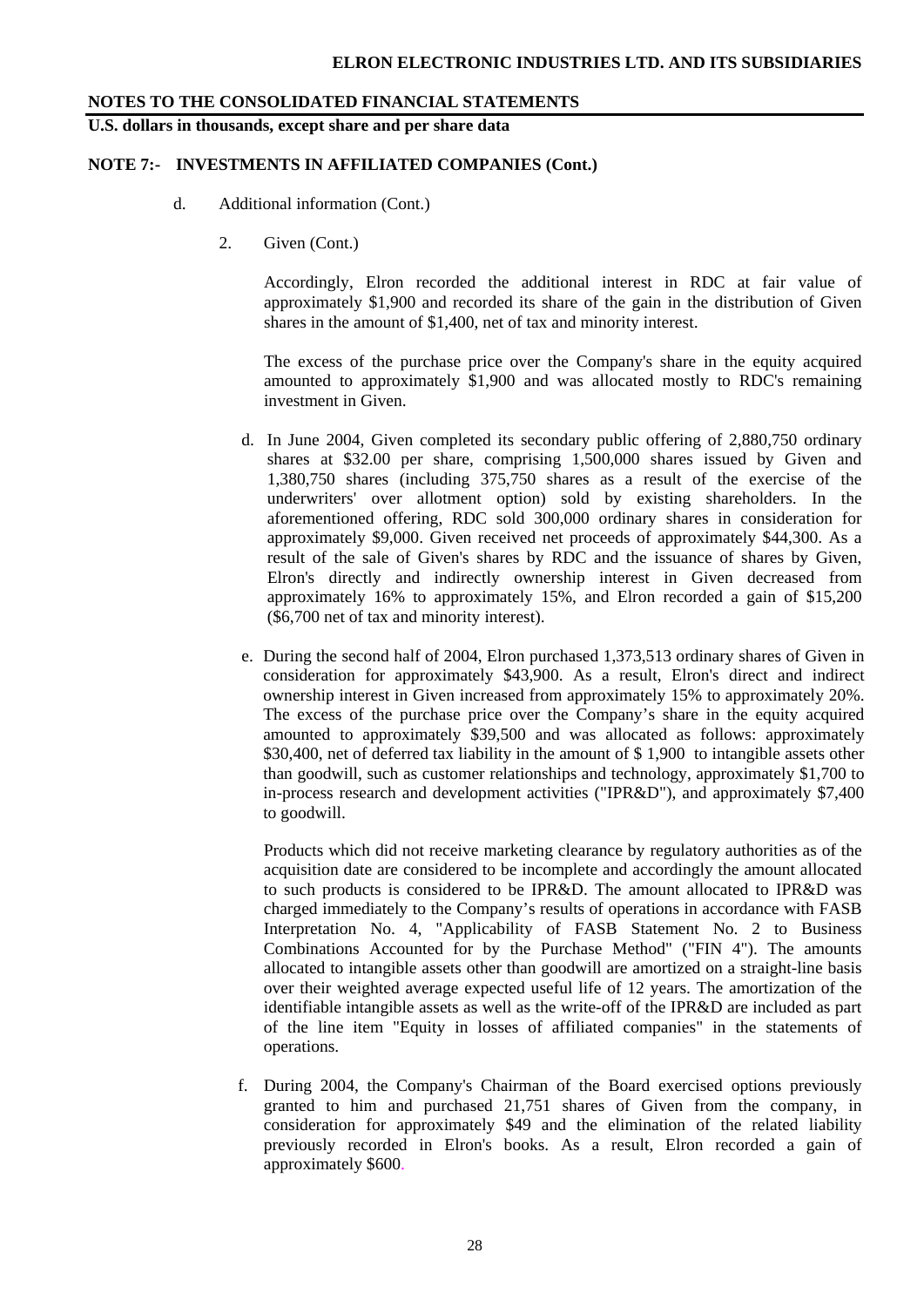**U.S. dollars in thousands, except share and per share data** 

## **NOTE 7:- INVESTMENTS IN AFFILIATED COMPANIES (Cont.)**

d. Additional information (Cont.)

 During 2005 a former senior employee of RDC exercised options previously granted to him, and purchased from RDC 70,200 shares of Given in consideration for approximately \$12 and the elimination of the related liability previously recorded in RDC'S books. As a result, RDC recorded a gain of approximately \$1,200 (\$500 net of tax and minority interest).

3. ChipX

 ChipX is a manufacturer of late stage programmable structured ASICs (applicationspecific integrated circuits). In March 2004, ChipX Incorporated ("ChipX") completed a private placement in which it issued 7,594,928 redeemable preferred shares in consideration for \$12,000. Elron purchased 1,632,564 redeemable preferred shares in consideration for approximately \$2,600. As a result, Elron's voting interest in ChipX decreased from approximately 33% to approximately 26%. The aforementioned transaction had no effect on Elron's results of operations.

4. KIT

In July 2003 Elron invested \$2,000 in K.I.T. eLearning B.V ("KIT"), in consideration for 1,243,396 Series B-2 preferred shares, as part of an aggregate investment of \$4,000, the balance of which was invested by DIC. KIT was previously held by Elron at a rate of approximately 29%.

In addition to this investment, Elron's loan to KIT in the amount of \$1,500 (which was granted during 2001 and 2002) was converted into 324,388 series B-1 preferred shares of KIT. Following the investment and the loan conversion, Elron held approximately 45% of KIT's outstanding shares.

In March 2004, Elron together with the other shareholders of KIT, DIC and Kidum IT Ltd. (together "the sellers") completed the sale of KIT, to Online Higher Education B.V, a subsidiary of Laureate Education, Inc. (NASDAQ: LAUR), a global leader in higher education, in consideration for \$9,400, of which Elron received approximately \$5,700. The gain resulting from the sale amounted to approximately \$5,300. In addition, the sellers are entitled to a future payment of up to \$10,000 based on future earnings of KIT in the years 2006 and 2007, from which Elron's share will be up to approximately \$5,700.

5. Wavion

 In 2003, Elron invested \$3,000 in Wavion Inc. ("Wavion") in consideration for 3,575,686 Series B preferred shares, out of an aggregate amount of \$12,500 raised by Wavion in a private placement from Elron and new investors. In addition to this investment, Elron converted previously granted loans into 1,787,843 Series A1 preferred shares. In 2005, Elron invested \$1,424 in consideration for 1,696,728 Series B preferred shares, out of an aggregate amount of \$3,600. Wavion is a developer of broadband wireless access systems for Wi-Fi networks. As of December 31, 2005, Elron's holds approximately 38% of Wavion on a fully diluted and on an as converted basis.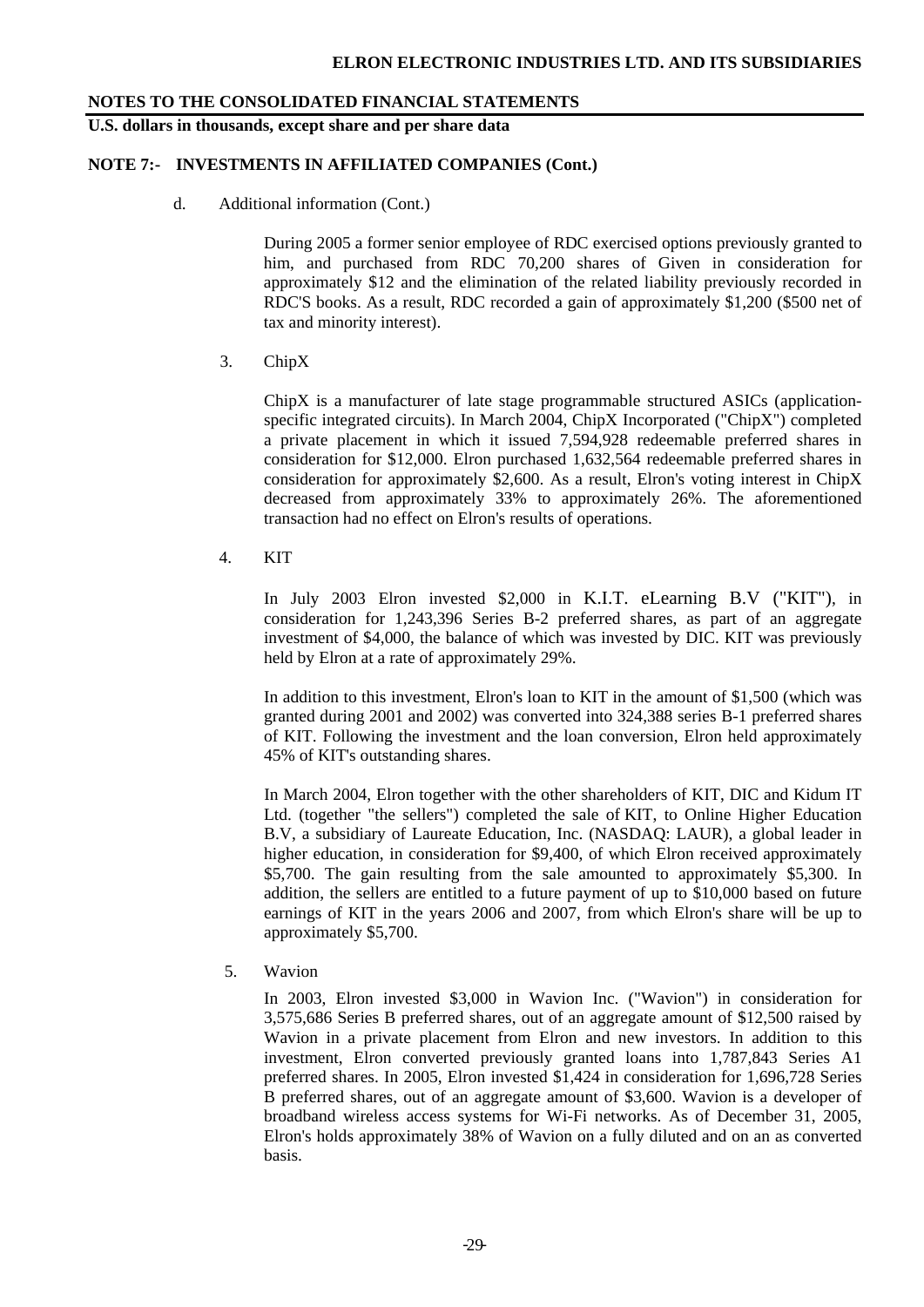**U.S. dollars in thousands, except share and per share data** 

### **NOTE 7:- INVESTMENTS IN AFFILIATED COMPANIES (Cont.)**

- d. Additional information (Cont.)
	- 5. Wavion (Cont.)

 Wavion is considered to be a variable interest entity, however, the Company is not the primary beneficiary of Wavion, and accordingly has not consolidated Wavion. As of December 31, 2005, the Company's maximum exposure to loss as a result of its involvement in Wavion does not exceed the carrying value of its investment in Wavion in the amount of approximately \$761.

- 6. Oren
	- a. In July 2003, Elron purchased 6,581,671 preferred E2 shares of Oren Semiconductors Inc. ("Oren") in consideration for \$3,000, as part of an aggregate investment of \$8,000 of existing shareholders and of Zoran Corporation (NASDAQ: ZRAN) ("Zoran").

In addition to this investment, Elron and other existing shareholders converted all the loans previously granted to Oren, in the amount of approximately \$8,400, of which Elron's part was approximately \$4,400. Elron's loans were converted to 3,824,563 preferred E1 shares of Oren. Following the investment and the loan conversion, Elron's interest in Oren increased from approximately 17% to approximately 41% and accordingly Elron began applying retroactively the equity method of accounting to its investment in Oren.

b. On June 10, 2005, Zoran completed the acquisition of Oren. Prior to the transaction, Zoran held approximately 17% of Oren.

The consideration paid by Zoran to the other shareholders in Oren was determined based on a value of Oren of \$53,500. Zoran paid approximately \$44,600 in the form of cash and Zoran common stock for the remaining 83% of Oren. Upon completion of the transaction, Elron received cash of approximately \$12,500 and Zoran common stock with a value of approximately \$7,700 (based on the market price of Zoran shares on the date of completion). An amount of approximately \$1,900 out of the cash received is deposited in an escrow account, half until June 2006 and half until June 2007, for the assurance of Oren's representations in accordance with the agreement. As a result of the sale, Elron recorded a gain, in 2005, of approximately \$19,700 (approximately \$17,200 net of taxes).

In July 2005, Elron sold all shares of Zoran received by it in the aforementioned sale for approximately \$8,800 and recorded a gain of approximately \$1,100 (approximately \$700 net of tax).

- 7. NetVision
	- a. NetVision provides Internet services and solutions in Israel and international telephony services through Voice over IP technology. During 2004, Elron and DIC each granted NetVision Ltd. ("NetVision") a loan of \$2,000 in order to enable NetVision to repay a portion of its line of credit to a lending bank. DIC is the other major shareholder of Netvision. In accordance with EITF 02-18, Elron recognized all previously suspended equity method losses in NetVision in the amount of the loan granted.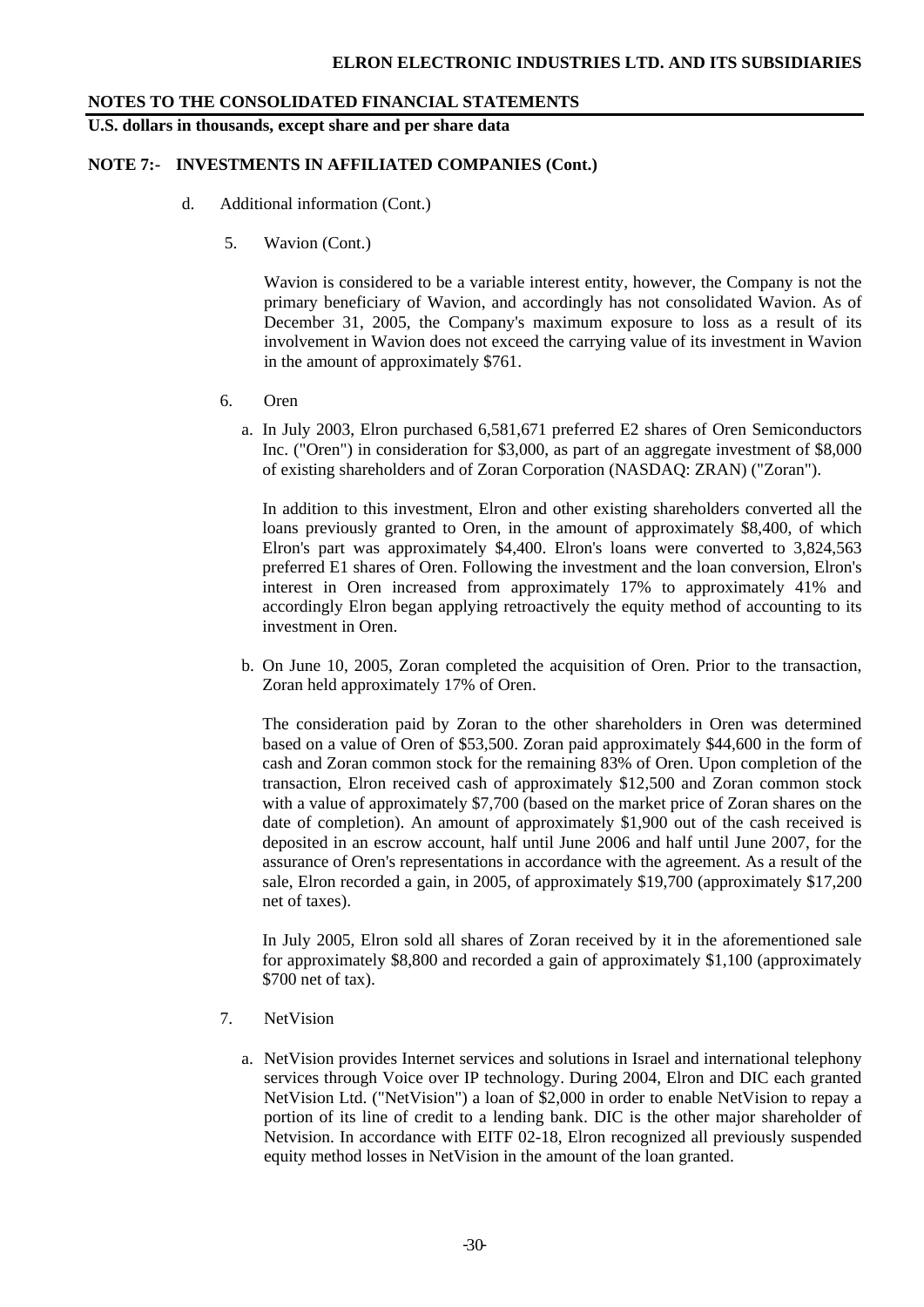**U.S. dollars in thousands, except share and per share data** 

### **NOTE 7:- INVESTMENTS IN AFFILIATED COMPANIES (Cont.)**

- d. Additional information (Cont.)
	- 7. NetVision (Cont.)

During the second half of 2004, Elron and DIC each granted NetVision additional loans of approximately \$3,300. The loans from Elron bore an interest rate of Libor  $+$ 2% per annum.

- b. On May 19, 2005, Netvision completed its initial public offering on the Tel Aviv Stock Exchange in Israel of shares and convertible securities in consideration for the immediate net proceeds of approximately NIS 135 million (approximately \$31,000). Out of the proceeds received, an amount of approximately NIS 38 million (approximately \$8,600) was allocated to the shares and an amount of approximately NIS 97 million (approximately \$22,400) was allocated to the convertible securities based on the relative fair value of such securities. In addition, future proceeds from the exercise of options sold in the offering may amount to a maximum of approximately NIS 28.8 million (approximately \$6,600). Elron and DIC each converted approximately \$3,100 of loans into equity of Netvision immediately prior to the offering and \$2,200 in loans was repaid to each Elron and DIC from the proceeds of the offering. As a result of the initial public offering, Elron's interest in Netvision decreased from 45.7% to approximately 39% resulting in a gain of approximately \$3,000. If all convertible securities in Netvision are converted to shares, Elron's interest in Netvision will decrease to 27.4%.
- 8. AMT

The AMT group develops technologies and products based on amorphous metals. In June 2004, Elron completed an investment of \$3,000 in convertible notes of AMT then held 28% by Elron, together with an international strategic partner which also invested \$3,000 in AMT's convertible notes. In addition, existing AMT shareholders, including Elron, converted shareholder loans into convertible notes in the aggregate amount of approximately \$2,700, of which Elron converted approximately \$1,600. In addition, Elron and the other investors in AMT were issued warrants to purchase convertible notes of AMT for a total amount of up to approximately \$33,250, which may be exercised over various periods up to a maximum of 48 months from the closing date of the transaction. As a result of the transaction, Elron increased its ownership interest to approximately 35% on a fully diluted basis (excluding warrants) and on an "as converted" basis. The excess of the purchase price over the Company's share in the equity acquired amounted to approximately \$4,200 and was allocated as follows: approximately \$2,900 net of deferred tax liability in the amount of approximately \$300 to intangible assets other than goodwill with a weighted average useful life of 10 years, approximately \$1,100 to IPR&D and approximately \$140 to tangible assets.

In 2005, Elron invested additional \$900 in convertible notes and \$500 in loans bearing an interest rate of 8% per annum.

9. Oncura

Regarding the investments in Oncura, see Note 3(a)(1).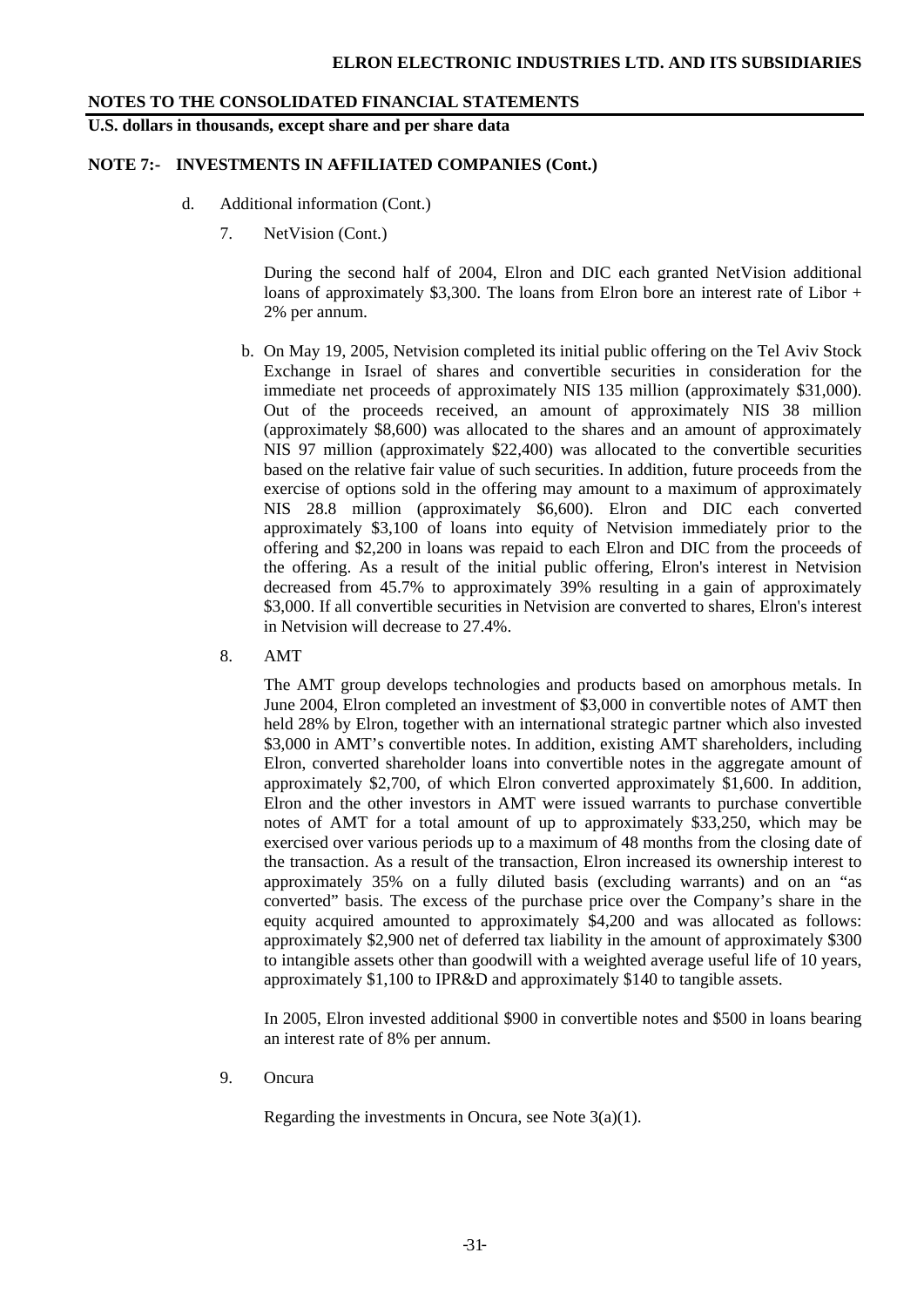### **ELRON ELECTRONIC INDUSTRIES LTD. AND ITS SUBSIDIARIES**

### **NOTES TO THE CONSOLIDATED FINANCIAL STATEMENTS**

# **U.S. dollars in thousands, except share and per share data**

### **NOTE 7:- INVESTMENTS IN AFFILIATED COMPANIES (Cont.)**

#### e. Summarized information

Summarized combined financial information is as follows**:** 

|                                      | Given             | <b>Others</b>          |
|--------------------------------------|-------------------|------------------------|
| December 31, 2005:                   |                   |                        |
| Balance sheet information:           |                   |                        |
| Current assets                       | \$<br>108,976     | \$<br>81,546           |
| Non-current assets                   | 40,134            | 91,372                 |
| <b>Total assets</b>                  | 149,110           | 172,917                |
| Current liabilities                  | 22,759            | 84,222                 |
| Non-current liabilities              | 24,246            | 56,701                 |
| Minority interest                    | 61                | 143                    |
| Redeemable preferred stock           |                   | 36,108                 |
| Shareholders' equity (deficiency)    | 102,044           | (4,257)                |
| Year Ended December 31, 2005:        |                   |                        |
| Statement of operations information: |                   |                        |
| Revenues                             | \$<br>86,776      | \$<br>167,770          |
| Gross profit                         | 64,706            | 57,042                 |
| Net income from continuing           |                   |                        |
| operations and net income            | 6,343             | 5,405                  |
| Net loss from continuing operations  |                   |                        |
| and net loss                         |                   | (24, 889)              |
|                                      |                   |                        |
|                                      |                   |                        |
| December 31, 2004:                   | Given             | <b>Others</b>          |
| Balance sheet information:           |                   |                        |
|                                      | \$                |                        |
| Current assets<br>Non-current assets | 110,433<br>13,791 | \$<br>66,990<br>96,426 |
| Total assets                         | 124,224           | 163,419                |
| <b>Current liabilities</b>           | 17,446            | 82,060                 |
| Non-current liabilities              | 10,984            | 49,278                 |
| Minority interest                    | 1,177             | 493                    |
| Redeemable preferred stock           |                   | 34,272                 |
| Shareholders' equity (deficiency)    | 94,617            | (2,684)                |
| Year Ended December 31, 2004:        |                   |                        |
| Statement of operations information: |                   |                        |
| Revenues                             | \$<br>65,020      | \$<br>158,965          |
| Gross profit                         | 47,286            | 53,494                 |
| Net income from continuing           |                   |                        |
| operations and net income            | 2,888             | 4,446                  |
| Net loss from continuing operations  |                   | (23, 586)              |

Following is the summary of information from ESL's unaudited financial report as of June 30, 2004, which the Company used in order to record in 2004 its share in the equity and results of ESL until the date of sale of the investment in ESL (on July 28, 2004) and in order to determine the gain resulting from the aforementioned sale (see Note 7d1).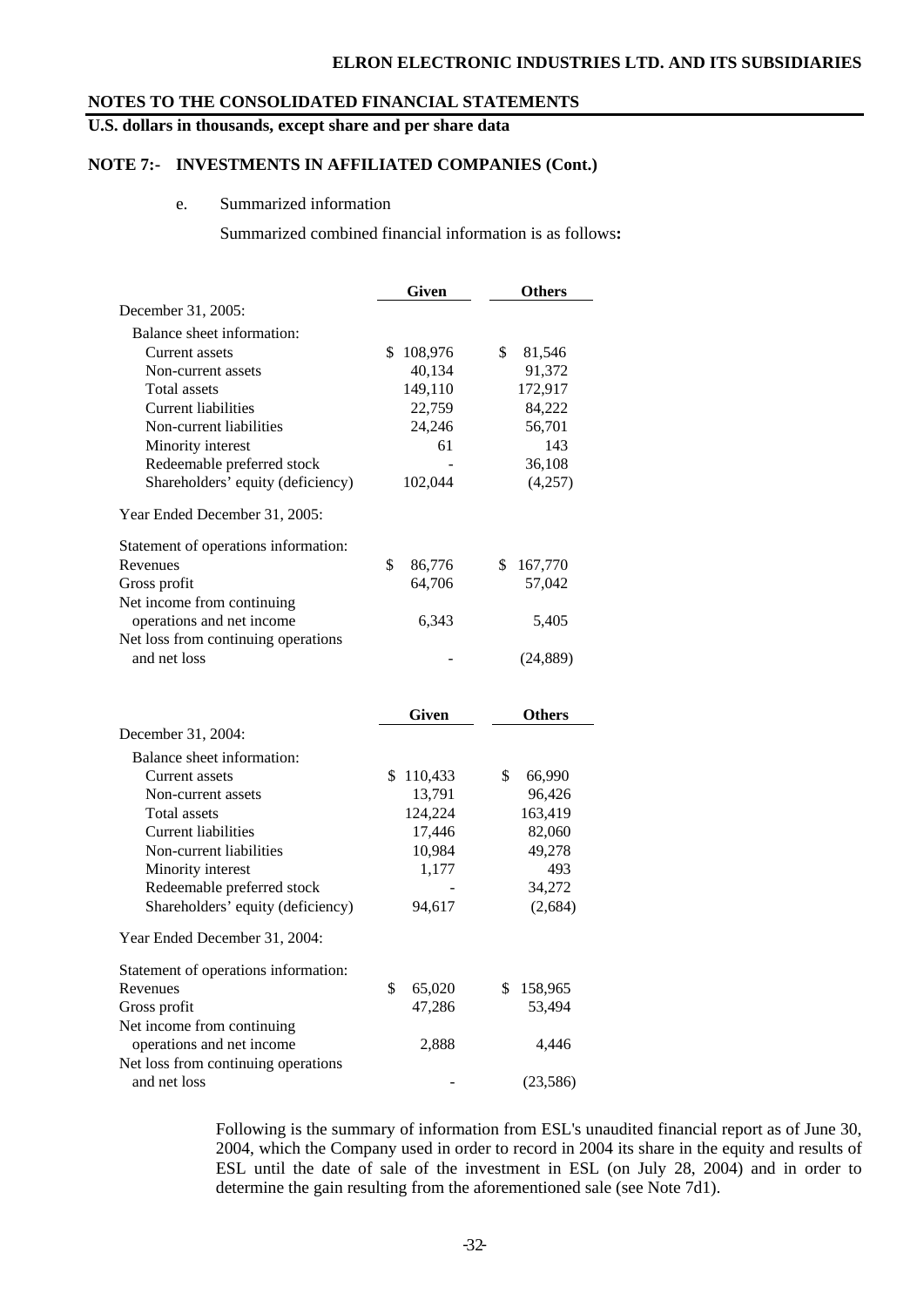### **ELRON ELECTRONIC INDUSTRIES LTD. AND ITS SUBSIDIARIES**

### **NOTES TO THE CONSOLIDATED FINANCIAL STATEMENTS**

**U.S. dollars in thousands, except share and per share data** 

### **NOTE 7:- INVESTMENTS IN AFFILIATED COMPANIES (Cont.)**

e. Summarized information

|                                      | ESL           |
|--------------------------------------|---------------|
| June $30, 2004$ : (unaudited)        |               |
| Balance sheet information:           |               |
| Current assets                       | \$<br>559,848 |
| Non-current assets                   | 452,190       |
| Total assets                         | 1,012,038     |
| Current liabilities                  | 358,671       |
| Non-current liabilities              | 171,419       |
| Minority interest                    | 3,972         |
| Shareholders' equity                 | 477,976       |
| Six months ended June 30, 2004       |               |
| (unaudited):                         |               |
| Statement of operations information: |               |
| Revenues                             | \$<br>445,317 |
| Gross profit                         | 115,438       |
| Net income from continuing.          |               |
| operations and net income            | 24,039        |

### f. Goodwill and intangible assets allocated to investments

The annual estimated amortization expense relating to intangible assets allocated to investments accounted for under the equity method, which will be included in the line item "Equity in losses of affiliated companies" in the statement of operations, for each of the five years in the period ending December 31, 2010 is approximately \$4,600.

The weighted average amortization period of the intangible assets is approximately 14 years.

At the balance sheet date, the Company has goodwill in the amount of \$20,650 allocated to investments accounted for under the equity method.

g. Impairment

As a result of an other-than-temporary decline in value of certain investments, the Company recorded impairment losses with respect to affiliated companies of \$5,300, \$700 and \$500, in 2005, 2004 and 2003, respectively. Such impairment losses are included as part of the Company's equity in losses of affiliated companies.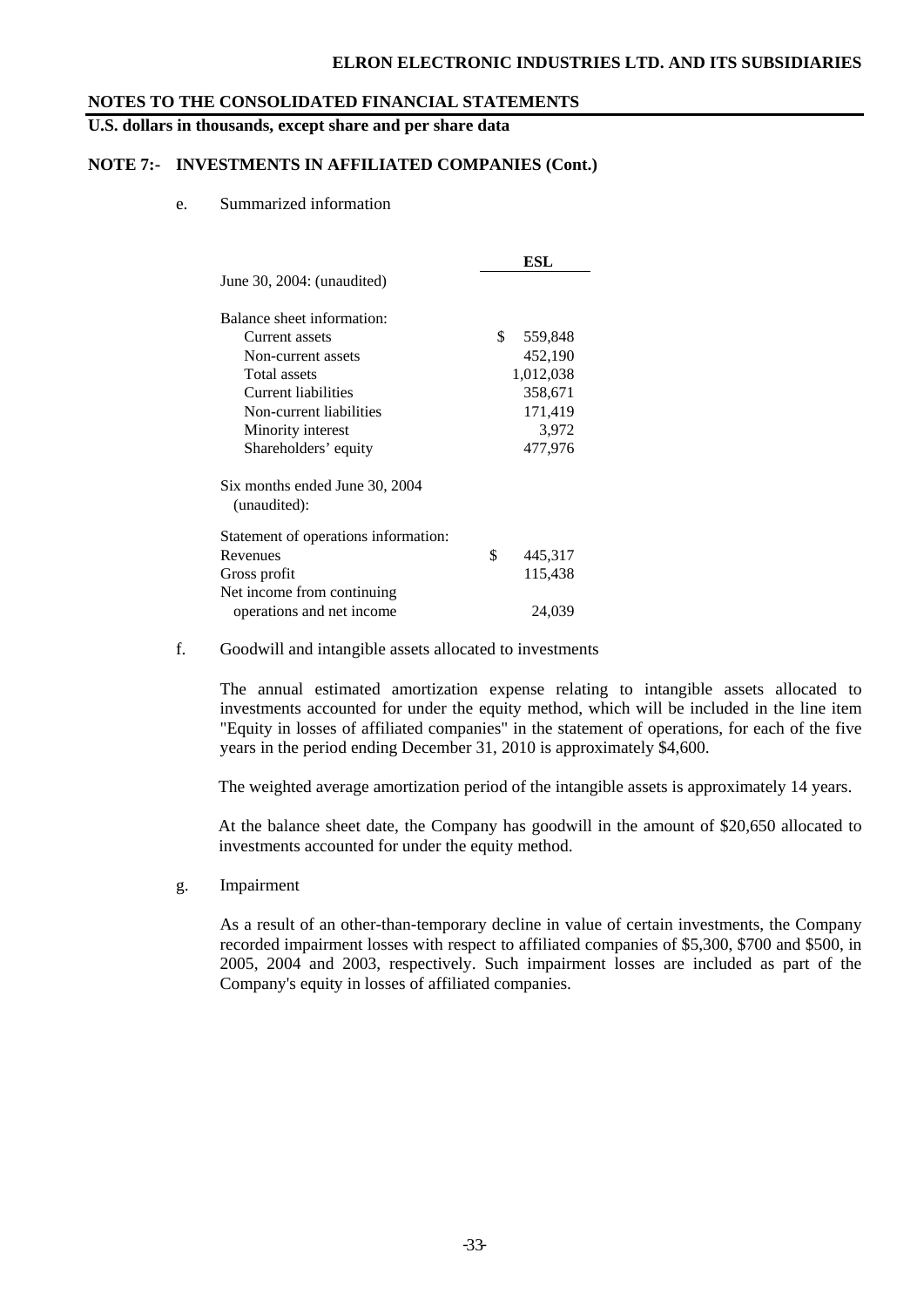# **U.S. dollars in thousands, except share and per share data**

#### **NOTE 8:- INVESTMENTS IN OTHER COMPANIES AND LONG-TERM RECEIVABLES**

|                                                                             | December 31 |        |   |         |
|-----------------------------------------------------------------------------|-------------|--------|---|---------|
|                                                                             |             | 2005   |   | 2004    |
| Marketable securities presented as available- for-sale<br>securities: $(1)$ |             |        |   |         |
| Partner (2)                                                                 | \$          | 25,998 | S | 136,208 |
| Other                                                                       |             | 1,065  |   | 950     |
|                                                                             |             | 27,063 |   | 137,158 |
| Partnerships                                                                |             | 3,698  |   | 3,176   |
| Other investments and long-term receivables $(3)(4)$                        |             | 43,170 |   | 15,595  |
|                                                                             |             | 73,931 |   | 155,929 |
| Includes unrealized gains<br>(1)                                            |             | 17,540 |   | 90,484  |

(2) Partner Communications Company Ltd. ("Partner")

As of December 31, 2005 and 2004, Elbit holds 3,091,361 and 15,856,551 shares of Partner, respectively. In 2003, Elbit sold 6,278,226 shares of Partner in consideration for approximately \$29,300. As a result, Elron recorded a realized gain of approximately \$11,000 (\$7,100 net of tax). On April 20, 2005 Elbit completed the sale of 12,765,190 Partner shares to Partner for approximately \$94,000, as part of the sale together with the other Israeli founding shareholders of Partner, of approximately 33.3 million Partner shares to Partner. As a result of the sale, Elron recorded in the statement of operations, a gain of approximately \$56,400 (approximately \$45,400 net of tax).

The gain net of tax includes a reduction of approximately \$ 9,400 in the tax expense as a result of the reversal of a valuation allowance previously recorded in respect of deferred tax assets relating to loss carryforwards. See Note 14 (e).

Subsequent to the aforementioned sale and as of December 31, 2005, Elbit holds approximately 2% of the outstanding shares of Partner. This interest in Partner is no longer pledged to the banks providing financing to Partner.

On March 8, 2006, Elron announced the signing of a definitive agreement to acquire approximately 823,000 shares of Partner from one of the other Israeli founding shareholders of Partner for approximately \$5,300, reflecting approximately 15% discount from the market price, subject to adjustments in accordance with the terms of the agreement. Upon completion of the acquisition, we will hold approximately 2.6% of Partner. The completion of the acquisition is subject to the satisfaction of certain closing conditions including regulatory approval. There is no assurance that the acquisition will be completed.

Almost all of these shares are subject to transfer restrictions under Partner's license.

(3) During 2005, 2004 and 2003, Elron recorded impairment losses of approximately \$600, \$800 and \$3,700, respectively, in respect of certain investments and receivables.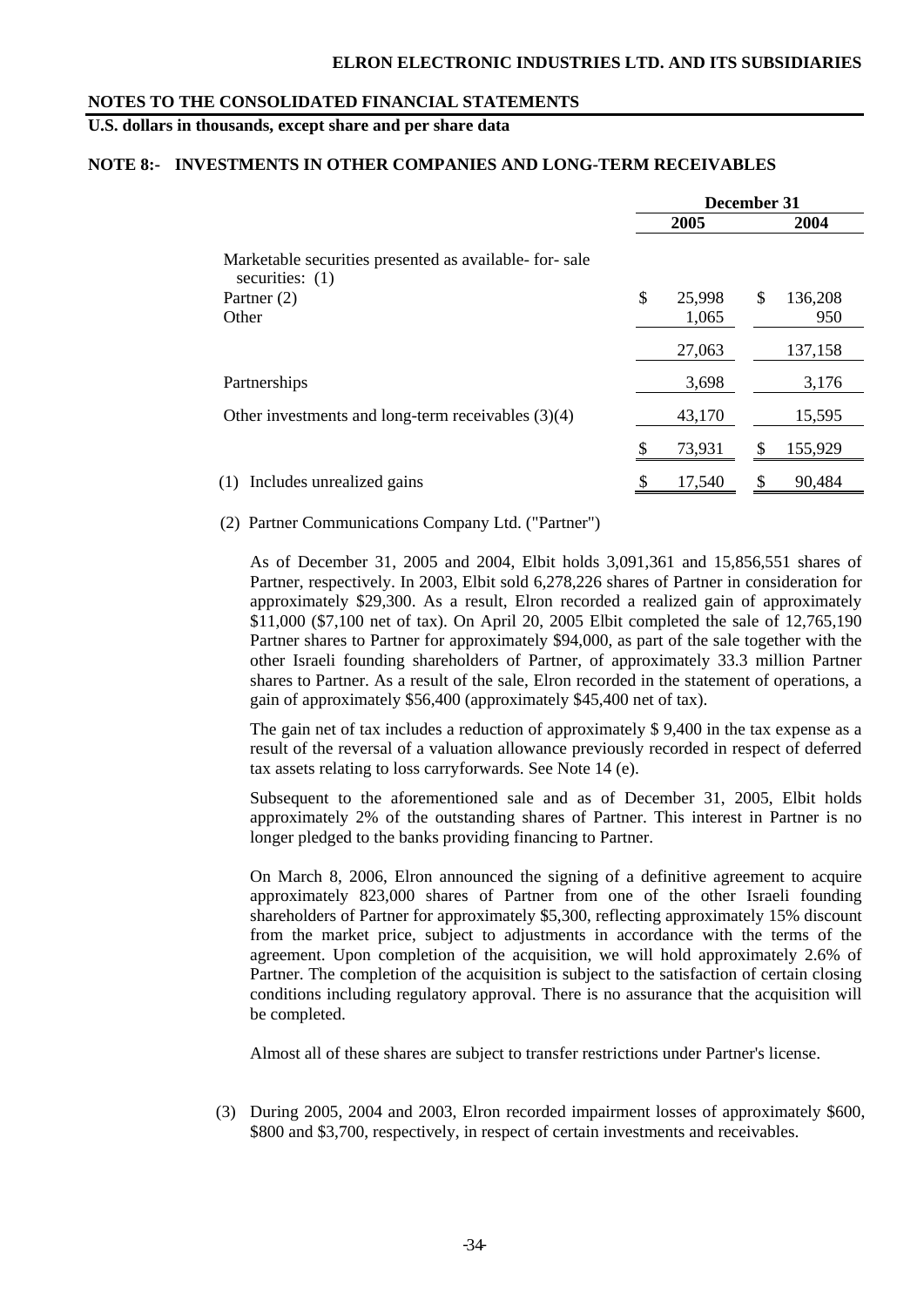**U.S. dollars in thousands, except share and per share data** 

## **NOTE 8:- INVESTMENTS IN OTHER COMPANIES AND LONG-TERM RECEIVABLES (Cont.)**

(4) Other investments include mainly the following companies:

|                   |             | December 31, |                                                            |  |  |
|-------------------|-------------|--------------|------------------------------------------------------------|--|--|
|                   | <b>Note</b> | 2005         | 2004                                                       |  |  |
|                   |             |              | % of outstanding share capital<br>on an as converted basis |  |  |
| Jordan Valley     | 8(4)(a)     | 27.8         | 27.8                                                       |  |  |
| Impliant          | 8(4)(b)     | 21.5         | 20.1                                                       |  |  |
| <b>Nulens</b>     | 8(4)(c)     | 21.6         |                                                            |  |  |
| Teledata          | 8(4)(d)     | 21.1         |                                                            |  |  |
| <b>Brainsgate</b> | 8(4)(e)     | 22.3         |                                                            |  |  |
| Safend            | 8(4)(f)     | ۰            |                                                            |  |  |

(a) Jordan Valley

On October 21, 2004, Elron purchased 32,901 Preferred A shares of Jordan Valley Semiconductor Ltd. ("Jordan Valley"), in consideration for approximately \$6,700, as part of an aggregate investment of approximately \$9,000 raised by Jordan Valley. The balance of the aggregate investment in Jordan Valley was invested by Clal Industries and Investments Ltd. ("Clal") by way of conversion of previously granted loans. Jordan Valley is an Israeli private company engaged in developing solutions for advanced inline thin film metrology for the semiconductor industry. Following the investment Elron holds 25% of Jordan Valley on a fully diluted basis and on an as converted basis. According to the agreement, Elron's holding percentage was subject to adjustment based on Jordan Valley's future performance and therefore Elron invested in October 2005 an additional \$1,400. Jordan Valley is also 40% owned (indirectly) by Clal, an entity under common control with DIC. Elron's investment in Jordan Valley was approved by the shareholders of Elron and Clal on October 21, 2004. Since the investment in preferred A shares is not considered to be an investment that is in-substance-common stock, the investment in Jordan Valley is accounted for under the cost method.

(b) Impliant

 On December 28, 2004, Elron invested approximately \$7,300 in consideration for 19,962,500 Preferred C shares of Impliant Inc. ("Impliant") as part of a financing round of approximately \$18,000 from new and existing investors of Impliant. In 2005 Elron invested an additional \$1,000 in consideration for 2,682,907 Preferred C shares as part of a financing round of approximately \$5,400. Impliant is a privately held medical device company, engaged in the development of a novel posterior motion preservation system for spine surgery. Following the aforementioned investments, Elron holds approximately 20% of Impliant, on a fully diluted basis and on an as converted basis. Since the investment in preferred C shares is not considered to be an investment that is insubstance-common stock, the investment in Impliant is accounted for under the cost method.

(c) NuLens

On April 21, 2005, Elron completed an investment of approximately \$2,900 in NuLens Ltd. ("NuLens"), in consideration for 763,584 Series A preferred shares, as part of an aggregate investment of approximately \$3,400. NuLens is an Israeli medical device company operating in the field of intra-ocular lenses mainly for cataract and presbyopia procedures. Elron's investment was in two installments, the first of approximately \$1,700 was invested immediately for approximately 17% of NuLens on a fully diluted and on an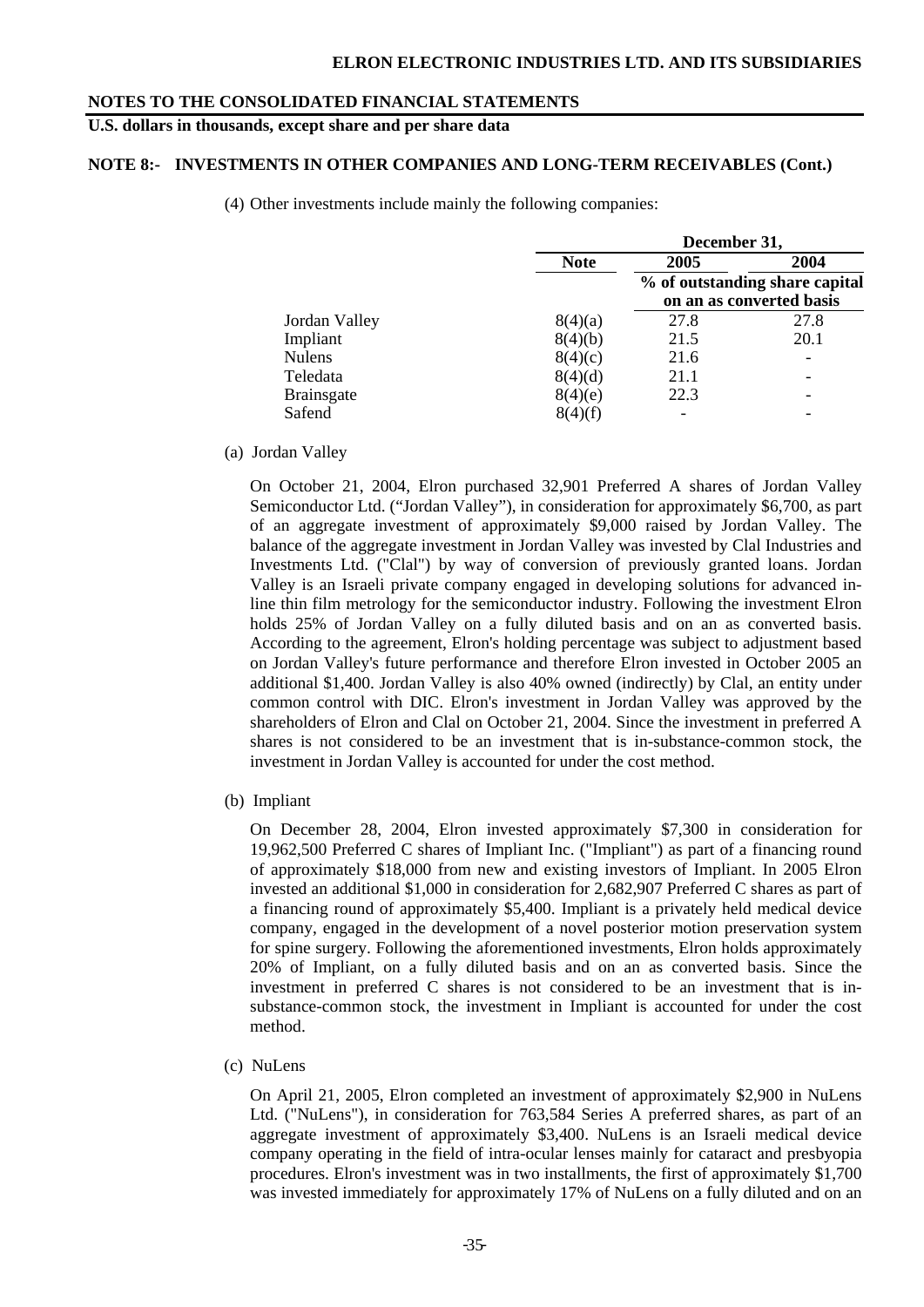### **U.S. dollars in thousands, except share and per share data**

### **NOTE 8:- INVESTMENTS IN OTHER COMPANIES AND LONG-TERM RECEIVABLES (Cont.)**

(c) NuLens (Cont.)

as converted basis and an additional amount of approximately \$1,200 was invested on March 9, 2006, simultaneously with an additional investment of \$ 1,500, for 241,158 Series B preferred shares as part of a new round of investment in the aggregate amount of approximately \$6,000. The new round was led by Warburg Pincus, a leading global private equity fund. Following the above investments, Elron holds 25% of NuLens, on a fully diluted and on an as converted basis. Since the investments in preferred A and B shares are not considered to be an investment that is in-substance-common stock, the investment in NuLens is accounted for under the cost method

(d) Teledata

On May 8, 2005, Elron completed an investment of \$16,000 in Teledata Networks Ltd. ("Teledata"), in consideration for 4,923,194 series A preferred shares. The investment is part of an aggregate round of financing of \$19,000, in which FBR Infinity II Ventures, an indirectly related venture capital fund ("Infinity"), invested the remaining \$3,000. Teledata provides innovative access products and solutions for both traditional and next generation networks to telecom operators and service providers. Following the investment, Elron holds approximately 21% of Teledata, on a fully diluted and on an as converted basis. Since the investment in preferred A shares is not considered to be an investment that is in-substance-common stock, the investment in Teledata is accounted for under the cost method.

(e) BrainsGate

On August 8, 2005, Elron completed an investment of approximately \$6,900 in BrainsGate Ltd. ("BrainsGate"), in consideration for 1,733,141 Series B-1 preferred shares, as part of an aggregate investment of approximately \$17,000. BrainsGate is an Israeli company that is developing implantable medical devices to treat various central nervous system diseases (CNS) related pathologies. Following Elron's investment, Elron holds approximately 20% of BrainsGate, on a fully diluted and on an as converted basis. Since the investment is in preferred B-1 shares, which are not considered to be an investment that is in-substance- common stock, the investment in BrainsGate is accounted for under the cost method.

(f) Safend

On January 2, 2006 Elron completed an investment of approximately \$3,700 in Safend Ltd. ("Safend") of which \$200 were granted as a bridge loan in December 2005, in consideration for 1,942,261 Series B preferred shares, as part of an aggregate investment of approximately \$7,400. Following Elron's investment, Elron holds approximately 22% of Safend on a fully diluted and on an as converted basis. Safend is an Israeli company which develops comprehensive desktops and laptops endpoint security solutions.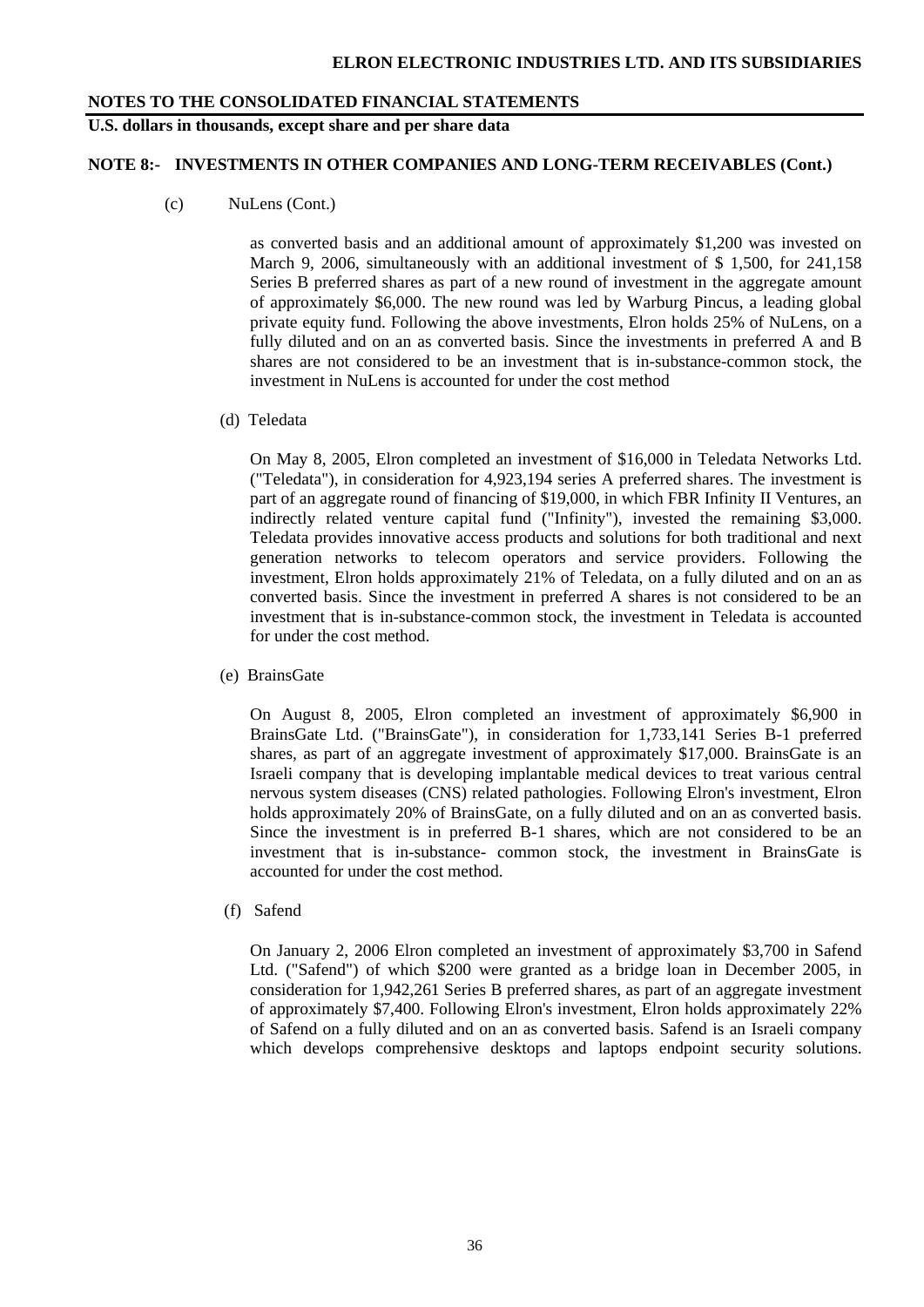**U.S. dollars in thousands, except share and per share data** 

# **NOTE 9:- PROPERTY AND EQUIPMENT, NET**

|                                    | December 31 |        |    |        |
|------------------------------------|-------------|--------|----|--------|
|                                    |             | 2005   |    | 2004   |
| Land and Building                  | \$          | 9,944  | \$ | 10,060 |
| Leasehold improvements             |             | 2,508  |    | 2,389  |
| Computers, furniture and machinery |             | 4,176  |    | 3,691  |
| Motor vehicles                     |             | 561    |    | 521    |
|                                    |             | 17,189 |    | 16,661 |
| Less - accumulated depreciation    |             | 9,380  |    | 8,604  |
| Property and equipment, net        | \$          | 7,809  | \$ | 8,057  |

Depreciation expenses amounted to approximately \$1,016, \$1,013 and \$1,336 for the years ended December 31, 2005, 2004 and 2003, respectively.

Depreciation expenses included in the discontinued operations, amounted approximately \$10, \$124 and \$254 for the years ended December 31, 2005, 2004 and 2003, respectively.

# **NOTE 10:- GOODWILL AND OTHER INTANGIBLE ASSETS**

|                                                                         | Period of    | December 31 |                |      |                |
|-------------------------------------------------------------------------|--------------|-------------|----------------|------|----------------|
|                                                                         | amortization |             | 2005           | 2004 |                |
|                                                                         | years        |             |                |      |                |
| Cost:                                                                   |              |             |                |      |                |
| Technology and other intangible assets (1)<br>Accumulated amortization: | 14           | \$          | 425            | \$   | 383            |
| Technology and other intangible assets (1)                              |              |             | 236            |      | 174            |
|                                                                         |              |             | 189            |      | 209            |
| Intangible assets with indefinite useful life<br>Goodwill               |              |             | 2,629<br>2,742 |      | 2,629<br>6,657 |
| Amortized cost                                                          |              |             | 5,560          | \$   | 9,495          |

1. The annual estimated amortization expense relating to Elron's amortizable intangible assets existing as of December 31, 2005, for each of the five years in the period ending December 31, 2010 is approximately \$40.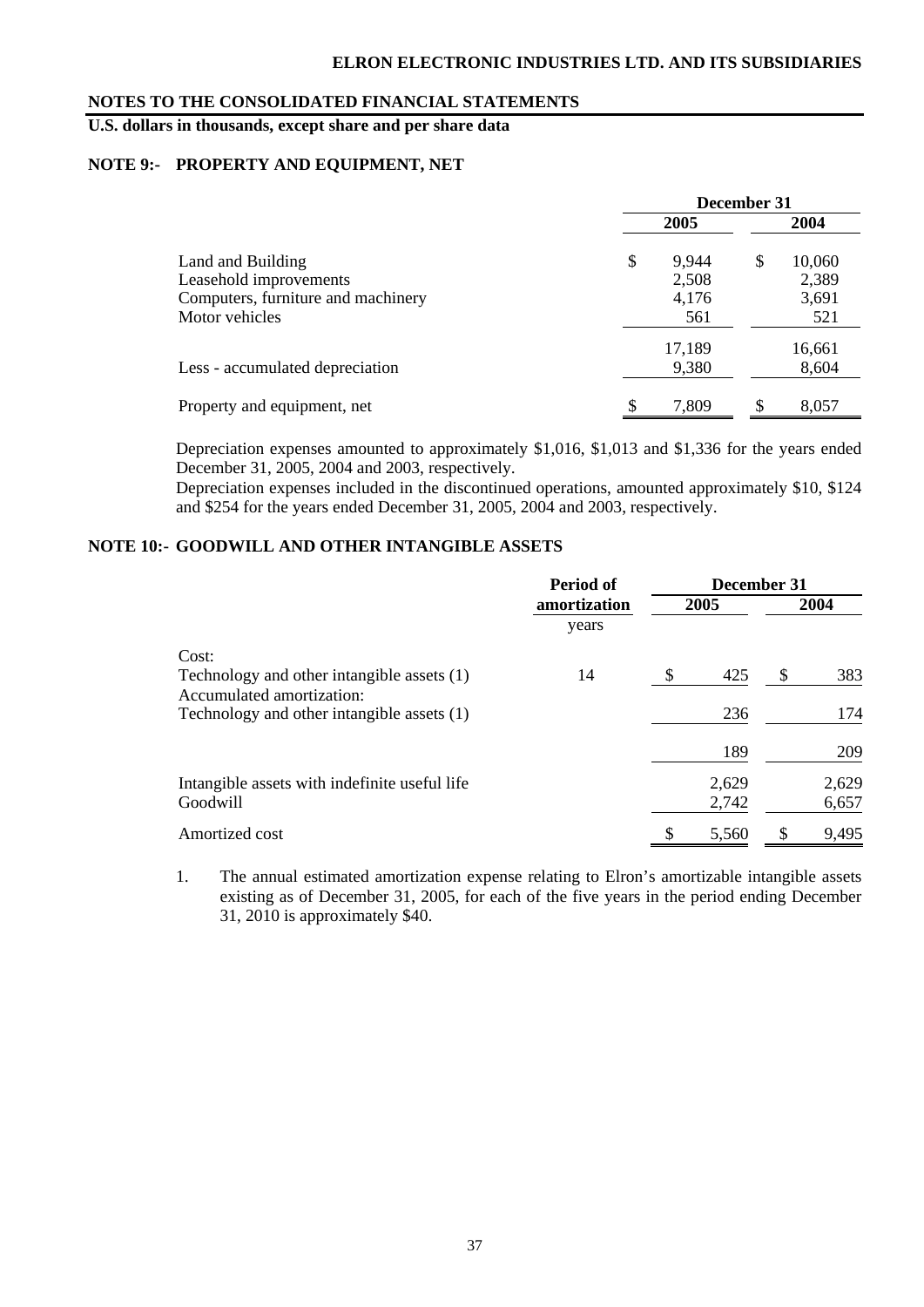# **U.S. dollars in thousands, except share and per share data**

# **NOTE 10:- GOODWILL AND OTHER INTANGIBLE ASSETS (Cont.)**

2. The changes in the carrying amount of goodwill for the years ended December 31, 2005,2004 and 2003 are as follows:

|                                                                                                        | <b>Other Holdings and</b><br><b>Corporate operations</b> |
|--------------------------------------------------------------------------------------------------------|----------------------------------------------------------|
| Balance as of January 1, 2003                                                                          | \$14,862                                                 |
| Goodwill write-off relating to sale of<br>business                                                     | (781)                                                    |
| Adjustment of goodwill due to<br>reversal of valuation allowance in                                    |                                                          |
| respect to deferred tax assets (4)<br>Balance as of December 31, 2003                                  | (7,653)<br>\$6,428                                       |
| Newly consolidated companies                                                                           | 229                                                      |
| Balance as of December 31, 2004<br>Adjustment of goodwill due to<br>reversal of valuation allowance in | \$6,657                                                  |
| respect to deferred tax assets (4)                                                                     | (3,915)                                                  |
| Balance as of December 31, 2005                                                                        | S<br>2.742                                               |

- 3. Amortization expenses amounted to approximately \$61, \$142 and \$299 for the years ended December 31, 2005, 2004 and 2003, respectively.
- 4. In 2003, Elbit recorded a tax benefit in the amount of approximately \$ 7,700, and reduced its valuation allowance in respect of deferred tax assets. Since the tax benefit was in respect of losses carryforward of Elbit at the date of Elbit's merger with Elron (May 2002) ("the merger"), Elron recorded the tax benefit as a reduction from goodwill that had resulted from the merger.

With respect to  $2005$  – see Note 14 (e).

5. Regarding the write down of an intangible asset relating to Mediagate, see Note 3c.

### **NOTE 11:- SHORT-TERM LOANS FROM BANKS AND OTHERS**

|                                                                                  | Weighted<br>Average<br>Interest rate<br>December 31,<br>2005 |             | December 31 |      |
|----------------------------------------------------------------------------------|--------------------------------------------------------------|-------------|-------------|------|
|                                                                                  | $\frac{6}{6}$                                                | 2005        |             | 2004 |
| Short-term loans from banks<br>denominated in NIS<br>Short-term loans from banks |                                                              | \$          | \$          | 9    |
| denominated in U.S. dollars                                                      | 6.62%                                                        | 3,808       |             | 380  |
|                                                                                  |                                                              | \$<br>3,808 | S           | 389  |

 As of December 31, 2005, the balance also includes a bank loan to Mediagate in the amount of approximately \$2,600 bearing an annual interest rate of the Wholesale Interest Rate plus 1% (the Wholesale Interest Rate as of December 31, 2005 and 2004 was approximately 5.3% and 3.3%, respectively). In 2004 the loan was represented as long term loan. In February 2006, the loan (including accrued interest) was extinguished for a consideration of \$100. As a result Elron will record in the first quarter of 2006 a gain of approximately \$2,700.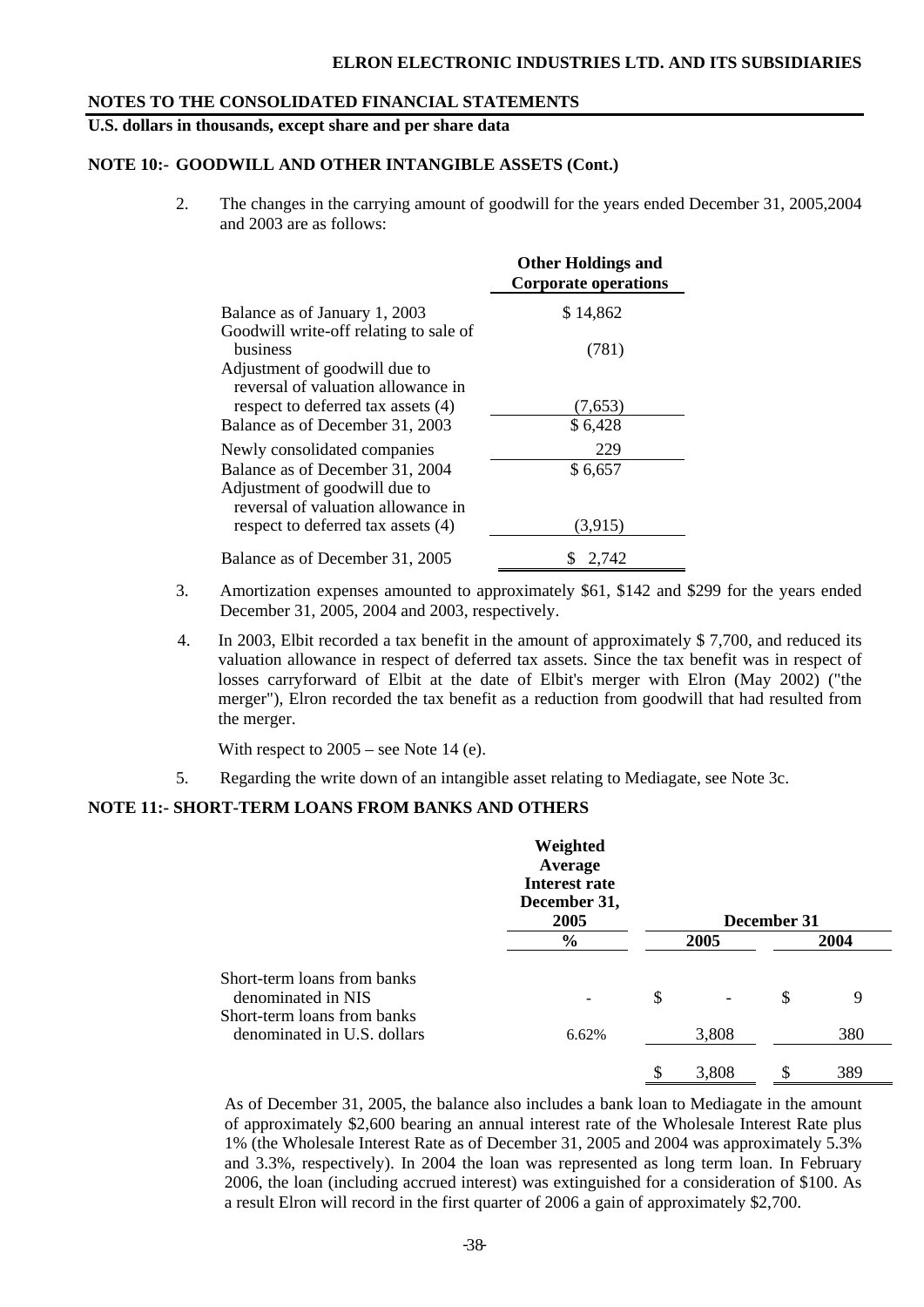# **U.S. dollars in thousands, except share and per share data**

### **NOTE 12:- OTHER PAYABLES AND ACCRUED EXPENSES**

|                                                                           | December 31 |                |    |                 |  |
|---------------------------------------------------------------------------|-------------|----------------|----|-----------------|--|
|                                                                           |             | 2005           |    | 2004            |  |
| Payroll and related expenses <sup>(1)</sup><br>Provision for income taxes | \$          | 2,502<br>4,252 | \$ | 2,559<br>19,044 |  |
| Accrued expenses                                                          |             | 850            |    | 348             |  |
| Deferred revenues                                                         |             |                |    | 89              |  |
| Employees call options <sup>(2)</sup>                                     |             | 836            |    | 3,835           |  |
| Provision for rent                                                        |             |                |    | 1,007           |  |
| Provision for Professional expenses                                       |             | 455            |    | 314             |  |
| <b>Chief Scientist</b>                                                    |             | 443            |    | 525             |  |
| <b>Others</b>                                                             |             | 1,687          |    | 1,960           |  |
|                                                                           |             | 11,025         |    | 29,681          |  |
| (1) Includes provision for vacation pay                                   |             | 958            |    | 818             |  |

### (2) EMPLOYEE CALL OPTIONS

- a. The Company's Chairman of the Board has options to acquire up to 1.5% of any shares or other securities acquired by the Company in Wavion and up to 0.75% of any shares or other securities acquired directly and indirectly by the Company in Galil. These options shall be exercisable at the weighted average price of investments made by the Company with respect to any of those two companies until the date of exercise of the options. The options shall be exercisable for a period of three years commencing on the later of January 1, 2000 or the date of the latest investment by the Company in the relevant entity.
- b. During 2001, the Board of directors approved the grant of options to certain officers of the Company to acquire between 1% to 2% of Elron's investments in certain private companies. The options are exercisable at the weighted average price of the investments made by Elron. The options vest ratably over a three year period and are exercisable for an additional three years.
- c. In 1999, RDC granted two former senior employees with call options to purchase up to 5% of the investments held by RDC at that date at an exercise price as determined in the call option agreement. During 2005, a former senior employee of RDC exercised a call option with respect to 70,200 shares of Given at an exercise price of \$ 0.17 per share (See Note 7d(2)).
- d. In 2004, RDC granted to a key employee call options to purchase up to 0.75% of RDC's investment in Starling at an exercise price as determined in the call option agreement. Approximately 67% of the options vest ratably over a period of 4 years and the balance are fully vested.

All aforementioned options were recorded at fair value. The fair value of each option granted (as described in paragraphs a - d above) is estimated using the Black and Scholes option pricing model with the following weighted average assumptions for the years ended December 31, 2005, 2004 and 2003, respectively: (1) expected life of the option of 1.8, 4 and 3.89, respectively; (2) dividend yield of 0% for all periods; (3) expected volatility of the options of 50%, 50% and 0% to 65%, respectively; and (4) risk-free interest rate of 4.6%, 2.5% and 1%, respectively.

In respect of the aforementioned call options, compensation expense (income) amounted to \$(1,041), \$1,414 and \$957 for the years ended December 31, 2005, 2004 and 2003, respectively. These compensation expenses are included in General and administrative expenses.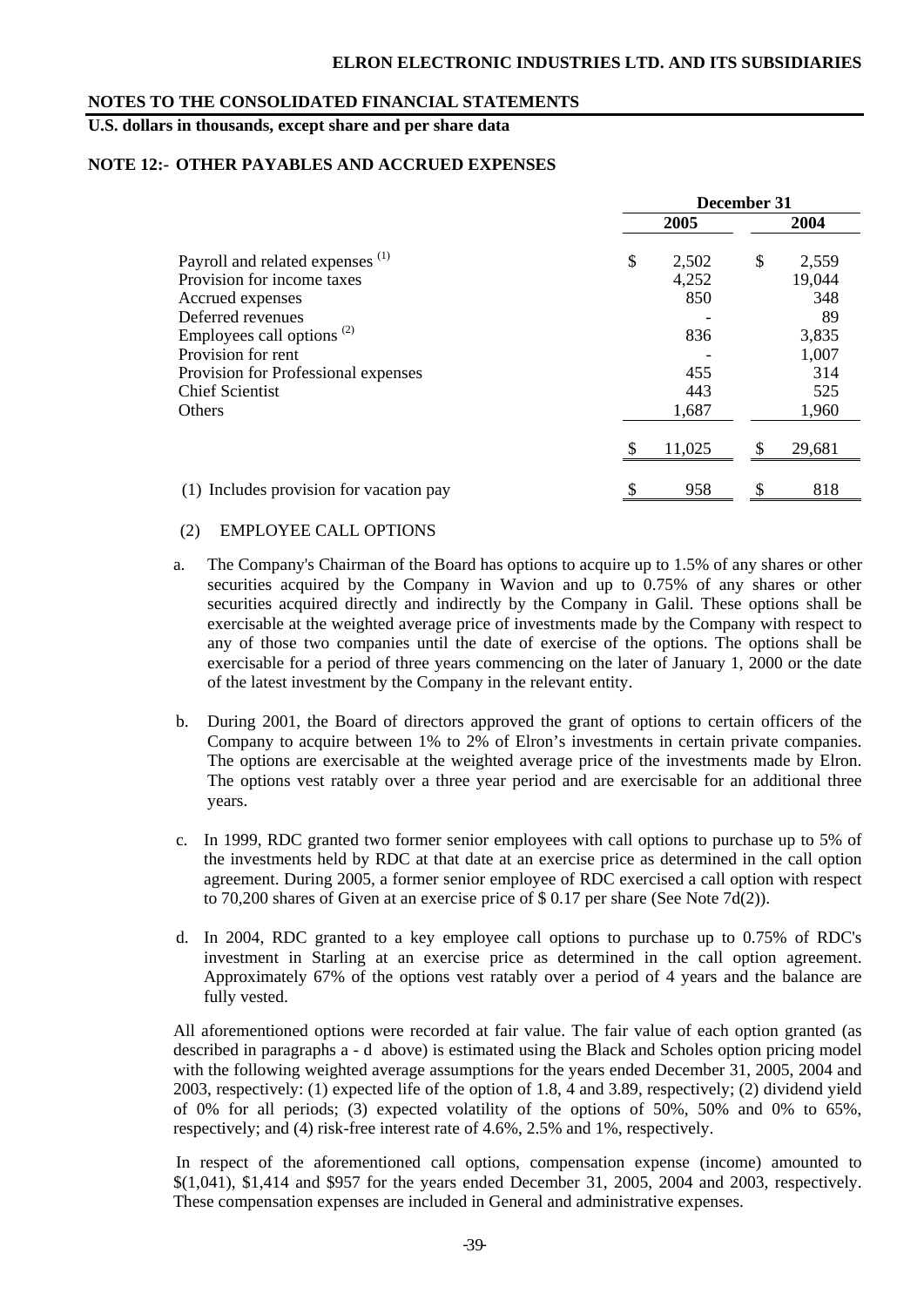**U.S. dollars in thousands, except share and per share data** 

### **NOTE 13:- LONG-TERM LOANS FROM BANKS AND OTHERS**

#### a. COMPOSITION

|                                                                     |                   | December 31         |
|---------------------------------------------------------------------|-------------------|---------------------|
|                                                                     | 2005              | 2004                |
| Long-term loans from banks (1)<br>Long-term loans from others $(2)$ | \$<br>23<br>3,519 | 3,420<br>S<br>3,626 |
| Less-current maturities (2)                                         | 3,542<br>(2,065)  | 7,046<br>(2,974)    |
|                                                                     | 1,477             | 4,072               |

- (1) In 2004, with respect to Mediagate's loan see Note 11.
- (2) As of December 31, 2005 and 2004 an amount of \$2,058 and \$2,199, respectively, represents loans from Rafael to RDC which are denominated in New Israeli Shekel ("NIS") and do not bear interest or linkage. These amounts are included in current maturities of long term loans.

As of December 31, 2005, the amount also includes a loan of approximately \$1,379 from the minority shareholders of Galil. The loan bears interest at a rate of Libor plus 3%.

b. The maturities of long-term loans for years subsequent to the balance sheet date are as follows:

| First year (current maturities)<br>Second year<br>Third year | 2.065<br>1.469 |
|--------------------------------------------------------------|----------------|
|                                                              | 3.542          |

# **NOTE 14:- INCOME TAXES**

a. Measurement of taxable income under the Income Tax (Inflationary Adjustments) Law, 1985:

In accordance with the above law, results for tax purposes are measured and reflected in real terms in accordance with the change in the Israeli CPI. As explained in Note 2b, the consolidated financial statements are presented in U.S. dollars. The differences between the change in the Israeli CPI and in the NIS/U.S. dollar exchange rate causes a difference between taxable income or loss and the income or loss before taxes reflected in the consolidated financial statements. In accordance with paragraph 9(f) of SFAS 109, the Company has not provided deferred income taxes on this difference between amounts in the reporting currency and the tax bases of assets and liabilities.

b. Tax benefits under Israel's Law for the Encouragement of Industry (Taxation), 1969:

Certain of the Company's subsidiaries in Israel are "industrial companies", as defined by the Law for the Encouragement of Industry (Taxation), 1969, and as such, are entitled to certain tax benefits, mainly accelerated depreciation and the right to claim public issuance expenses and amortization of costs relating to intangible assets and patents as deductible expenses for tax purposes.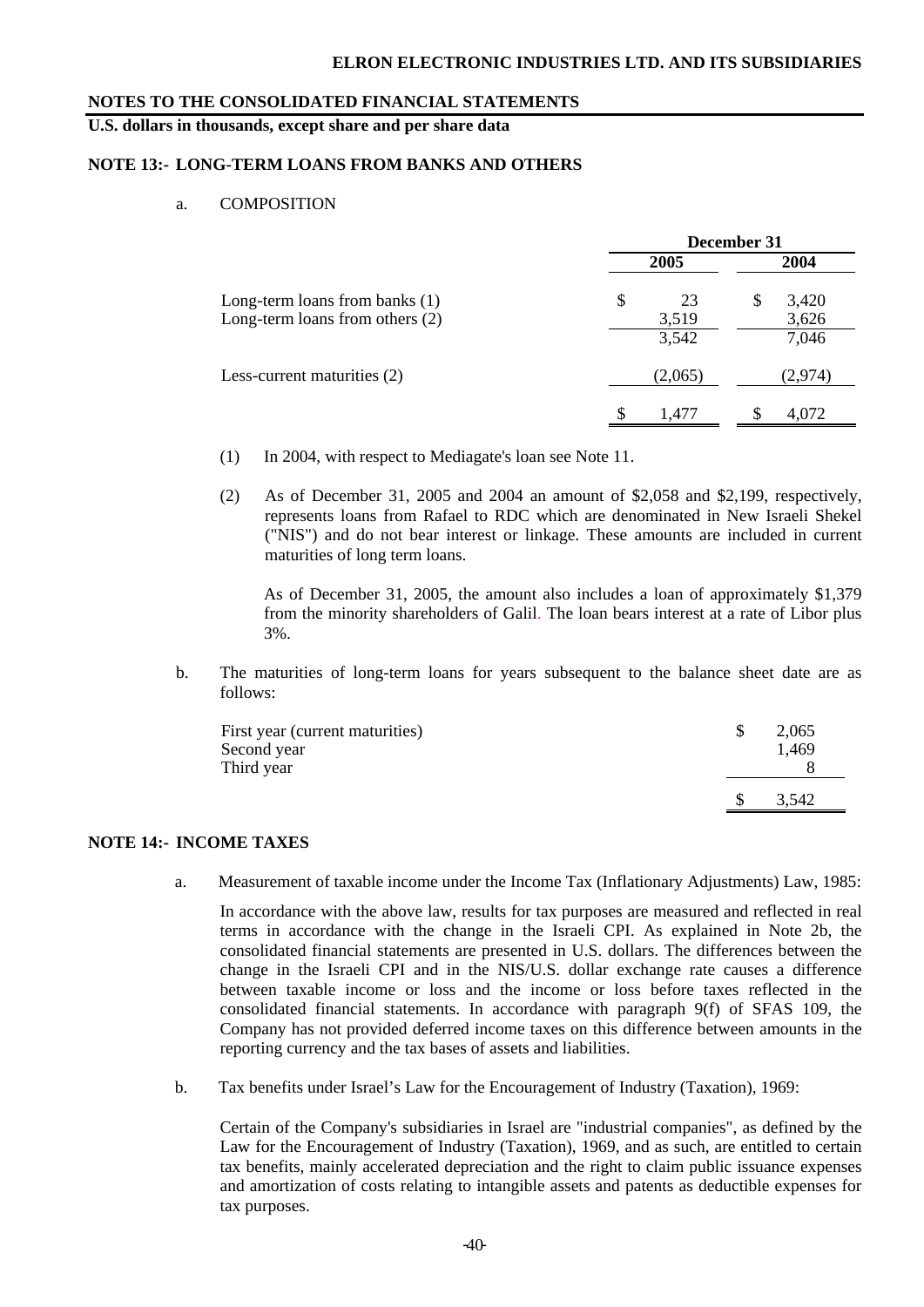**U.S. dollars in thousands, except share and per share data** 

#### **NOTE 14:- INCOME TAXES (Cont.)**

c. Tax benefits under the Law for the Encouragement of Capital Investments, 1959:

Some of the Company's subsidiaries have been granted an "Approved Enterprise" status for their production facilities in Israel under the Law for the Encouragement of Capital Investments, 1959. The main benefit to which these subsidiaries are entitled, conditional upon the fulfilling of certain conditions stipulated by the above law, is a ten-year exemption from tax on income derived from their production facilities in Israel. The ten-year period is limited to the earlier of twelve years from the commencement of production, or fourteen years from the approval date.

d. In 2004, the Israeli parliament approved on amendment to the Income Tax Ordinance (No. 140 and Temporary Provision) which reduces the corporate tax rate from 36% to 35% in 2004 and progressively to a rate of 30% in 2007. As a result, Elron recorded in 2004 a tax benefit in the amount of approximately \$2,900.

On July 25, 2005, the Israeli parliament approved the Law for the Amendment of the Tax Ordinance (No. 147), 2005 which progressively reduces the corporate tax rate in Israel to the following tax rates: in 2006 - 31%, in 2007 – 29%, in 2008 - 27%, in 2009 - 26% and in 2010 and thereafter - 25% (the "Amendment"). The amendment had no material effect on the Company's financial position and results of operations in 2005.

e. Taxes on income (tax benefit) are comprised as follows:

|                                                                       | <b>Year ended December 31,</b> |                 |    |                |               |       |  |  |  |  |
|-----------------------------------------------------------------------|--------------------------------|-----------------|----|----------------|---------------|-------|--|--|--|--|
|                                                                       |                                | 2005            |    | 2004           |               | 2003  |  |  |  |  |
| Current taxes*<br>Adjustments of deferred tax assets and              | \$                             | 19,031          | \$ | 16,363         | \$            | 385   |  |  |  |  |
| liabilities for enacted changes in tax rates<br>Deferred income taxes |                                | 116<br>(7, 404) |    | (2,917)<br>508 |               | 6,229 |  |  |  |  |
| Taxes in respect of prior years                                       |                                | (1,282)         |    | 1,147          |               | 182   |  |  |  |  |
|                                                                       |                                | 10,461          |    | 15,101         |               | 6,796 |  |  |  |  |
| Domestic                                                              | <b>S</b>                       | 10,461          | \$ | 15,101         | <sup>\$</sup> | 6,796 |  |  |  |  |
| Foreign                                                               |                                |                 |    |                |               |       |  |  |  |  |

\* In 2005, Elbit received final tax assessments for the years 2002 to 2004, according to which certain prior year losses are to be offset from certain gains. Consequently, Elbit reversed a valuation allowance previously recorded in respect of deferred tax assets relating to loss carryforwards. This reversal resulted in a tax benefit of \$14,500. Since a portion of the valuation allowance reversed was in respect of loss carryforwards of Elbit existing at the date of the merger, Elron recorded a tax benefit in the amount of \$3,900 relating to such portion as a reduction of the remaining goodwill.

f. Deferred income taxes:

Deferred income taxes reflect the net tax effect of temporary differences between the carrying amounts of assets and liabilities for financial reporting purposes and the amounts used for income tax purposes. Significant components of the Company's deferred tax liabilities and assets are as follows: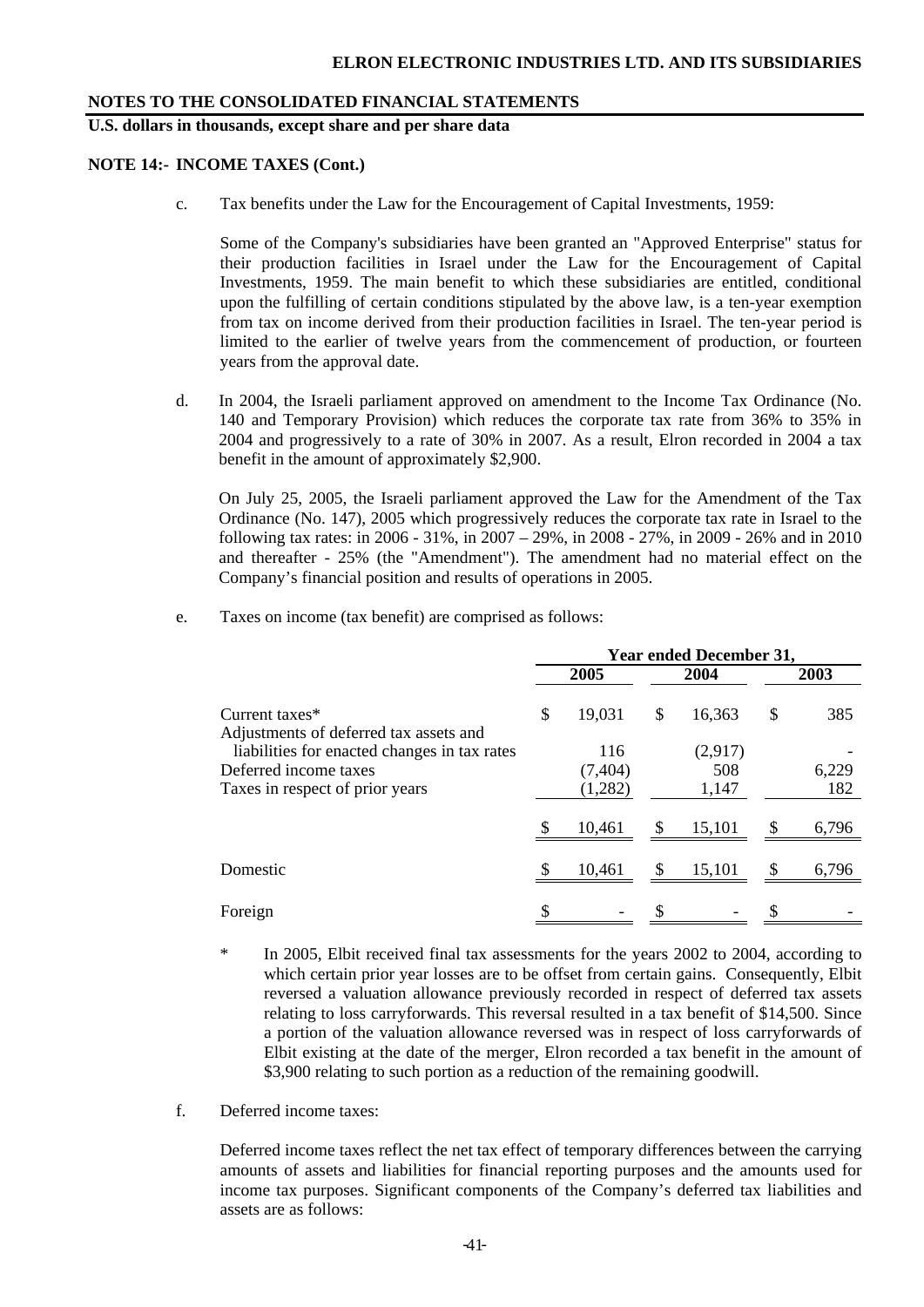# **U.S. dollars in thousands, except share and per share data**

f. Deferred income taxes:

|                                             | <b>Deferred Tax Asset</b> |             |               |         | <b>Deferred Tax Liability</b> |         |    |             |               |              |
|---------------------------------------------|---------------------------|-------------|---------------|---------|-------------------------------|---------|----|-------------|---------------|--------------|
|                                             |                           | Non current |               | Current |                               | Current |    | Non current |               | <b>Total</b> |
| As of December 31, 2005                     |                           |             |               |         |                               |         |    |             |               |              |
| Deferred tax assets:                        |                           |             |               |         |                               |         |    |             |               |              |
| Provision for doubtful accounts, vacation   |                           |             |               |         |                               |         |    |             |               |              |
| and others                                  | \$                        |             | <sup>\$</sup> | 201     | $\mathcal{S}$                 |         | S  |             | S             | 201          |
| Accrued severance pay, net                  |                           | 156         |               |         |                               |         |    |             |               | 156          |
| Trading marketable securities               |                           |             |               | 22      |                               |         |    |             |               | 22           |
| Investments in subsidiaries, affiliates and |                           |             |               |         |                               |         |    |             |               |              |
| other companies, net                        |                           | 31,946      |               |         |                               |         |    | (1,848)     |               | 30,098       |
| Property and equipment and intangible       |                           |             |               |         |                               |         |    |             |               |              |
| assets                                      |                           | 28          |               |         |                               |         |    | (744)       |               | (716)        |
| Tax loss carryforwards                      |                           | 36,505      |               |         |                               |         |    | 955         |               | 37,460       |
| Other                                       |                           |             |               | 356     |                               |         |    |             |               | 356          |
|                                             | S                         | 68,635      | S             | 579     | -S                            |         | S  | (1,637)     | <sup>\$</sup> | 67,577       |
| Deferred tax liabilities:                   |                           |             |               |         |                               |         |    |             |               |              |
| Available-for-sale marketable securities    |                           |             |               |         |                               |         |    | (7, 857)    |               | (7, 857)     |
|                                             |                           |             |               |         |                               |         |    |             |               |              |
| Valuation allowance <sup>(1)</sup>          |                           | (62, 114)   |               | (579)   |                               |         |    |             |               | (62, 693)    |
|                                             | \$                        | 6,521       | S             |         | \$                            |         | \$ | (9, 494)    | \$.           | (2,973)      |

|                                             | <b>Deferred Tax Asset</b> |                | <b>Deferred Tax Liability</b> |                |    |             |               |              |
|---------------------------------------------|---------------------------|----------------|-------------------------------|----------------|----|-------------|---------------|--------------|
|                                             | Non current               | <b>Current</b> |                               | <b>Current</b> |    | Non current |               | <b>Total</b> |
| As of December 31, 2004                     |                           |                |                               |                |    |             |               |              |
| Deferred tax assets:                        |                           |                |                               |                |    |             |               |              |
| Provision for doubtful accounts, vacation   |                           |                |                               |                |    |             |               |              |
| and others                                  | \$                        | \$<br>341      | \$                            |                | \$ |             | \$            | 341          |
| Accrued severance pay, net                  | 363                       |                |                               |                |    |             |               | 363          |
| Trading marketable securities               |                           | 20             |                               |                |    |             |               | 20           |
| Investments in subsidiaries, affiliates and |                           |                |                               |                |    |             |               |              |
| other companies, net                        | 39,801                    |                |                               |                |    | (1,659)     |               | 38,142       |
| Property and equipment and intangible       |                           |                |                               |                |    |             |               |              |
| assets                                      | 184                       |                |                               |                |    | (811)       |               | (627)        |
| Tax loss carryforwards                      | 72,545                    |                |                               |                |    | 6,473       |               | 79,018       |
| Other                                       |                           | 1,151          |                               |                |    |             |               | 1,151        |
|                                             | \$<br>112,893             | \$1,512        | \$                            |                | \$ | 4,003       | <sup>\$</sup> | 118,408      |
| Deferred tax liabilities:                   |                           |                |                               |                |    |             |               |              |
| Available-for-sale marketable securities    |                           |                |                               |                |    | (45, 236)   |               | (45,236)     |
|                                             | 112,893                   | 1,512          |                               |                |    | (41,233)    |               | 73,172       |
| Valuation allowance                         | (107, 400)                | (1,512)        |                               |                |    |             |               | (108, 912)   |
|                                             | \$<br>5,493               | \$             | \$                            |                | \$ | (41,233)    | S             | (35,740)     |

- (1) As of December 31, 2005, the valuation allowance for deferred tax assets, for which their reversal will be allocated to reduce other non-current intangible assets, aggregated approximately \$1,800.
- g. A reconciliation between the theoretical tax expense, assuming all income is taxed at the statutory tax rate applicable to income of the Company and the actual tax expense as reported in the statement of income, is as follows: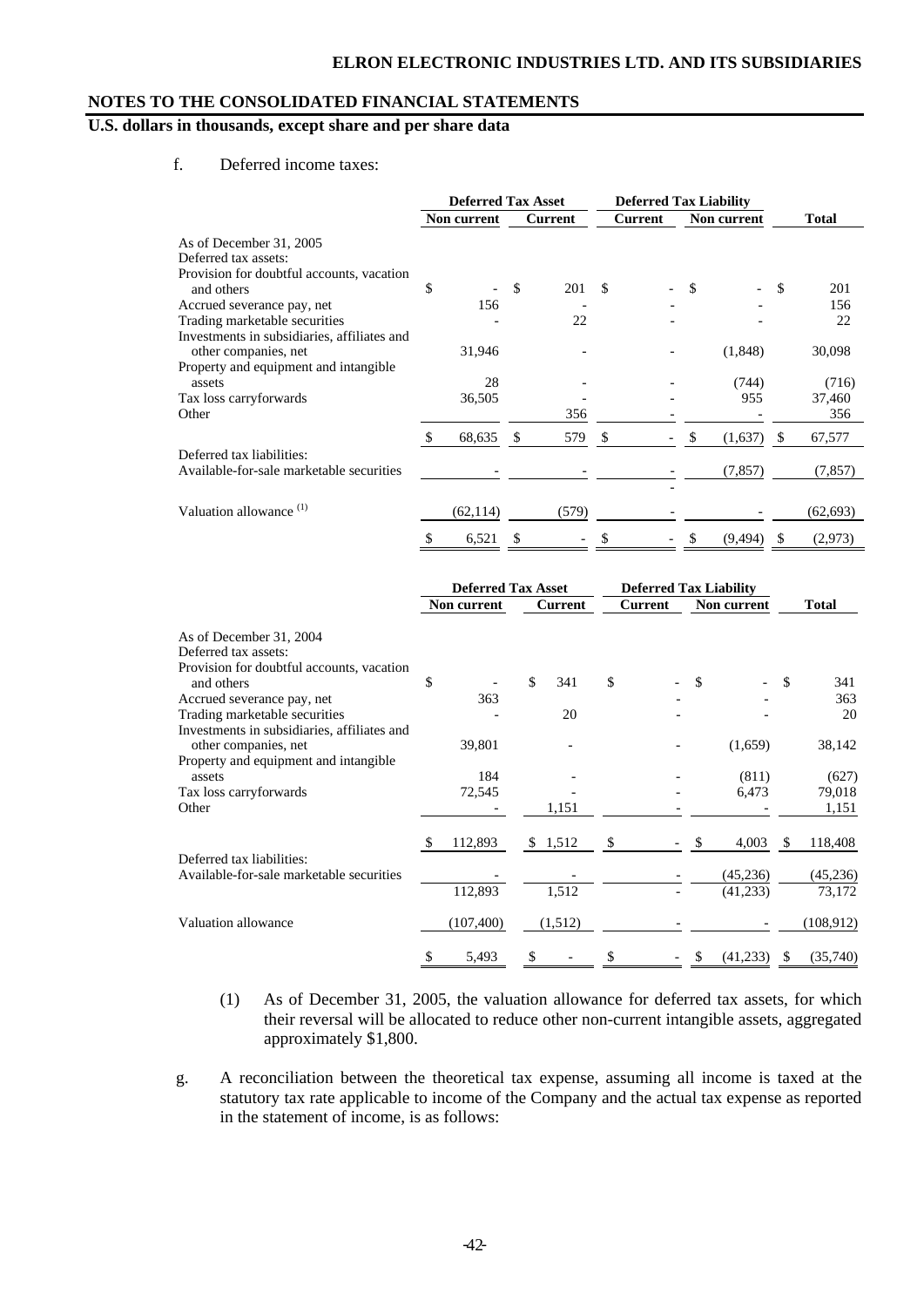# **U.S. dollars in thousands, except share and per share data**

### **NOTE 14:- INCOME TAXES (Cont.)**

|                                                                                        | <b>Year ended December 31,</b> |          |     |          |               |          |  |  |  |  |  |
|----------------------------------------------------------------------------------------|--------------------------------|----------|-----|----------|---------------|----------|--|--|--|--|--|
|                                                                                        |                                | 2005     |     | 2004     |               | 2003     |  |  |  |  |  |
| Income (loss) before taxes as reported in the<br>consolidated statements of operations |                                | 56,486   | \$  | 111,734  | <sup>\$</sup> | 12,807   |  |  |  |  |  |
| Statutory tax rate                                                                     |                                | 34%      |     | 35%      |               | 36%      |  |  |  |  |  |
| Theoretical tax expense (income)                                                       | \$                             | 19,205   | \$  | 39,107   | \$            | 4,611    |  |  |  |  |  |
| Equity in losses of affiliated companies                                               |                                | 6,076    |     | 3,672    |               | 3,131    |  |  |  |  |  |
| Tax exempt and reduced tax rate                                                        |                                | 173      |     | 22       |               | (36)     |  |  |  |  |  |
| Non-deductible expenses                                                                |                                | (812)    |     | 834      |               | 1,550    |  |  |  |  |  |
| Differences arising from the basis of                                                  |                                |          |     |          |               |          |  |  |  |  |  |
| measurement for tax purposes                                                           |                                | 1,233    |     | (1,024)  |               | 2,783    |  |  |  |  |  |
| Deferred taxes on losses for which valuation                                           |                                |          |     |          |               |          |  |  |  |  |  |
| allowance was provided                                                                 |                                | 5,370    |     | 2,940    |               | 1,977    |  |  |  |  |  |
| Reversal of valuation allowance                                                        |                                | (19,618) |     | (28,680) |               | (7, 402) |  |  |  |  |  |
| Taxes in respect of previous years                                                     |                                | (1,282)  |     | 1,147    |               | 182      |  |  |  |  |  |
| Effect of change in tax rate                                                           |                                | 116      |     | (2,917)  |               |          |  |  |  |  |  |
| Actual tax expenses                                                                    |                                | 10,461   | \$. | 15,101   | \$.           | 6,796    |  |  |  |  |  |
| Effective tax rate                                                                     |                                | 18.5%    |     | 13.5%    |               | 53.1%    |  |  |  |  |  |

- h. As of December 31, 2005 the Company had tax loss carryforwards of approximately \$69,000, its Israeli subsidiaries had tax loss carryforwards of approximately \$51,000. Carryforward tax losses in Israel may be carryforward indefinitely and may be set against future taxable income.
- i. Income before taxes on income is comprised as follows:

|                     |              | <b>Year ended December 31,</b> |                    |  |  |  |  |  |  |  |  |
|---------------------|--------------|--------------------------------|--------------------|--|--|--|--|--|--|--|--|
|                     | 2005         | 2004                           | 2003               |  |  |  |  |  |  |  |  |
| Domestic<br>Foreign | 56,486<br>S. | \$111,576<br>158               | 20,671<br>(7, 864) |  |  |  |  |  |  |  |  |
|                     | 56,486       | 111,734                        | 12,807             |  |  |  |  |  |  |  |  |

### **NOTE 15:- CONTINGENT LIABILITIES, PLEDGES AND COMMITMENTS**

a. The Company and its subsidiaries have operating lease agreements in respect of their premises for periods ending through 2011. Rent expenses amounted to approximately \$593, \$534 and \$456 for the years ended December 31, 2005, 2004 and 2003, respectively. The future minimum rental payments under these agreements in the years following the balance sheet date are as follows:

| First year                | 797   |
|---------------------------|-------|
| Second year               | 686   |
| Third year                | 387   |
| Fourth year               | 201   |
| Fifth year and thereafter | 258   |
|                           | 2,329 |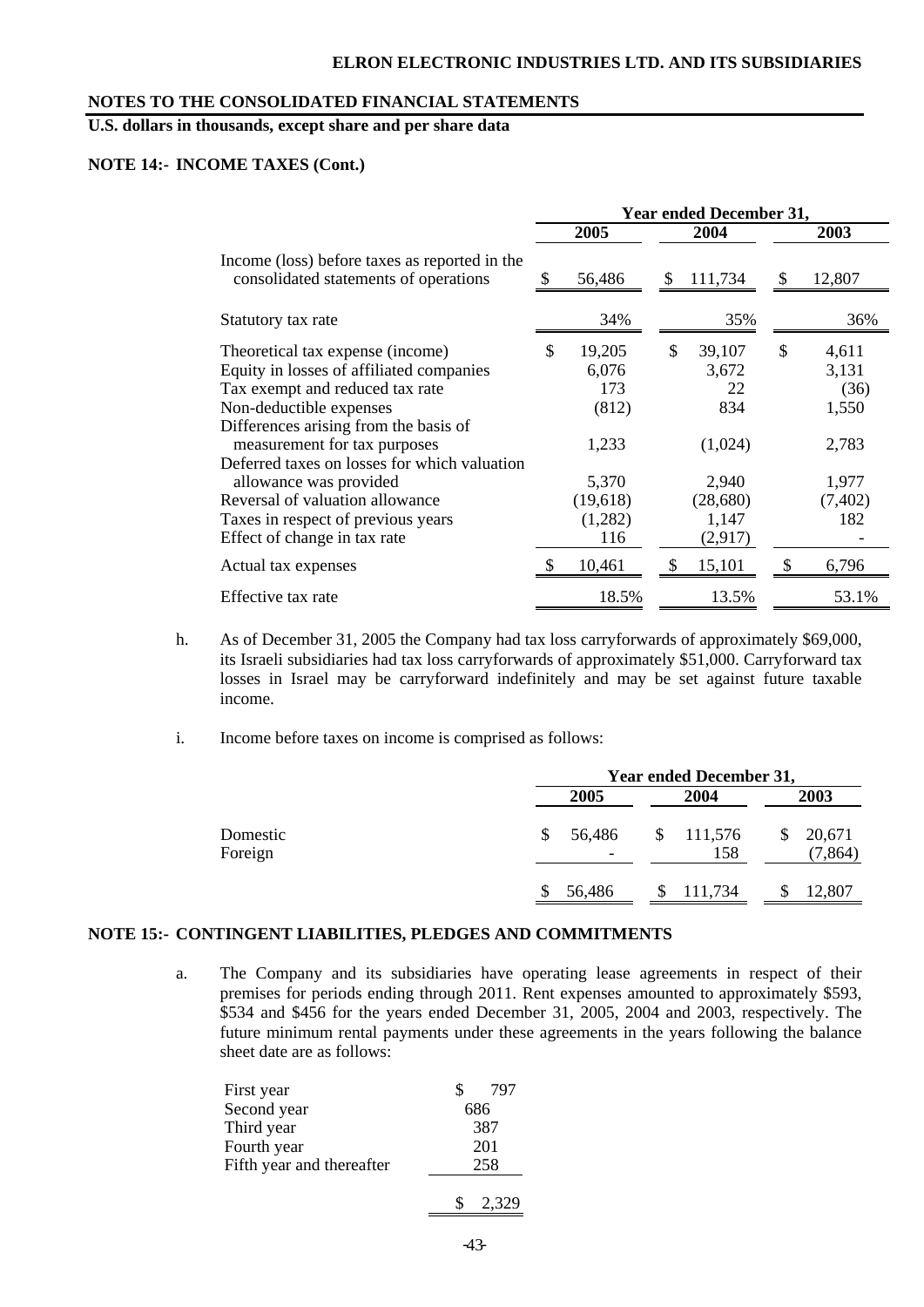**U.S. dollars in thousands, except share and per share data** 

### **NOTE 15:- CONTINGENT LIABILITIES, PLEDGES AND COMMITMENTS (Cont.)**

- b. Certain of the Company's subsidiaries are required to pay royalties to the Office of the Chief Scientist of the Israeli Ministry of Industry and Trade and other institutions at the rate of 3%- 5% of revenues derived from research and development projects in which the Government of Israel or the other institutions participated in financing up to an amount equal to 100% of the amount received by each company and in certain cases plus interest of Libor. As of December 31, 2005, the aggregate contingent obligation royalty amounted to approximately \$3,868.
- c. Legal proceedings:
- 1. During September 1999, the Company received copies of two claims and a request to approve such claims as a class action on behalf of public shareholders of Elscint (formerly an affiliated company) against the Company and others. The allegation raised by the claimants related to the decision regarding the sale of Elscint's substantial assets. The claim has been stayed pursuant to an arrangement reached by the parties pending the outcome of the appeal in the claim described in paragraph 2 below. The arrangement provides that if the appeal as described in paragraph 2 below is accepted, then the proceedings to recognize the lawsuit as a class action will proceed. Otherwise, the application to recognize the claim as a class action suit will be dismissed.
- 2. On November 2, 1999, the Company received a copy of a claim, and a request to approve such a claim, as a class action on behalf of some institutional investors and others and those who held shares in Elscint on September 6, 1999. The allegations raised against the Company and certain of its officers including former officers, among others, relate to the period prior to the sale of the Company's holdings in Elbit Medical Imaging ("EMI") (the parent company of Elscint and formerly an affiliated company). The claimants seek a court order pursuant to which EMI would be compelled to execute the alleged buy-out of Elscint's share at \$14 per share or other remedies. On August 16, 2000, the Haifa District court dismissed the application to recognize the claim as a class action. Some of the claimants applied for and have been granted permission to appeal to the Supreme Court in Israel, which appeal is currently pending.

 In addition, in February 2001, the claimants submitted a revised claim similar to the previous one but not as a class action. It has not been determined when the defendants are required to file their statements of defense to the claim. The claimants and the defendants are currently involved in various proceedings, mostly regarding the disagreement concerning the court fees.

 The Company denies all the allegations set forth in the above claims, and based on legal advice received, management is of the opinion that the Company has good defense arguments which, if accepted, will cause dismissal of the above allegations.

### **NOTE 16:- SHAREHOLDERS' EQUITY**

a. Share capital

 An ordinary share confers upon its holder voting rights, the right to receive dividends and the right to share in excess assets upon liquidation of the Company.

b. Dividend

On September 5, 2005, Elron has declared a cash dividend of \$3.00 per share, totaling approximately \$88,500. The dividend was paid on September 27, 2005.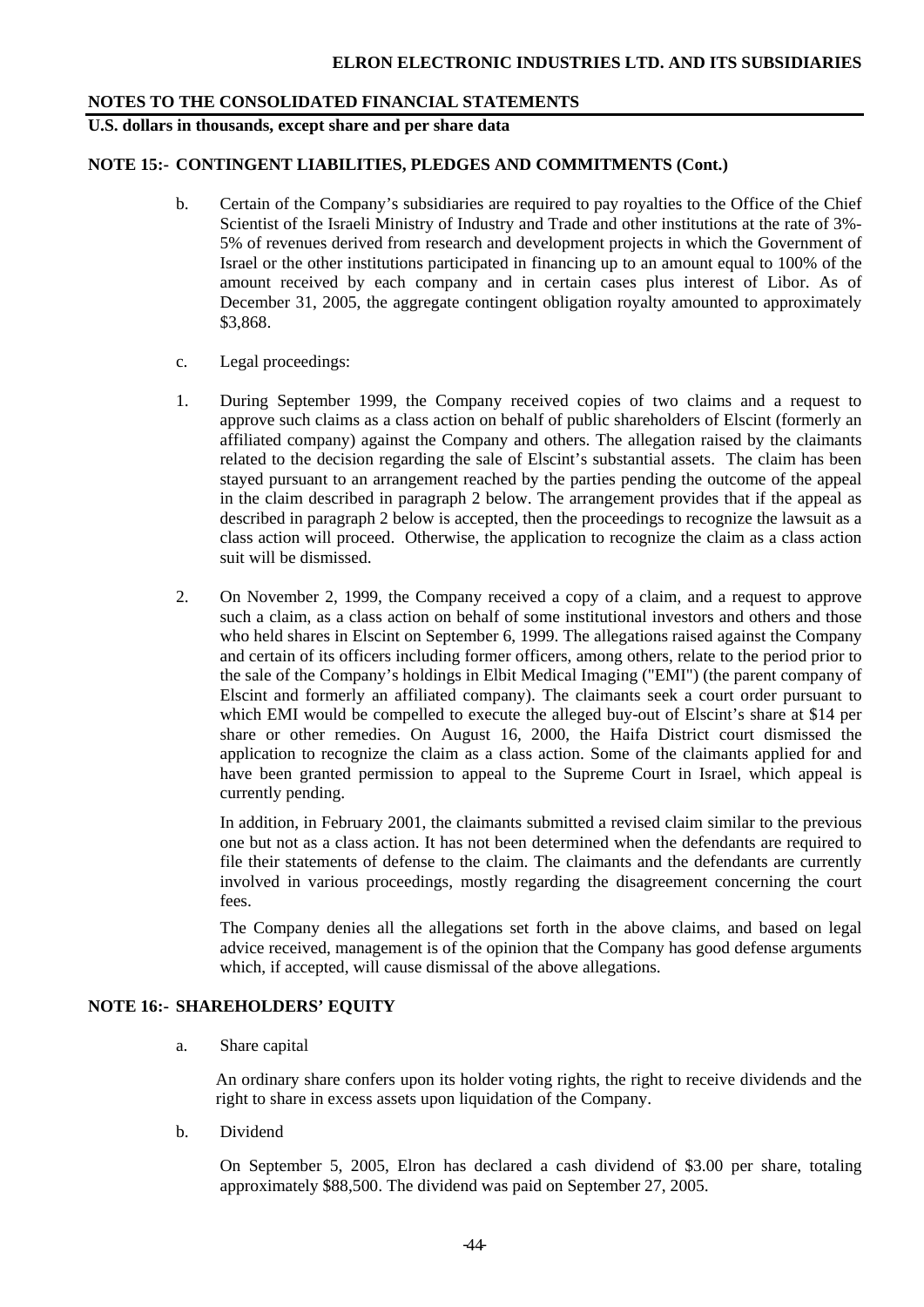**U.S. dollars in thousands, except share and per share data** 

### **NOTE 16:- SHAREHOLDERS' EQUITY (Cont.)**

- c. Options to employees
	- 1. Options to Elron's Employees

 The Company has various stock option plans under which the Company may grant options to purchase the Company's shares to officers, directors and employees of the Company. Such options have been granted mainly with exercise prices below market price at the date of the grant. Generally, the options vest over a four-year period from the date of grant in four equal annual portions. The options expire after 5 to 7 years from the date of grant.

 In May 2003, the Board of directors of the Company approved an option plan (the "2003 Option Plan") providing for the grant of 500,000 options to purchase 500,000 ordinary shares of the Company to eligible employees, directors and officers of the Company or of any subsidiaries of the Company. According to the option plan the exercise price is to be reduced in the event of a distribution of a dividend in the amount the dividend distributed.

 As of December 31, 2005, 388,000 options were granted under the 2003 Option Plan at an average exercise price of \$6.37 per share. The exercise price was adjusted to reflect the abovementioned dividend. The options vest over a period of four years in four equal annual portions and expire after 5 years from date of grant.

|                        | 2005                 |    |                                          |                      | 2004                                     |       | 2003                 |                                          |       |  |
|------------------------|----------------------|----|------------------------------------------|----------------------|------------------------------------------|-------|----------------------|------------------------------------------|-------|--|
|                        | Number of<br>options |    | Weighted<br>average<br>exercise<br>price | Number of<br>options | Weighted<br>average<br>exercise<br>price |       | Number of<br>options | Weighted<br>average<br>exercise<br>price |       |  |
| Outstanding-beginning  |                      |    |                                          |                      |                                          |       |                      |                                          |       |  |
| of the year            | 574,702              | \$ | 12.44                                    | 791,777              | \$                                       | 12.01 | 557,880              | \$                                       | 13.92 |  |
| Granted                | 120,000              |    | 9.69                                     | 20,000               |                                          | 12.41 | 291,333              |                                          | 8.03  |  |
| Exercised              | (69,031)             |    | 10.11                                    | (218,290)            |                                          | 10.35 | (25, 875)            |                                          | 6.84  |  |
| Forfeited              | (85, 236)            |    | 13.95                                    | (18, 785)            |                                          | 13.39 | (31, 561)            |                                          | 13.10 |  |
| Outstanding - end of   |                      |    |                                          |                      |                                          |       |                      |                                          |       |  |
| the year               | 540,435              | \$ | $9.53(*)$                                | 574,702              | \$                                       | 12.44 | 791,777              | S                                        | 12.01 |  |
| Options exercisable at |                      |    | $11.88(*)$                               |                      | \$                                       |       |                      | \$                                       | 15.66 |  |
| the end of the year    | 281,435              | \$ |                                          | 259,369              |                                          | 16.56 | 313,320              |                                          |       |  |

(\*) After an adjustment as a result of the dividend distributed of \$3 per share (see Note 16(b)).

The weighted average fair values and weighted average exercise prices of options granted during the years ended December 31, 2005, 2004 and 2003 were as follows:

|                                                         |                |                             | For options with an exercise price on the grant date that: |                         |         |         |  |  |  |  |
|---------------------------------------------------------|----------------|-----------------------------|------------------------------------------------------------|-------------------------|---------|---------|--|--|--|--|
|                                                         |                | <b>Exceeds market price</b> |                                                            | Less than market price  |         |         |  |  |  |  |
|                                                         |                | Year ended December 31,     |                                                            | Year ended December 31, |         |         |  |  |  |  |
|                                                         | 2005           | 2004                        | 2003                                                       | 2005                    | 2004    | 2003    |  |  |  |  |
| Weighted average<br>exercise prices<br>Weighted average | $\mathbb{S}$ - | $S -$                       | \$8.44                                                     | \$9.69                  | \$12.41 | \$ 8.00 |  |  |  |  |
| fair values on<br>grant date                            | \$             | $\mathbb{S}$ -              | \$1.3                                                      | 4.18                    | \$5.51  | \$2.95  |  |  |  |  |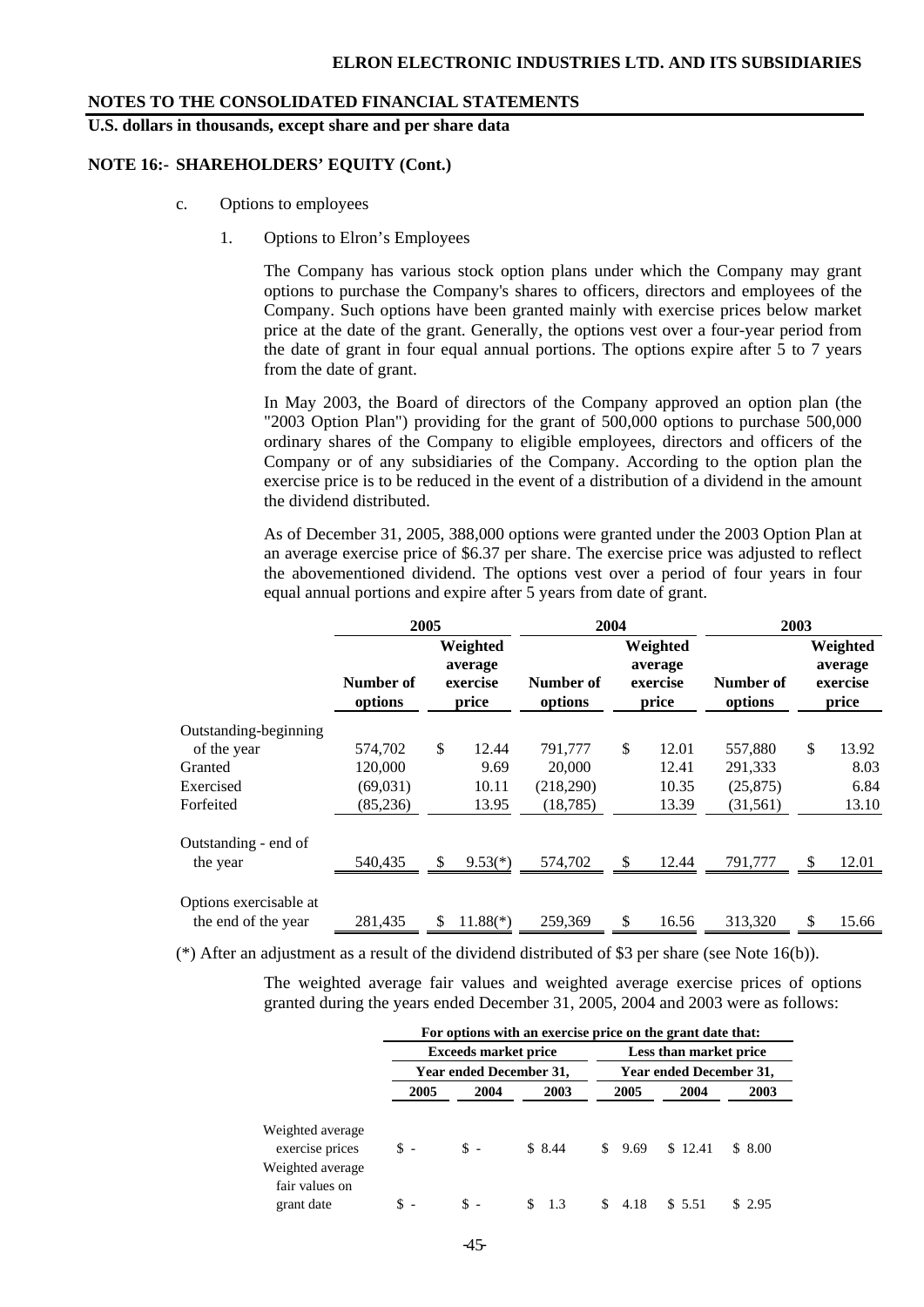**U.S. dollars in thousands, except share and per share data** 

### **NOTE 16:- SHAREHOLDERS' EQUITY (Cont.)**

- c. Options to employees (Cont.)
	- 2. The following table summarizes information regarding outstanding and exercisable options as of December 31, 2005:

|                       | <b>Options outstanding</b>                                 |                                                                  |                                           | <b>Options exercisable</b>                                 |                                           |       |  |
|-----------------------|------------------------------------------------------------|------------------------------------------------------------------|-------------------------------------------|------------------------------------------------------------|-------------------------------------------|-------|--|
| <b>Exercise price</b> | <b>Number</b><br>outstanding<br>at<br>December 31,<br>2005 | Weighted-<br>average<br>remaining<br>contractual<br>life (years) | Weighted-<br>average<br>exercise<br>price | <b>Number</b><br>outstanding<br>at<br>December 31,<br>2005 | Weighted-<br>average<br>exercise<br>price |       |  |
| $$5-7.838$            | 307,333                                                    | 2.67                                                             | \$<br>5.4                                 | 143,333                                                    | \$                                        | 5.06  |  |
| $$9.12-10.01$         | 119,384                                                    | 4.09                                                             | \$<br>9.31                                | 24,384                                                     | \$                                        | 9.89  |  |
| \$15.76-18.87         | 80,718                                                     | 1.42                                                             | \$<br>17.45                               | 80,718                                                     | \$                                        | 17.45 |  |
| \$29.38               | 33,000                                                     | 1.83                                                             | \$<br>29.38                               | 33,000                                                     | \$                                        | 29.38 |  |
|                       | 540,435                                                    |                                                                  |                                           | 281,435                                                    |                                           |       |  |

3. In December 1999, the Company's shareholders approved a plan whereby the Chairman of the Board and the then Chief Executive Officer of the Company were granted options to purchase up to 58,154 ordinary shares of the Company (the "1999 grant"). The options were granted ratably over a period of 3 years commencing February 2000 and are exercisable for a period of three years, commencing two years after the date of the grant. On February 2005, the first portion expired. The exercise prices of the options granted in February 2001 and 2002 were \$15.76 and \$10.01, respectively, as adjusted for the abovementioned dividend distributed in 2005.

In March 2001, the Company's shareholders approved a plan whereby the Chairman of the Board and the then Chief Executive Officer of the Company were granted options to purchase up to 58,000 ordinary shares of the Company (the "2001 grant"). The options were granted ratably over a period of 3 years commencing June 2001 and are exercisable for a period of three years, from the date of the grant. The exercise prices of the options granted in June 2001 and 2003 were \$16.05 and \$5.437, respectively as adjusted for the abovementioned dividend distributed in 2005.

In December 2004, 19,333 options at an exercise price per share of \$8.34 from the 2001 grant were exercised into 8,623 shares.

As of grant date, the weighted average fair value of the remaining 1999 grant and the remaining 2001 grant was \$ 7.62 and \$ 2.64 per share, respectively. The fair value was calculated using the Black & Scholes option-pricing model (see Note 2s for the assumptions used in the calculation).

 Upon exercise of the options, the option holder will be granted a number of shares reflecting the intrinsic value of the options exercised, as calculated at the exercise date, in consideration for their par value only. These plans are considered to be variable plans as defined in APB 25 (except for the third portion of the 2001 grant which is accounted for under SFAS 123, See Note 2s). For options accounted under APB 25, compensation expense is estimated based on the quoted market price of the Company's stock at the end of each reporting period and is amortized over the remaining vesting period of the options.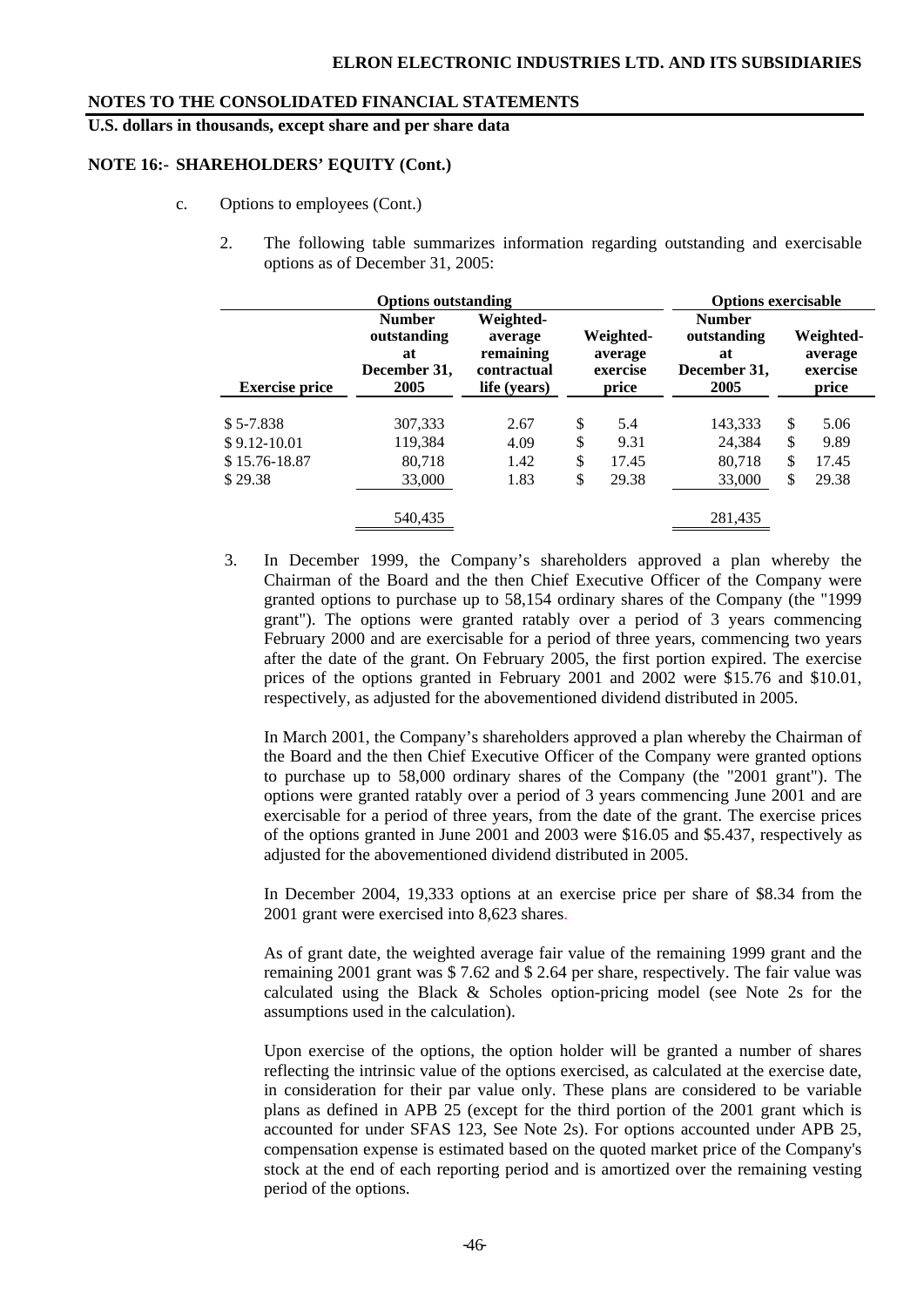**U.S. dollars in thousands, except share and per share data** 

### **NOTE 16:- SHAREHOLDERS' EQUITY (Cont.)**

- c. Options to employees (Cont.)
	- 4. Compensation expense recorded during 2005 amounted to \$ 405 (2004- \$ 545, 2003- \$ 386).
	- 5. The balance of deferred compensation as of December 31, 2005 amounted to \$856.

### **NOTE 17:- INCOME (LOSS) PER SHARE**

Income (loss) per share is computed as follows:

|                                                                        |          |                                                          |                        | <b>Year Ended December 31</b> |                                                         |                        |           |                                                         |                        |
|------------------------------------------------------------------------|----------|----------------------------------------------------------|------------------------|-------------------------------|---------------------------------------------------------|------------------------|-----------|---------------------------------------------------------|------------------------|
|                                                                        | income   | 2005<br><b>Number</b><br>of shares<br>(in)<br>thousands) | Per<br>share<br>amount | <b>Income</b>                 | 2004<br><b>Number</b><br>of shares<br>(in<br>thousands) | Per<br>share<br>amount | Loss      | 2003<br><b>Number</b><br>of shares<br>(in<br>thousands) | Per<br>share<br>amount |
| Basic                                                                  | \$47,335 |                                                          | \$1.61                 | \$84,133                      | 29,266                                                  | \$2.87                 | \$(7,205) | 29,194                                                  | \$(0.25)               |
| Effect of<br>options of<br>investees<br>Effect of<br>dilutive<br>stock | (20)     | $\overline{\phantom{0}}$<br>113                          |                        | (95)                          | 119                                                     |                        | (200)     |                                                         |                        |
| options<br>Diluted                                                     | 47,315   | 29,550                                                   | \$1.60                 | 84,038                        | 29,385                                                  | \$2.86                 | (7, 405)  | 29,194                                                  | \$(0.25)               |

In 2003 all stock options issued by Elron were not included in the computation of diluted loss per share because their effect was anti-dilutive.

### **NOTE 18:- EQUITY IN LOSSES OF AFFILIATED COMPANIES**

|                       |                          | <b>Year ended December 31,</b> |           |
|-----------------------|--------------------------|--------------------------------|-----------|
|                       | 2005                     | 2004                           | 2003      |
| Affiliated companies: |                          |                                |           |
| ESL(1)                | $\overline{\phantom{a}}$ | 4,706                          | 9,110     |
| Given                 | (2,036)                  | (2,573)                        | (3,184)   |
| Others(2)             | (15, 486)                | (12, 625)                      | (14, 624) |
|                       | (17, 522)                | (10, 492)                      | (8,698)   |

 The equity in losses includes amortization of intangible assets allocated to the investments in affiliated companies.

- (1) Through the sale date, see Note 7d(1).
- (2) Including equity in net losses of consolidated entities through the dates of commencement of consolidation.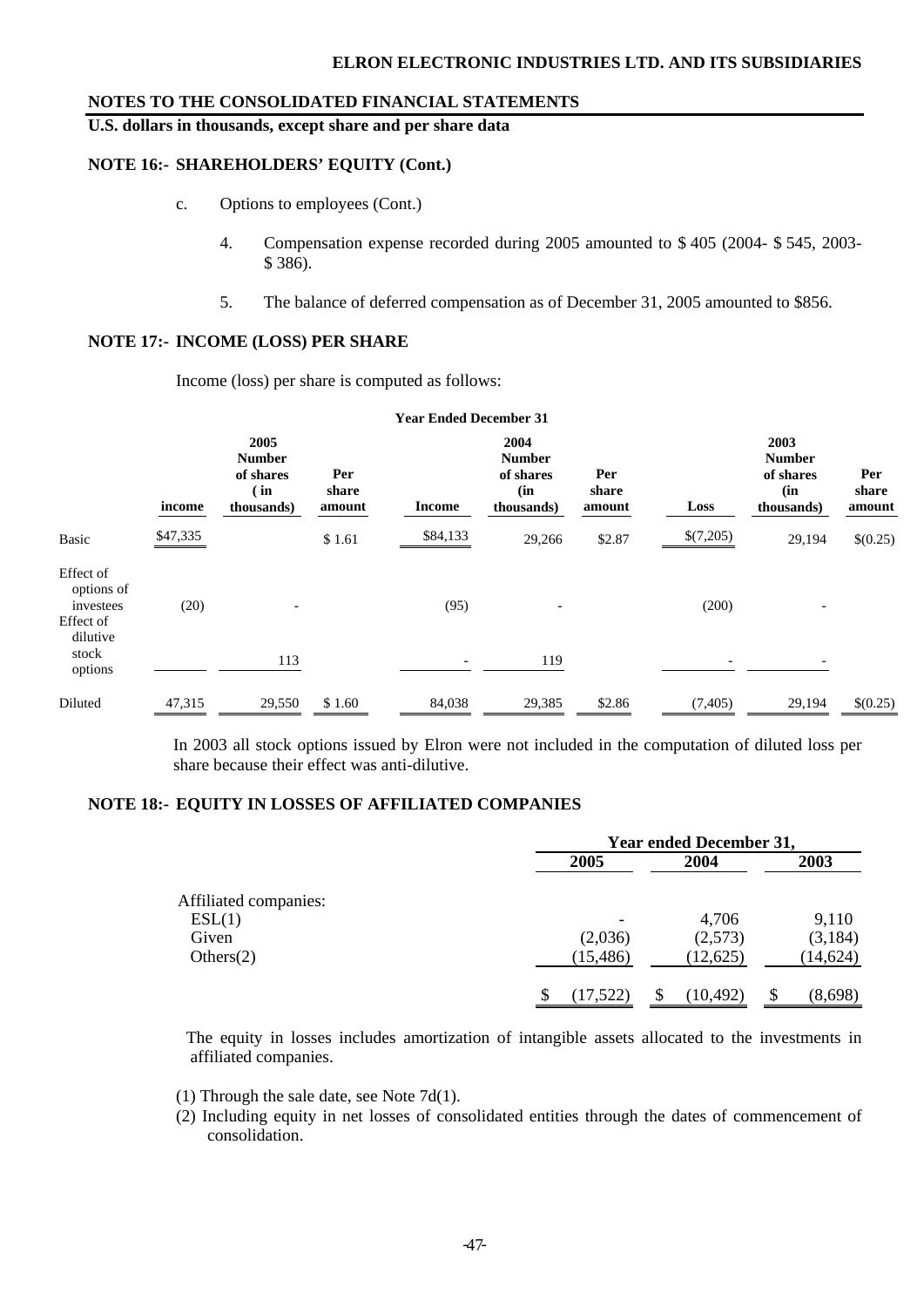# **U.S. dollars in thousands, except share and per share data**

### **NOTE 19:- GAIN FROM DISPOSAL OF BUSINESSES AND AFFILIATED COMPANIES AND CHANGES IN HOLDINGS IN AFFILIATED COMPANIES, NET**

|                                                |        |   | <b>Year ended December 31,</b> |        |
|------------------------------------------------|--------|---|--------------------------------|--------|
|                                                | 2005   |   | 2004                           | 2003   |
| Netvision (See Note $7d(7)$ )                  | 2,989  |   |                                |        |
| Oren (See Note $7d(6)$ )                       | 19,673 |   |                                |        |
| ESL (See Note $7d(1)$ )                        | \$     | Ъ | 105,171                        | (35)   |
| Given (See Note $7d(2)$ )                      | 666    |   | 21,667                         | 4,548  |
| KIT (See Note $7d(4)$ )                        |        |   | 5,302                          |        |
| Galil Medical's urology business (See Note 3a) |        |   |                                | 21,241 |
| Others                                         |        |   | 256                            |        |
|                                                | 23.328 |   | 132.396                        | 25,754 |

#### **NOTE 20:- OTHER INCOME, NET**

|                                                  | <b>Year ended December 31,</b> |        |   |         |   |         |  |  |
|--------------------------------------------------|--------------------------------|--------|---|---------|---|---------|--|--|
|                                                  |                                | 2005   |   | 2004    |   | 2003    |  |  |
| Gain (loss) from sale and increase (decrease) in |                                |        |   |         |   |         |  |  |
| market value of: (see a and b below)             |                                |        |   |         |   |         |  |  |
| Partner shares (see Note $8(2)$ )                | S                              | 56,423 | S |         | S | 11,071  |  |  |
| $24/7$ shares                                    |                                |        |   |         |   | 2,019   |  |  |
| Zix shares (see Note $3(b)$ )                    |                                |        |   | 5,360   |   | 4,815   |  |  |
| Zoran shares (see Note $7(d)(6)$ )               |                                | 1,053  |   |         |   |         |  |  |
| Kana shares <sup>(1)</sup>                       |                                | (4)    |   | (5)     |   |         |  |  |
| Other companies, net                             |                                | 137    |   |         |   | 19      |  |  |
| Other than temporary decline in investments      |                                | (568)  |   | (803)   |   | (3,716) |  |  |
| Equity in losses of partnerships                 |                                | 174    |   |         |   | (547)   |  |  |
| Other income, net                                |                                | 1,433  |   | 204     |   | 972     |  |  |
|                                                  |                                | 58,648 |   | \$4,749 |   | 14.637  |  |  |

(1) Realized gains and losses on trading securities.

 Realized gains from sale of available-for-sale securities amounted to approximately \$57,500, \$5,400 and \$17,900 in the years ended December 31, 2005, 2004 and 2003, respectively. The proceeds from such sales amounted to approximately \$103,000, \$8,000 and \$46,100 for the years ended December 31, 2005, 2004 and 2003, respectively.

Regarding an other than temporary decline in value of other investments see Note 8(3).

### **NOTE 21:- FINANCING INCOME, NET**

|                                                                                            | <b>Year ended December 31,</b> |       |      |       |    |       |  |
|--------------------------------------------------------------------------------------------|--------------------------------|-------|------|-------|----|-------|--|
|                                                                                            | 2005                           |       | 2004 |       |    | 2003  |  |
| Income:                                                                                    |                                |       |      |       |    |       |  |
| Interest on cash equivalents, bank deposits, debentures                                    |                                |       |      |       |    |       |  |
| and loans                                                                                  | \$                             | 6,473 | \$   | 2,577 | \$ | 1,403 |  |
| Foreign currency gains                                                                     |                                | 1,532 |      | 862   |    | 615   |  |
|                                                                                            |                                | 8,005 |      | 3,439 |    | 2,018 |  |
| Expenses:                                                                                  |                                |       |      |       |    |       |  |
| Interest on short-term credit, long-term loans and others                                  |                                | 1,333 |      | 586   |    | 767   |  |
| Foreign currency losses                                                                    |                                | 88    |      | 1,420 |    | 500   |  |
|                                                                                            |                                | 1,421 |      | 2,006 |    | 1,267 |  |
| Loss from sale of debentures<br>Other than temporary decline in value of Availble for sale |                                | 192   |      |       |    |       |  |
| Debentures                                                                                 |                                | 909   |      |       |    |       |  |
|                                                                                            |                                | 5,483 |      | 1,433 | \$ | 751   |  |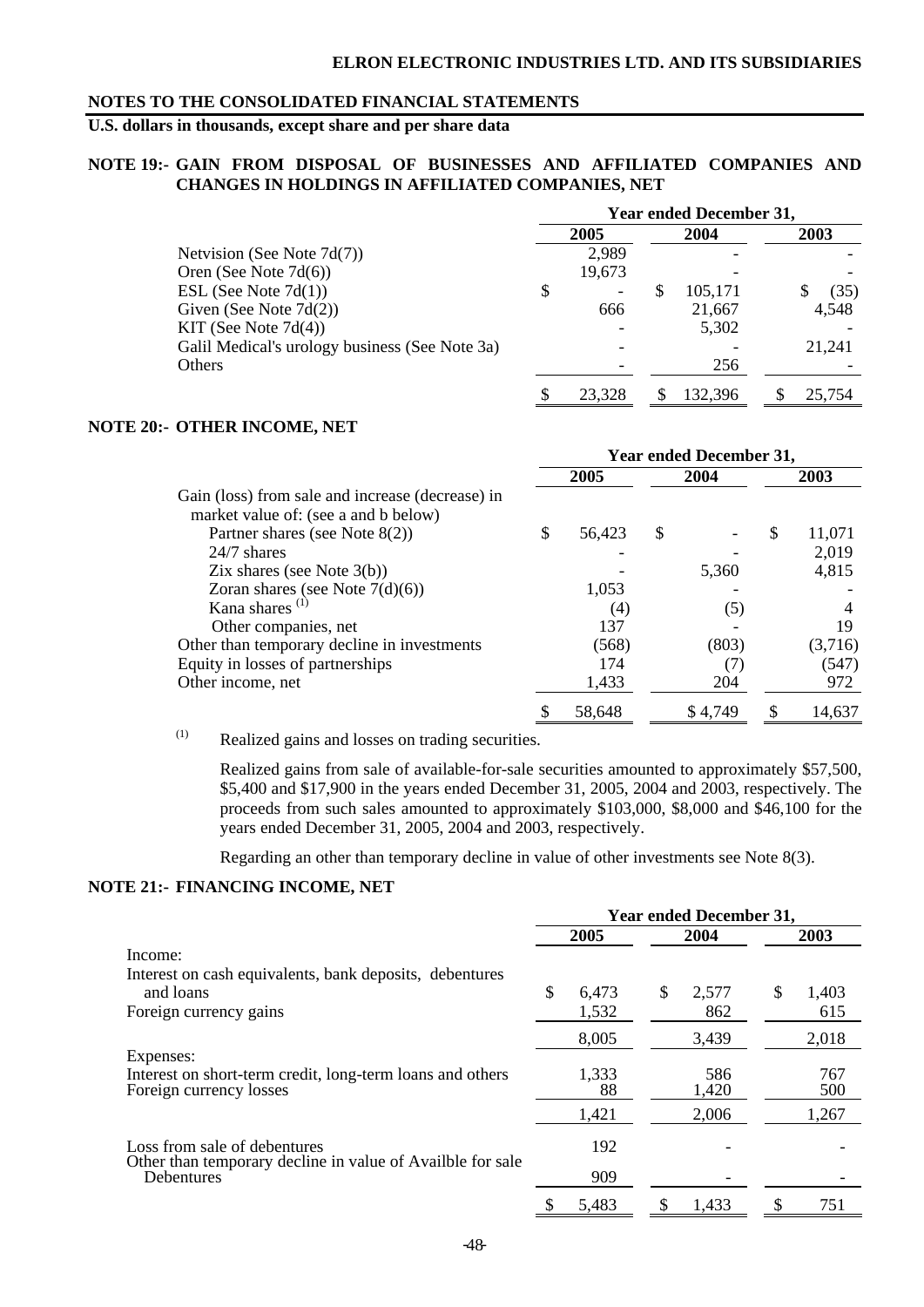# **U.S. dollars in thousands, except share and per share data**

### **NOTE 22:- DISCONTINUED OPERATIONS**

During 2003 and 2005, the Company disposed of certain subsidiaries and businesses, which met the definition of a component under SFAS 144. Accordingly, the results of operations of these subsidiaries and businesses and the gain resulting from the disposals have been classified as discontinued operations in the statement of operations and prior periods results have been reclassified accordingly. In addition comparative data of the assets and liabilities attributed to the discontinued operations have been reclassified in the balance sheet.

a. The following is the composition of discontinued operations:

|                                                                                                     |                 |         | <b>Year ended December 31,</b> |               |                |
|-----------------------------------------------------------------------------------------------------|-----------------|---------|--------------------------------|---------------|----------------|
|                                                                                                     |                 | 2005    | 2004                           |               | 2003           |
| Loss from operations of discontinued<br>components                                                  |                 |         |                                |               |                |
| ET group (See Note 3d): *<br>Impairment of goodwill<br>Impairment of intangible assets and property |                 | (1,329) | (1,980)                        |               |                |
| and equipment                                                                                       |                 |         | (2,904)                        |               |                |
| <b>Operating losses</b>                                                                             |                 | (2,734) | (3,027)                        |               | (2,074)        |
|                                                                                                     | $\mathcal{S}$   | (4,063) | \$<br>(7, 911)                 | $\mathcal{S}$ | (2,074)        |
| ESW (see Note 3b) $*$<br>Vflash *                                                                   |                 |         | (454)                          | \$            | (4,825)<br>453 |
|                                                                                                     |                 | (4,063) | (8,365)                        |               | (6, 446)       |
| Gain on disposal<br>ESW (see Note 3b)<br>ET group(See Note 3d)                                      |                 | 213     |                                |               | 4,137          |
|                                                                                                     |                 | 213     |                                |               | 4,137          |
|                                                                                                     |                 | (3,850) | (8,365)                        | S             | (2,309)        |
| * Pre tax loss of ET group                                                                          | \$              | (4,063) | (7911)                         | \$            | (2,074)        |
| * Pre-tax loss of ESW                                                                               | \$              |         | (454)                          |               | (4,829)        |
| * Pre-tax income of Vflash                                                                          | $\overline{\$}$ |         | \$                             |               | 453            |

Revenues relating to discontinued operations for the years ended December 31, 2005, 2004 and 2003 were as follows:

|                        |         |                                   |    | <b>Year ended December 31,</b> |      |                |  |
|------------------------|---------|-----------------------------------|----|--------------------------------|------|----------------|--|
|                        | 2005    |                                   |    | 2004                           | 2003 |                |  |
| ET group<br><b>ESW</b> | \$<br>¢ | 2,954<br>$\overline{\phantom{a}}$ | S  | 5,065                          |      | 7,390<br>4,740 |  |
|                        | \$      | 2,954                             | \$ | 5,065                          |      | 12,130         |  |

b. The breakdown of assets and liabilities attributed to discontinued operations of the ET group as of December 31, 2004 was as follows: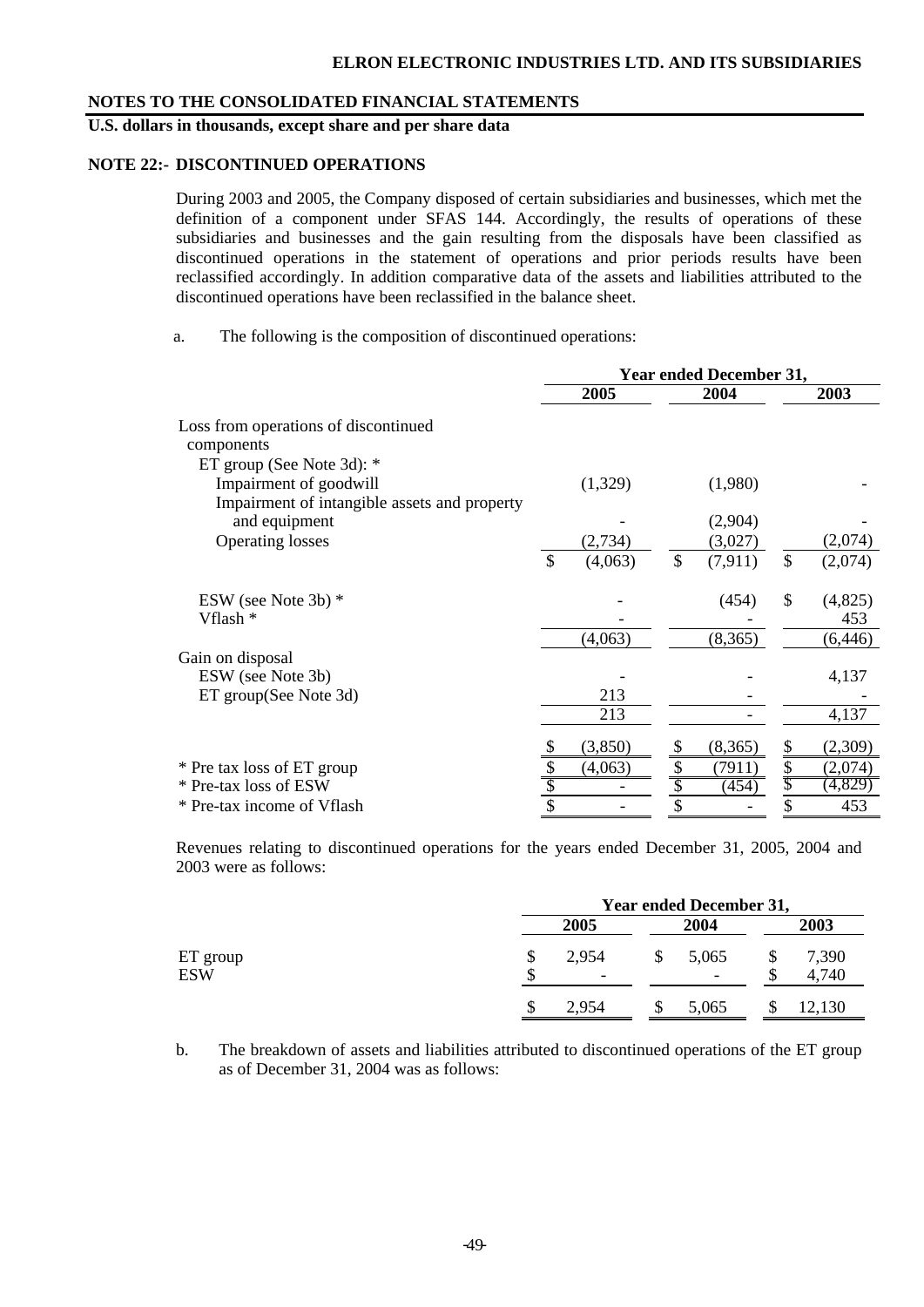# **U.S. dollars in thousands, except share and per share data**

# **NOTE 22:- DISCONTINUED OPERATIONS (Cont.)**

|                                        | December 31,<br>2004 |
|----------------------------------------|----------------------|
| Assets:                                |                      |
| Cash and cash equivalents              | \$<br>514            |
| Trade receivables, net                 | 2,414                |
| Other receivables and prepaid expenses | 441                  |
| Contract-in-progress                   | 23                   |
| Severance fund                         | 501                  |
| Property and equipment, net            | 9                    |
| Goodwill                               | 3,610                |
| Other intangible assets                | 140                  |
|                                        | 7,652                |
|                                        | December 31,<br>2004 |
| Liabilities:                           |                      |
| Short-term loans from banks            | \$<br>1,690          |
| Trade payables                         | 1,435                |
| Other payables and accrued expenses    | 1,653                |
| Accrued severance pay                  | 802                  |
| Other                                  | 22                   |
|                                        | \$<br>5,602          |

ESW's assets and liabilities were not material as of December 31, 2004.

## **NOTE 23:- RELATED PARTY TRANSACTIONS**

### a. Balances with related parties:

|                                            | December 31 |   |       |  |
|--------------------------------------------|-------------|---|-------|--|
|                                            | 2005        |   |       |  |
| Trade receivables:<br>Affiliated companies | 4,984       | S | 2,271 |  |
| Other receivables:<br>Affiliated companies | 9           |   | 21    |  |
| Other companies                            | 50          |   |       |  |
| Long-term receivables:                     | 59          |   | 21    |  |
| Other companies                            | 434         |   | 405   |  |
|                                            | \$<br>5.477 | S | 2,697 |  |

b. Income and expenses from affiliated and other companies:

|                                          |   |       | <b>Year ended December 31,</b> |   |       |
|------------------------------------------|---|-------|--------------------------------|---|-------|
|                                          |   | 2005  | 2004                           |   | 2003  |
| Income:                                  |   |       |                                |   |       |
| Revenues                                 | S | 8,046 | \$<br>7,182                    | S | 3,535 |
| Interest and commission for guarantees   |   | 235   | 142                            |   | 110   |
| Participation in Directors' remuneration |   | 68    | 38                             |   | 35    |
| Participation in expenses                |   | 25    | 89                             |   | 76    |
| Costs and Expenses:                      |   |       |                                |   |       |
| Participation in expenses                |   | 19    | 40                             |   | 191   |
| Directors' remuneration                  |   | 91    | 30                             |   | 33    |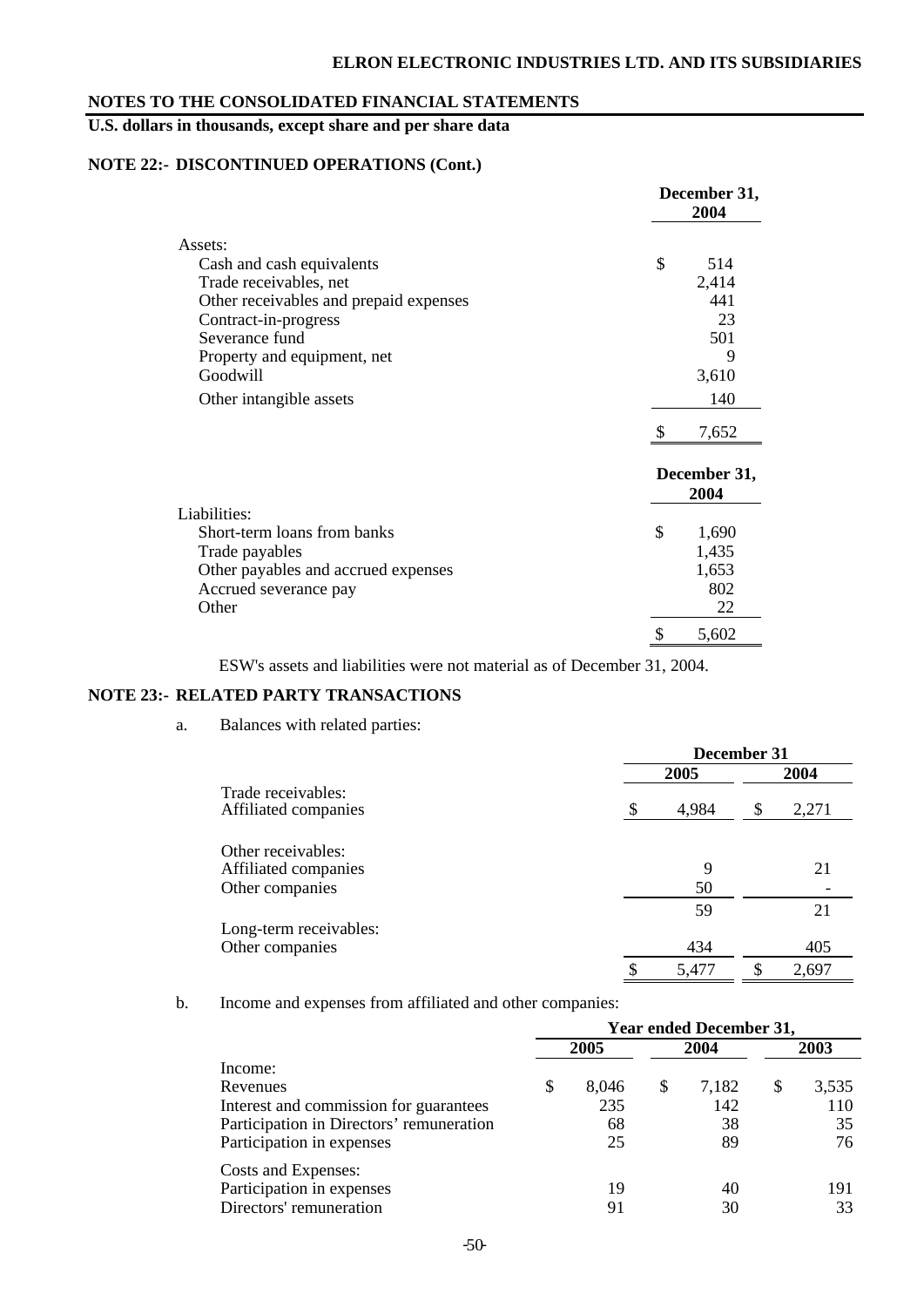# **ELRON ELECTRONIC INDUSTRIES LTD. AND ITS SUBSIDIARIES**

## **NOTES TO THE CONSOLIDATED FINANCIAL STATEMENTS**

**U.S. dollars in thousands, except share and per share data** 

# **NOTE 23:- RELATED PARTY TRANSACTIONS (Cont.)**

- c. Option to the Chairman of the Board see Note 16c(3).
- d. The Company holds certain investments together with DIC as of December 31, 2005, the significant are as follows:

|                  |      | % holding by  |
|------------------|------|---------------|
|                  | DIC  | Elron and RDC |
| Galil            | 21.9 | 59.1          |
| <b>Netvision</b> | 39.1 | 39.1          |
| Given            | 12.4 | 24.1          |

## **NOTE 24:- ACCUMULATED OTHER COMPREHENSIVE INCOME**

|                                                                                                                                                                                    | <b>Unrealized</b><br>gains on<br>securities |                           | Foreign<br>currency<br>translation<br>adjustments | <b>Minimum</b><br>pension<br>liability in<br>an affiliated<br>company | <b>Unrealized</b><br>loss on<br>derivatives<br>in an<br>affiliated<br>company | <b>Total</b> |
|------------------------------------------------------------------------------------------------------------------------------------------------------------------------------------|---------------------------------------------|---------------------------|---------------------------------------------------|-----------------------------------------------------------------------|-------------------------------------------------------------------------------|--------------|
| Balance as of January 1, 2004 (net of tax effect<br>of \$29,430)                                                                                                                   | \$<br>53,306                                | $\boldsymbol{\mathsf{S}}$ | (637)                                             | \$<br>$(769)$ \$                                                      | $(108)$ \$                                                                    | 51,792       |
| Unrealized gains on available for sale securities<br>(net of tax effect of \$4,049)<br>Reclassification adjustment for realized gain<br>included in net loss (net of tax effect of | 8,489                                       |                           |                                                   |                                                                       |                                                                               | 8,489        |
| \$1,179                                                                                                                                                                            | (3,582)                                     |                           |                                                   |                                                                       |                                                                               | (3,582)      |
| Unrealized loss on derivative instruments in an<br>affiliated company<br>Foreign currency translation adjustment<br>Reclassification adjustments for loss on                       |                                             |                           | 202                                               |                                                                       | 84                                                                            | 84<br>202    |
| derivative instruments, minimum pension<br>liability and foreign currency translation<br>adjustments, included in net income due to<br>sale of affiliated companies                |                                             |                           | (61)                                              | 769                                                                   | 24                                                                            | 732          |
| Balance as of December 31, 2004 (net of tax<br>effect of \$32,300)                                                                                                                 | 58,213                                      |                           | (496)                                             |                                                                       |                                                                               | 57,717       |
| Unrealized gains on available for sale securities<br>(net of tax effect of $$5,359$ )                                                                                              | (10, 450)                                   |                           |                                                   |                                                                       |                                                                               | (10, 450)    |
| Reclassification adjustment for realized gain and<br>other than temporary impairment included in<br>net income (net of tax effect of \$20,601)                                     | (36, 335)                                   |                           |                                                   |                                                                       |                                                                               | (36, 335)    |
| Unrealized loss on derivative instruments in an<br>affiliated company<br>Foreign currency translation adjustments                                                                  |                                             |                           | (191)                                             |                                                                       |                                                                               | (191)        |
| Balance as of December 31, 2005 (net of tax<br>effect of $$6,340)$                                                                                                                 | \$<br>11,428                                | \$                        | (687)                                             | \$                                                                    | \$                                                                            | \$<br>10,741 |
|                                                                                                                                                                                    |                                             |                           |                                                   |                                                                       |                                                                               |              |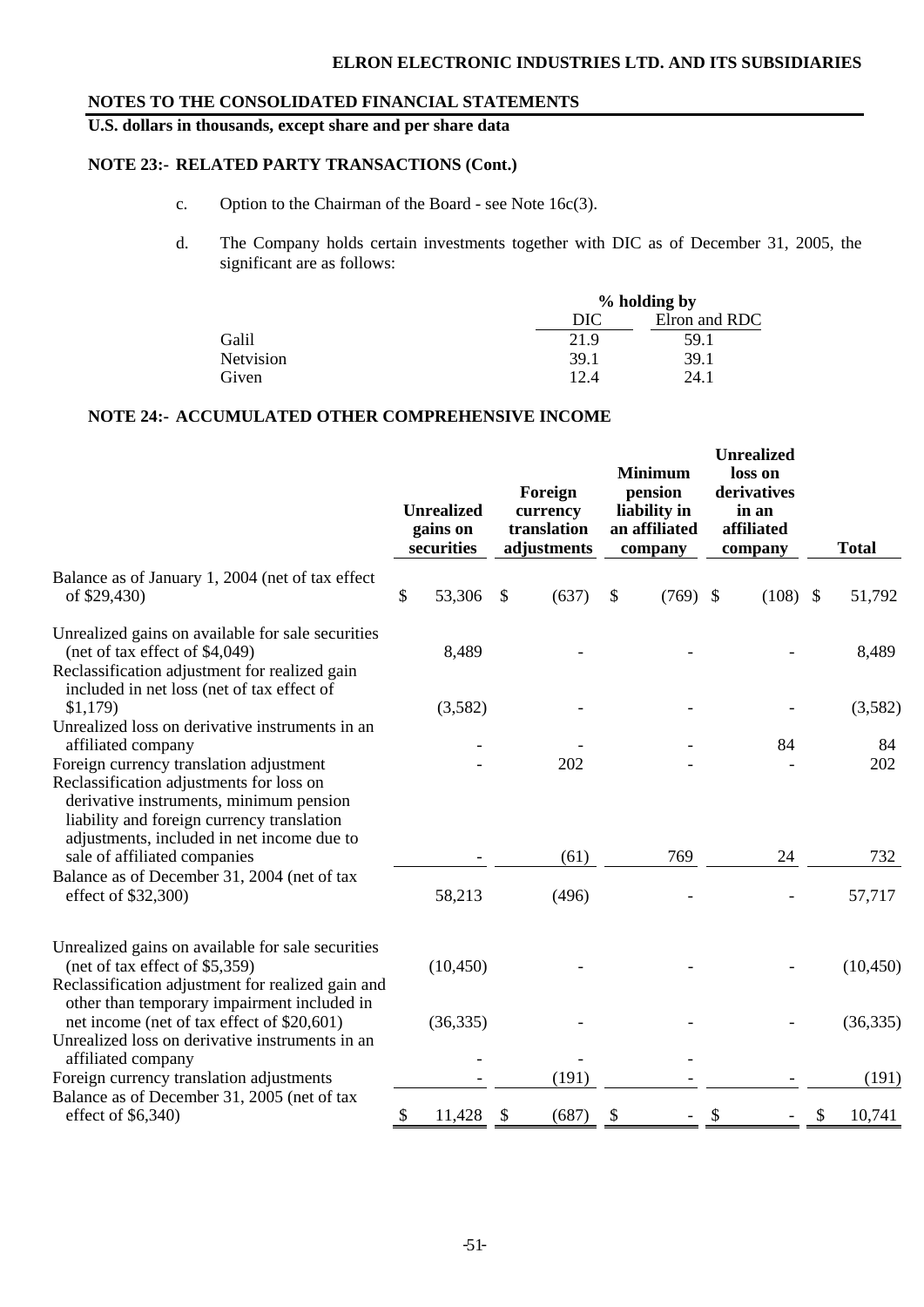## **U.S. dollars in thousands, except share and per share data**

#### **NOTE 25:- BUSINESS SEGMENT**

a. Subsequent to the sale of ET group (see Note 3d) the Company operates in one segment, namely the "Other Holdings and Corporate Operations" in which the Company is directly engaged. This segment includes corporate headquarters and reflects the investments in companies that operate in the fields of medical devices, information and communication technology, semiconductors and advanced materials.

The ET group, which comprised the system and projects segment was sold on December 29, 2005 and therefore has been reclassified as discontinued operations. The operations of the System and Projects segment included development and supply of software solutions for the management of large and complex communication and internet networks.

Prior to September 2, 2003, the Company operated indirectly through ESW in a third business segment – Internet Products – which has been sold and therefore classified as discontinued operations (see Note 3b).

b. Revenues according to location of customers are as follows:

|            |    | 2005   |    | 2004   | 2003 |       |  |
|------------|----|--------|----|--------|------|-------|--|
| Israel     | \$ | 271    | \$ | 49     | \$   | 857   |  |
| <b>USA</b> |    | 9,781  |    | 8,688  |      | 6,474 |  |
| Europe     |    | 802    |    | 511    |      | 565   |  |
| Asia       |    | 1,792  |    | 2,017  |      | 1,261 |  |
|            | S  | 12,646 | S  | 11,265 | S    | 9,157 |  |

c. Revenues from major customers were as follows:

|                                                            | 2005 | 2004 | 2003 |  |
|------------------------------------------------------------|------|------|------|--|
| In the Other Holdings and Corporate<br>Operations segment: |      |      |      |  |
| Oncura (See Note 23)                                       | 64%  | 64%  | 39%  |  |

d. The majority of the long-lived assets are located in Israel**.**

### **NOTE 26:- RECONCILIATION TO ISRAELI GAAP**

The consolidated financial statements of the Company have been prepared in accordance with accounting principles generally accepted in the U.S. Had the consolidated financial statements been prepared in accordance with accounting principles generally accepted in Israel ("Israeli GAAP"), the effects on the financial statements would have been as follows:

a. Effect on the statement of operations:

|                                       | As<br>reported | <b>Adjustments</b> | As per<br><b>Israeli GAAP</b> |
|---------------------------------------|----------------|--------------------|-------------------------------|
| For the year ended December 31, 2005: |                |                    |                               |
| Net income                            | 47.335         | 7.147              | 54,482                        |
| Basic net income per share            | 1.61           | 0.24               | 1.85                          |
| Diluted net income per share          | 1.60           | 0.24               | 1.84                          |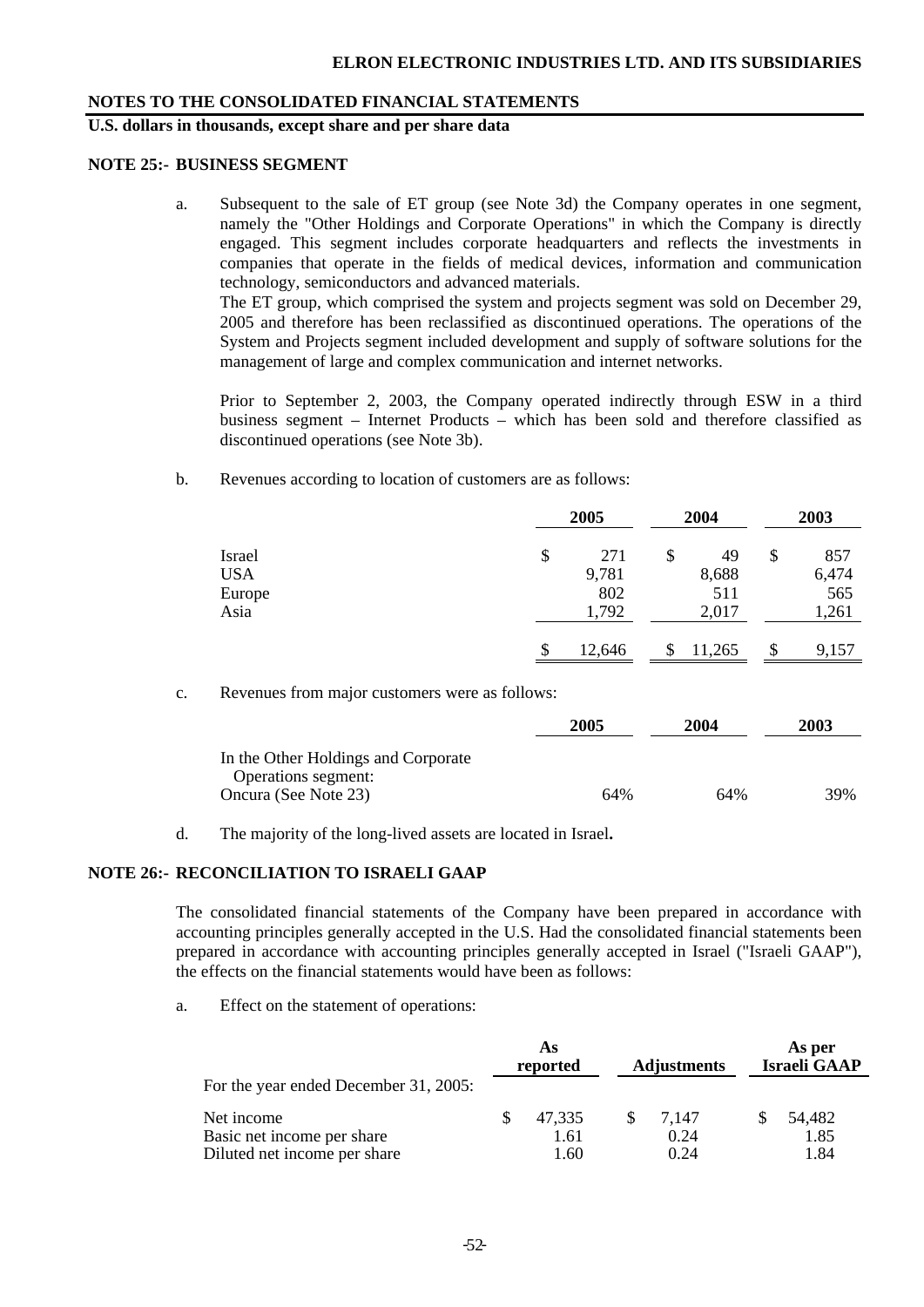### **ELRON ELECTRONIC INDUSTRIES LTD. AND ITS SUBSIDIARIES**

#### **NOTES TO THE CONSOLIDATED FINANCIAL STATEMENTS**

**U.S. dollars in thousands, except share and per share data** 

### **NOTE 26:- RECONCILIATION TO ISRAELI GAAP (Cont.)**

a. Effect on the statement of operations: (Cont.)

| For the year ended December 31, 2004: |    |         |    |        |   |        |
|---------------------------------------|----|---------|----|--------|---|--------|
| Net income                            | \$ | 84,133  | \$ | 7,896  | S | 92,029 |
| Basic net income per share            |    | 2.87    |    | 0.27   |   | 3.14   |
| Diluted net income per share          |    | 2.86    |    | 0.27   |   | 3.13   |
| For the year ended December 31, 2003: |    |         |    |        |   |        |
| Net income (loss)                     | S  | (7,205) | S  | 18,436 | S | 11,231 |
| Basic net income (loss) per share     |    | (0.25)  |    | 0.63   |   | 0.38   |
| Diluted net income (loss) per share   |    | (0.25)  |    | 0.63   |   | 0.38   |

b. Effect on the balance sheet:

|                                                             | As<br>reported | <b>Adjustments</b> |              | As per<br><b>Israeli GAAP</b> |         |  |
|-------------------------------------------------------------|----------------|--------------------|--------------|-------------------------------|---------|--|
| As of December 31, 2005:                                    |                |                    |              |                               |         |  |
| Investments in other companies and<br>long term receivables | \$<br>73,931   | \$                 | (67, 694)    | \$                            | 6,237   |  |
| Investment in affiliated companies                          | 102,780        |                    | 4,630        |                               | 107,410 |  |
| Total assets                                                | 353,773        |                    | (75,361)     |                               | 278,412 |  |
| Deferred taxes                                              | 9,494          |                    | (9,774)      |                               | (280)   |  |
| Retained earnings                                           | 10,671         |                    | 36,605       |                               | 47,276  |  |
| Total equity                                                | 302,116        |                    | (54,216)     |                               | 247,900 |  |
| As of December 31, 2004:                                    |                |                    |              |                               |         |  |
| Investments in other companies and<br>long term receivables | \$<br>155,929  |                    | \$(150, 142) | \$                            | 5,787   |  |
| Investment in affiliated companies                          | 117,124        |                    | (14, 684)    |                               | 102,440 |  |
| Total assets                                                | 501,156        |                    | (176, 476)   |                               | 324,680 |  |
| Deferred taxes                                              | 41,233         |                    | (46, 545)    |                               | (5,312) |  |
| Retained earnings                                           | 51,786         |                    | 29,458       |                               | 81,244  |  |
| Total equity                                                | 389,080        |                    | (113,500)    |                               | 275,580 |  |

#### c. Material adjustments:

The abovementioned adjustments result mainly from the differences between U.S. GAAP and Israeli GAAP detailed below:

1. As described in Note 2i, under U.S. GAAP the equity method of accounting is no longer being applied in investments that are not common stock or in-substance common stock, regardless of the Company's ability to significantly influence the investee's operational and financial policies. Under Israeli GAAP, if the investor is able to exercise significant influence over the investee's operational and financial policies, the equity method of accounting shall be applied. The effect of the aforementioned difference on net income for 2005 and 2004 was a decrease in net income under Israeli GAAP of approximately \$7,900 and \$300, respectively.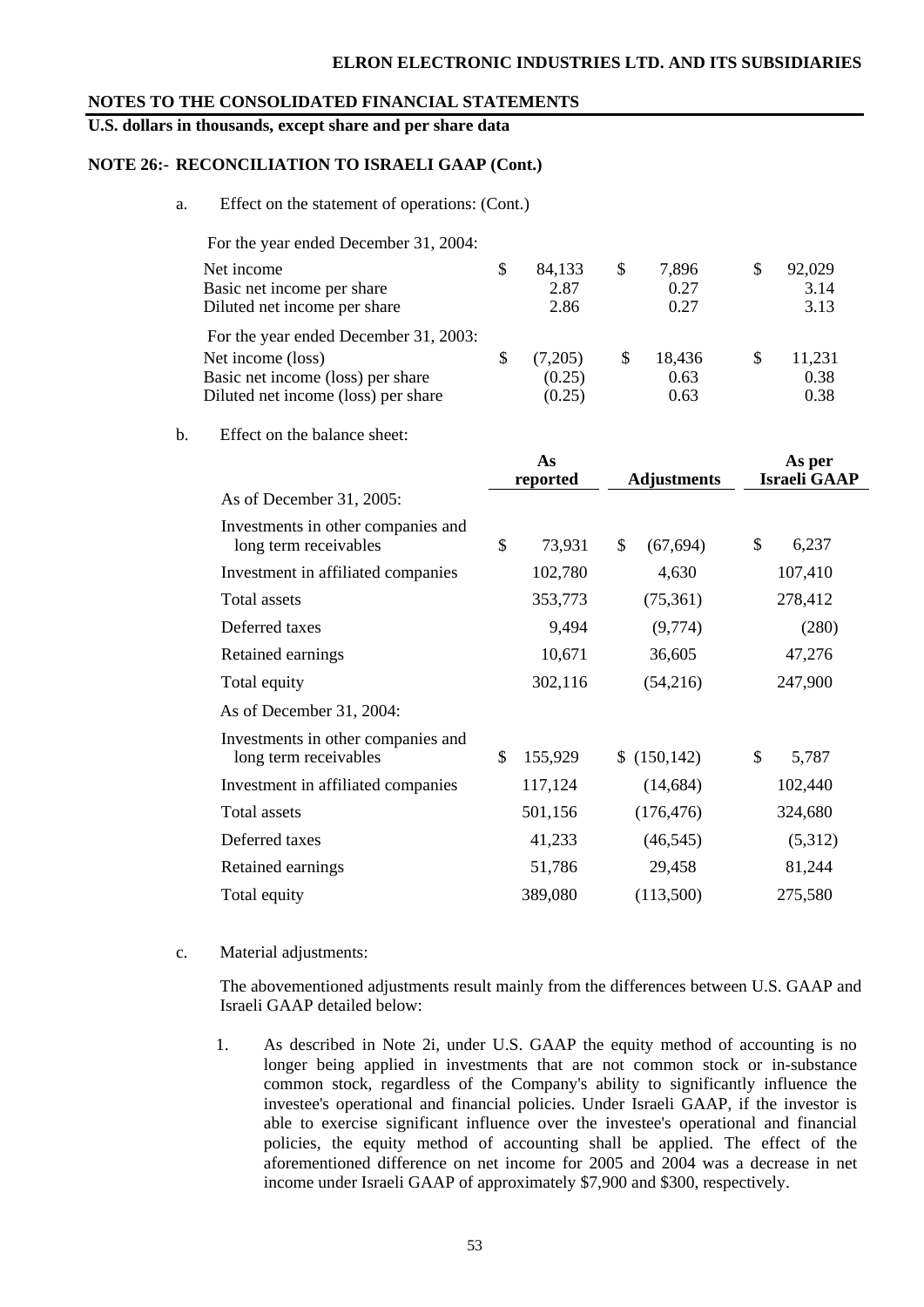**U.S. dollars in thousands, except share and per share data** 

### **NOTE 26:- RECONCILIATION TO ISRAELI GAAP (Cont.)**

- c. Material adjustments: (Cont.)
	- 2. In 2005 and 2003 Elbit reversed valuation allowance in respect of deferred tax assets of approximately \$14,500 (of which approximately \$3,900 was recorded as a reduction of goodwill) and \$9,700, respectively, relating to carryforward losses. According to U.S. GAAP, when at the acquisition date, a full valuation allowance is recorded to offset deferred tax assets in respect of loss carryforwards and subsequent to that date, the valuation allowance is reduced by recording a tax benefit in respect of those loss carryforwards, the entire tax benefit should be recorded as an adjustment to goodwill and other intangible assets. Under Israeli GAAP, only the portion of the tax benefit relating to the interest acquired was recorded as an adjustment to additional paid-in capital while the portion relating to the interest previously held by the company was recorded as a tax benefit in net income. The effect on net loss in 2005 and 2003 amounted to a reduction in losses of approximately \$1,500 and \$3,800, respectively.
	- 3. As a result of the investments in Oren in 2003, Elron's aggregate interest in Oren has increased and enabled Elron to exercise significant influence in Oren. In accordance with U.S. GAAP, Elron's direct holdings in Oren, which had been accounted for by Elron at cost, were accounted for retroactively under the equity method of accounting ("step-by-step acquisition") which resulted in a restatement of Elron's financial statements for 2003. According to Israeli GAAP, the equity method should be applied only from the first time Elron could exercise significant influence in Oren.

 Under Israeli GAAP, the excess of the investment over the equity acquired ("excess cost") in Oren in the amount of approximately \$8,800 was assigned to intangible assets and amortized over a period of five years. Under U.S GAAP no such excess cost exists. The effect on net income (loss) in 2005, 2004 and 2003 amounted to an increase (decrease) in expenses of approximately \$700, \$1,800 and \$(400), respectively.

As described in Note 7(d)(6), Elron sold all of its holdings in Oren in the second quarter of 2005. As a result of the difference described above, Elron's investment in Oren at the date of sale under US GAAP was lower by \$5,000 than such investment under Israeli GAAP. As a result, the gain recorded under Israeli GAAP for the sale of the investment in Oren, amounted to approximately \$12,200, net of tax, compared to a gain, of approximately \$17,200, net of tax under US GAAP.

- 4. As discussed in Note 7d(1), on July 28, 2004 Elron sold its shares in ESL. Due to the difference in the carrying amount of the investment in ESL between Israeli GAAP and U.S. GAAP (resulting mainly from the merger of ESL and EL-OP in 2000, which was accounted for by the purchase method under U.S. GAAP and as a non-monetary exchange of similar assets under Israeli GAAP), the gain resulting from the sale of ESL under U.S. GAAP is different than the aforementioned gain under Israeli GAAP. The gain recorded under Israeli GAAP amounted to \$116,000, which net of tax was \$102,900.
- 5. As described in Note 8(2), Elbit sold in 2005 and 2003 12,765,190 and 6,278,226 shares of Partner, respectively. According to accepted practice in Israel, the merger between Elron and Elbit which occurred in May 2002, was considered a transaction with controlling shareholders and therefore the assets and liabilities of Elbit were recorded by Elron according to their carrying values in Elbit at the date of the merger. The carrying value of the Partner shares was approximately \$30 and \$15 respectively, and therefore the gain after tax recorded in respect of the above sale of Partner shares based on Israeli GAAP in 2005 and 2003 amounted to approximately \$69,700 and \$18,700, respectively, as compared to approximately \$45,400 and \$7,100 under US GAAP, respectively.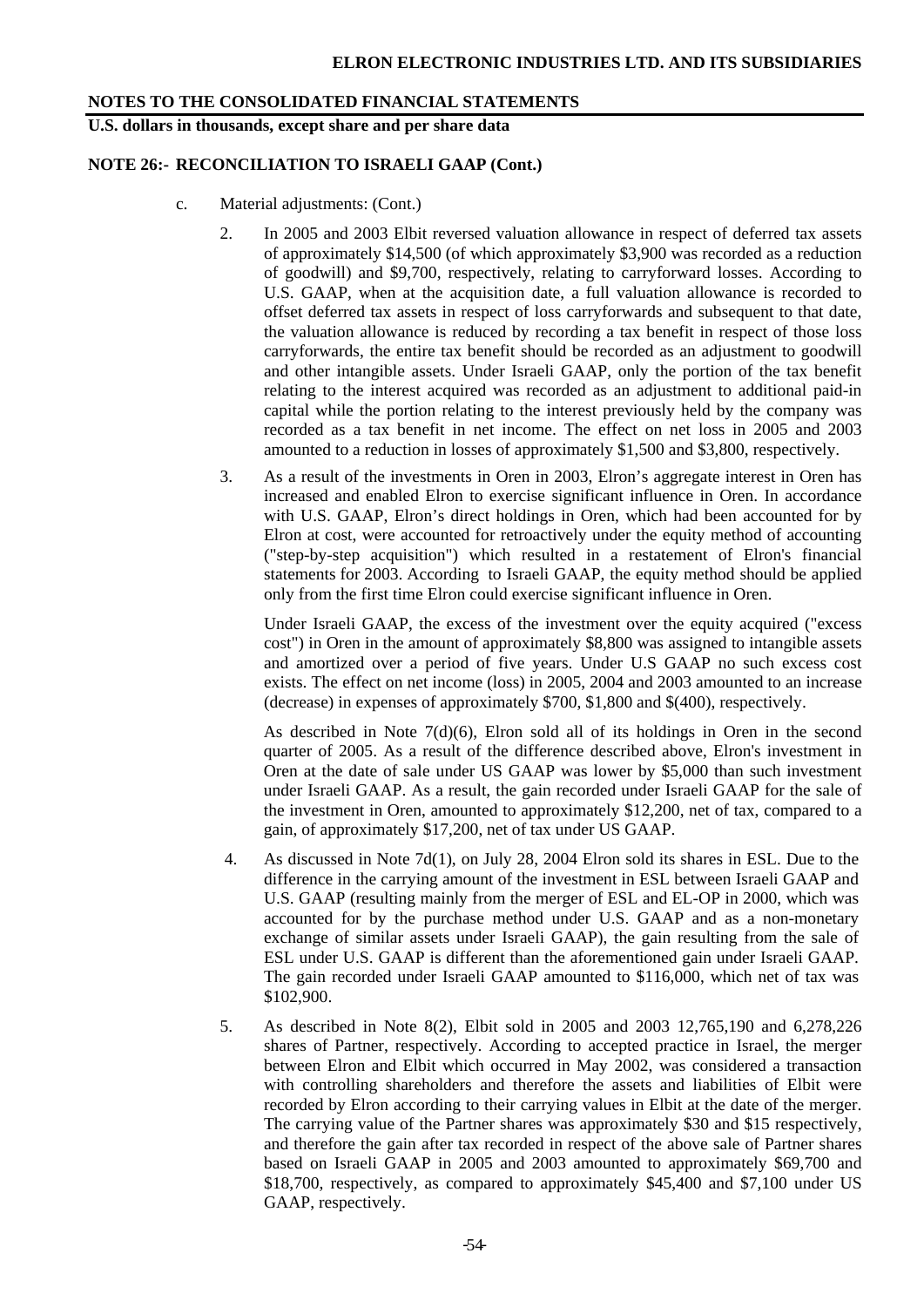**U.S. dollars in thousands, except share and per share data** 

# **NOTE 26:- RECONCILIATION TO ISRAELI GAAP (Cont.)**

- c. Material adjustments: (Cont.)
	- 6.a. As described in Note 7d(2), in 2003 RDC sold 753,600 shares of Given. According to accepted practice in Israel, the purchase of DEP which occurred in May 2002, was considered a transaction with controlling shareholders and therefore the investment in Given was recorded according to its carrying value in DEP at the purchase date. Accordingly, the sale of Given shares in 2003 resulted in an additional gain of approximately \$2,000.
		- b. According to U.S. GAAP, the gain arising from the initial public offering of Given was accounted for as an equity transaction, as Given was a development stage company at the time. According to Israeli GAAP, this gain was recognized in the statement of operations over three years from the date of the public offering. The effect on net income (loss) in 2004 and 2003 amounted to an increase in income under Israeli GAAP of approximately \$2,300 and \$1,900, respectively.
	- 7. According to U.S. GAAP the transfer of Galil's business in exchange for an interest in Oncura was recorded in 2003 at fair value and as a result Elron recognized a gain on the transaction (net of minority interest and income taxes) in the amount of \$4,400 and recorded the investment in Oncura at fair value. According to Israeli GAAP, the aforementioned exchange is accounted for as an exchange of similar productive assets. Accordingly, the investment in Oncura was recorded at the carrying value of the assets transferred and no gain was recognized.

As described in Note  $3(a)(1)$ , under US GAAP the company recorded impairment losses on the investment in Oncura in the amount of \$5,100 (\$2,100 net of minority interest) during 2005. Under Israeli GAAP, since the investment in Oncura was recorded at the carrying value of the assets transferred, no impairment was recorded.

- 8. Pursuant to SFAS 115, marketable securities which are available-for-sale are presented on the basis of their market value and changes in such value are charged (or credited) to other comprehensive income. According to Israeli GAAP non-current investments in marketable securities are presented at cost, while current investments in marketable securities are presented at fair value, with changes in fair value charged (or credited) to the income statement. The effect on net income (loss) in 2005, 2004 and 2003 amounted to an increase in income of approximately \$0, (\$3,000) and \$3,700, respectively.
- 9. According to US GAAP goodwill and intangible assets with indefinite lives are not amortized periodically but are reviewed annually for impairment (or more frequently if impairment indicators arise). According to Israeli GAAP, up until January 1, 2006, all intangibles, including goodwill should be amortized.

 In 2005 and 2004 the Company tested a portion of its goodwill for impairment and as a result, recorded an impairment loss, which is presented in the discontinued operations, in the amount of approximately \$1,300 and \$2,000 respectively. Under Israeli GAAP no impairment loss in respect of goodwill was required to be recorded, mainly, since the carrying amount of goodwill had already been amortized.

10. According to U.S. GAAP the fair value of options granted to employees to acquire shares of affiliated companies held by Elron and RDC is recorded as a liability. According to Israeli GAAP, no liability should be recorded if the exercise of the options would not result in a loss.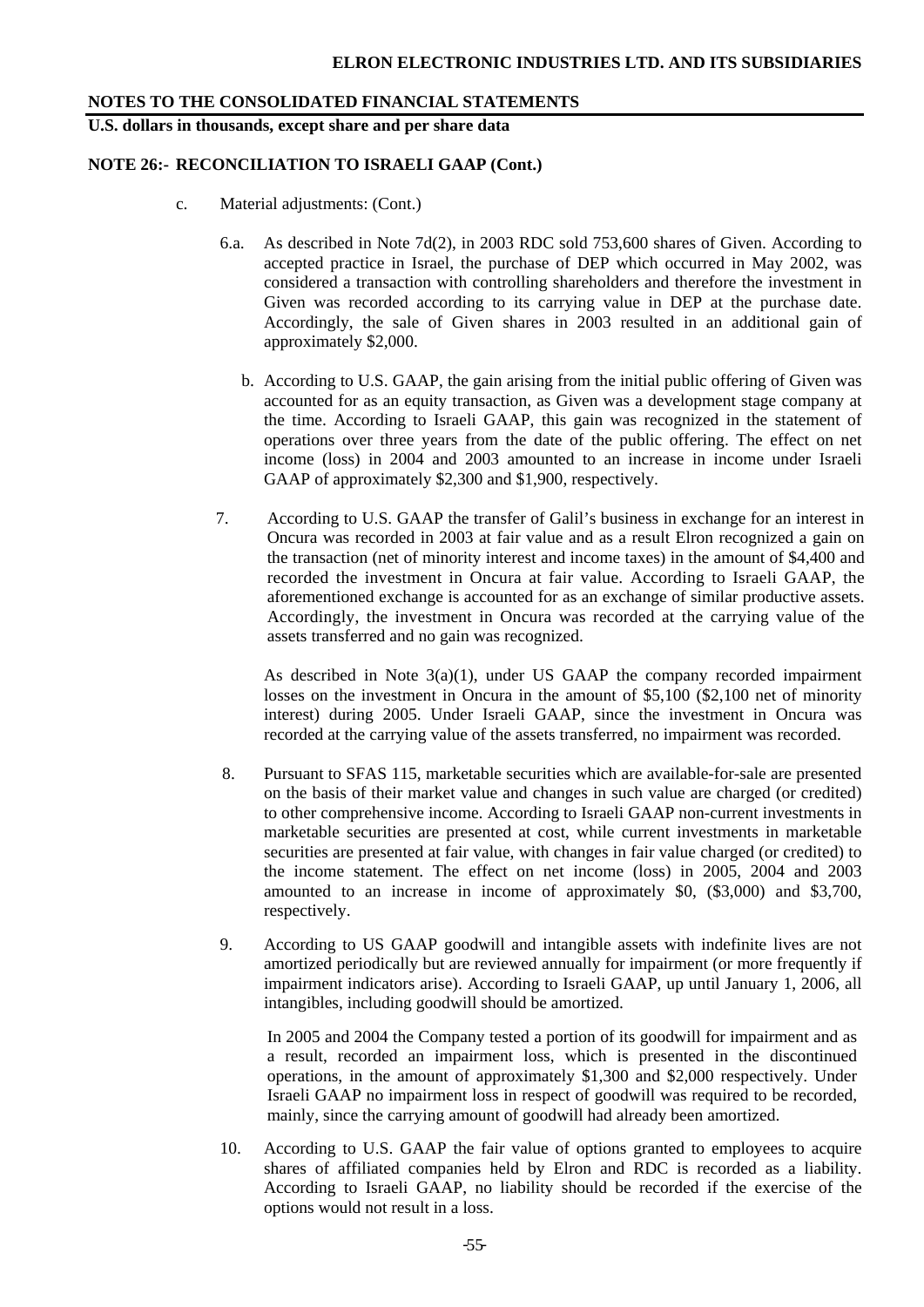**U.S. dollars in thousands, except share and per share data** 

# **NOTE 26:- RECONCILIATION TO ISRAELI GAAP (Cont.)**

- c. Material adjustments: (Cont.)
	- 11. As discussed in Note 14d, corporate tax rates were progressively reduced in Israel. The effect of the change in the tax rate under Israeli GAAP amounted to an income taxes charge in 2005 and in 2004 of approximately \$0 and \$400, respectively, while under U.S. GAAP the effect of this change amounted to a tax benefit in 2005 and 2004 of \$200 and \$3,000, respectively. The difference resulted mainly from the difference between the deferred tax liability under Israeli and U.S. GAAP.
	- 12. Under U.S. GAAP, deferred taxes are provided in respect of all temporary differences relating to equity method investments. Under Israeli GAAP, deferred taxes are not provided in respect of temporary differences relating to taxes arising on disposal of equity method investments, if the disposal is not probable to occur in the foreseeable future. The effect of the aforementioned difference on net income according to U.S. GAAP was an additional tax expense in 2005 and 2004 in the amount of approximately \$60 and \$1,300, respectively (net of minority interest).
	- 13. As described in Note 7d(2), under U.S. GAAP the acquisition of the additional interest in RDC was accounted for by the purchase method. Accordingly, Elron recorded the additional interest in RDC at fair value and as a result recorded its share in the gain resulted from the distribution of Given shares. According to Israeli GAAP, the gain recorded is limited to the effective decrease in the investment in Given in Elron's accounts (subsequent to the distribution and the relating acquisition of the additional interest in RDC) and accordingly only the portion relating to the additional interest acquired in other net assets of RDC (except Given) was recorded at fair value. The effect of the aforementioned difference on net income for 2004 was an increase in net income under U.S. GAAP of approximately \$900.
	- 14. Under U.S GAAP, a valuation allowance is recorded to reduce amounts of deferred tax assets when it is not more likely than not that assets will be realized. Under Israeli GAAP, deferred tax assets are recorded only if it is probable that the Company will have, in the future, sufficient taxable income in order to realize the deferred tax assets. The aforementioned difference under U.S GAAP resulted in an increase in net income in 2005 of \$5,170.

 $-56$ 

- **- - - - - - - - - - - - - - -**